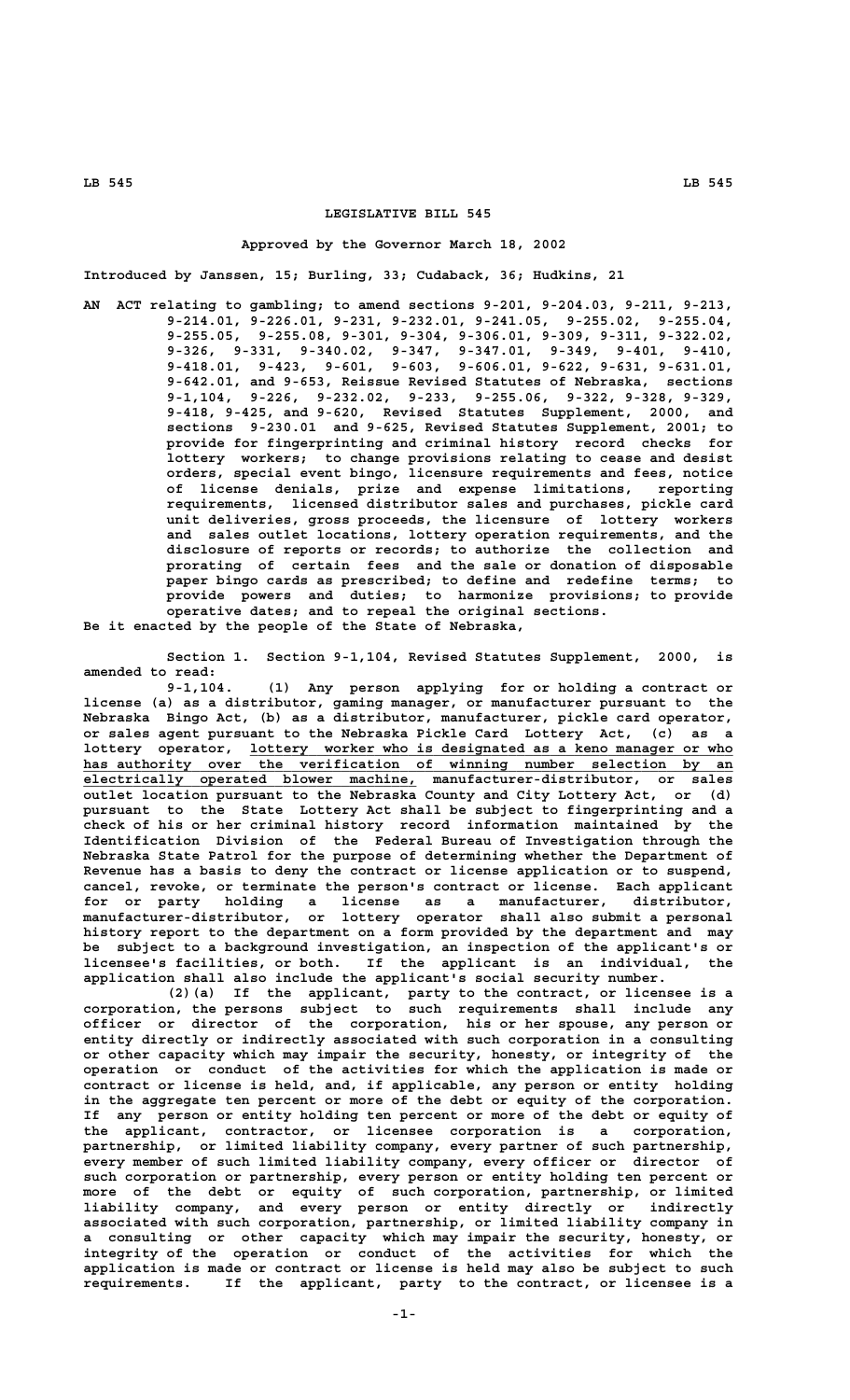**partnership, the persons subject to such requirements shall include any partner, his or her spouse, any officer or director of the partnership, or any person or entity directly or indirectly associated with such partnership in a consulting or other capacity which may impair the security, honesty, or integrity of the operation or conduct of the activities for which the application is made or contract or license is held. If the applicant, party to the contract, or licensee is a limited liability company, the persons subject to such requirement shall include any member and his or her spouse. If the applicant, party to the contract, or licensee is a nonprofit organization or nonprofit corporation, the person subject to such requirement shall be the person designated by such nonprofit organization or nonprofit corporation as the manager.**

**(b) Notwithstanding the provisions of this section, background investigations shall not be required of any debt holder which is a financial institution organized or chartered under the laws of this state, any other state, or the United States relating to banks, savings institutions, trust companies, savings and loan associations, credit unions, industrial loan and investment companies, installment loan licensees, or similar associations organized under the laws of this state and subject to supervision by the Department of Banking and Finance.**

**(c) Notwithstanding the provisions of this section, if an applicant for or party holding a license as a pickle card operator, sales agent, gaming**  $m$ anager, lottery operator, lottery worker, or sales outlet location is issued **a license by the Nebraska Liquor Control Commission, the Department of Revenue may waive the fingerprinting requirements for criminal history record investigation purposes.**

**(3)(a) The applicant, party to the contract, or licensee shall pay the actual cost of any fingerprinting or check of his or her criminal history record information.**

**(b) The Department of Revenue may require an applicant or licensee subjected to a background investigation, a facilities inspection, or both to pay the actual costs incurred by the department in conducting the investigation or inspection. The department may require payment of the estimated costs in advance of beginning the investigation or inspection. If an applicant does not wish to pay the estimated costs, it may withdraw its application and its application fee will be refunded. After completion of the investigation or inspection, the department shall refund any overpayment or shall charge and collect an amount sufficient to reimburse the department for any underpayment of actual costs. The department may establish by rule and regulation the conditions and procedures for payment of the costs.**

**(4) Refusal to comply with this section by any person contracted with, licensed, or seeking a contract or license under the Nebraska Bingo Act, the Nebraska County and City Lottery Act, the Nebraska Pickle Card Lottery Act, or the State Lottery Act shall be a violation of the act under which such person is contracted with, licensed, or seeking a contract or license.**

**Sec. 2. Section 9-201, Reissue Revised Statutes of Nebraska, is amended to read:**

 **\_\_\_\_\_\_\_\_\_\_\_\_\_\_\_\_\_\_\_\_\_\_\_\_\_ 9-201. Sections 9-201 to 9-266 and section 7 of this act shall be known and may be cited as the Nebraska Bingo Act.**

**Sec. 3. Section 9-204.03, Reissue Revised Statutes of Nebraska, is amended to read:**

**9-204.03. Bingo equipment shall mean all devices, machines, and parts used in and which are an integral part of the conduct of bingo,** including, but not limited to, bingo cards, disposable—b<del>ingo</del>-paper-bingo  **\_\_\_\_\_ cards, bingo balls, bingo blower devices, and computerized accounting systems. Sec. 4. Section 9-211, Reissue Revised Statutes of Nebraska, is amended to read:**

**9-211. (1) Lawful purpose, for a licensed organization or a qualifying nonprofit organization making a donation of its profits derived from the conduct of bingo solely for its own organization, shall mean donating such profits for any activity which benefits and is conducted by the organization, including any charitable, benevolent, humane, religious, philanthropic, youth sports, educational, civic, or fraternal activity conducted by the organization for the benefit of its members.**

**(2) Lawful purpose, for a licensed organization or a qualifying nonprofit organization making a donation of its profits derived from the conduct of bingo outside of its organization, shall mean donating such profits only to:**

**(a) The State of Nebraska or any political subdivision of the state but only if the donation is made exclusively for public purposes;**

**(b) A corporation, trust, community chest, fund, or foundation:**

**(i) Created or organized under the laws of Nebraska which has been**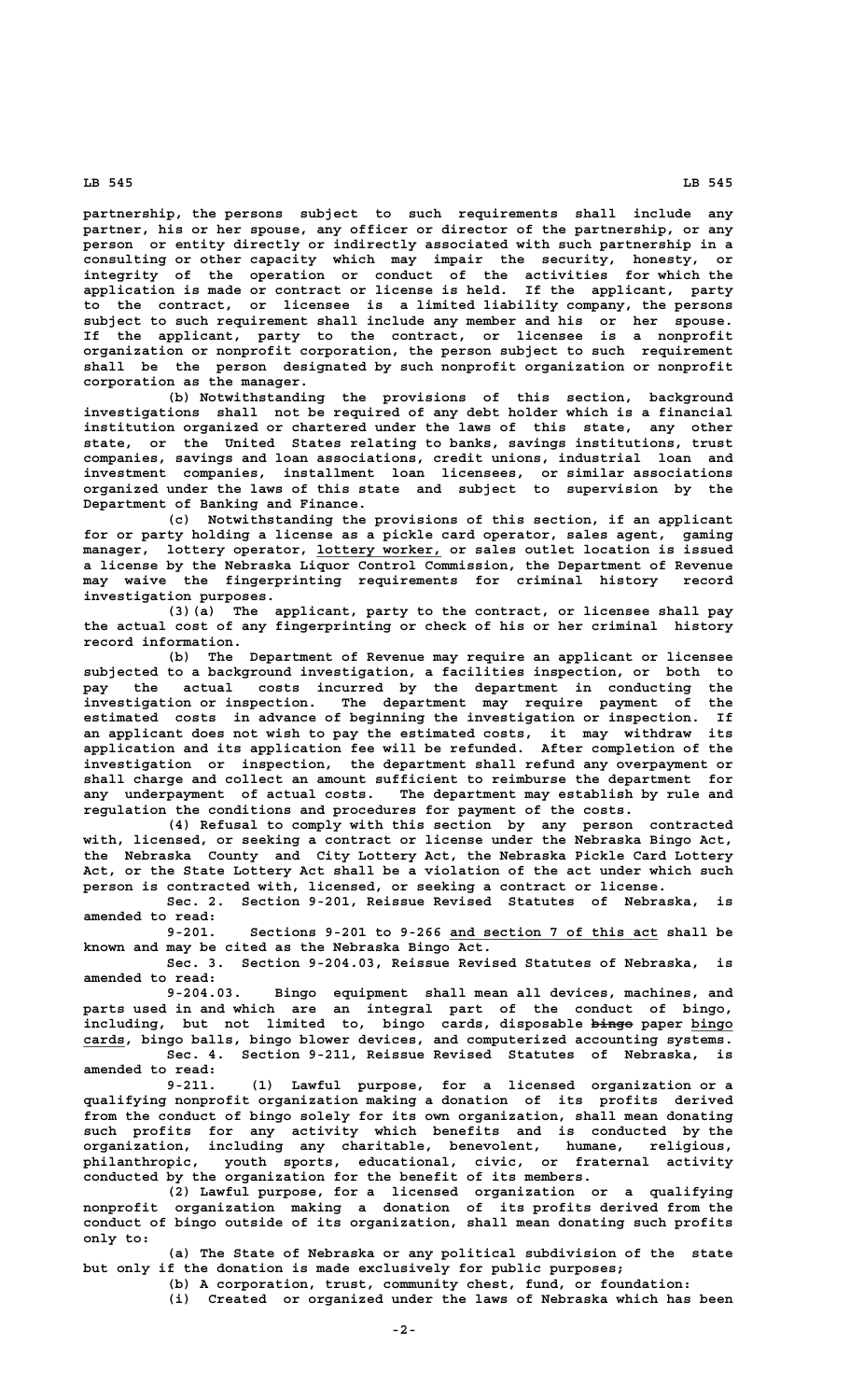**in existence for five consecutive years immediately preceding the date of the donation and which has its principal office located in Nebraska;**

**(ii) Organized and operated exclusively for religious, charitable, scientific, literary, or educational purposes, for the prevention of cruelty to children or animals, or to foster national or international amateur sports competition;**

**(iii) No part of the net earnings of which inures to the benefit of any private shareholder or individual;**

**(iv) Which is not disqualified for tax exemption under section 501(c)(3) of the Internal Revenue Code by reason of attempting to influence legislation; and**

**(v) Which does not participate in any political campaign on behalf of any candidate for political office;**

**(c) A post or organization of war veterans or an auxiliary unit or society of, trust for, or foundation for any such post or organization:**

**(i) Organized in the United States or in any territory or possession thereof; and**

**(ii) No part of the net earnings of which inures to the benefit of any private shareholder or individual; or**

 **—————————— \_\_\_\_\_\_\_ (d) A volunteer fire department company or volunteer first-aid, rescue, ambulance, or emergency squad or volunteer fire company serving any \_\_\_\_\_\_\_\_\_\_ —— ————————— ———— —————— city, village, county, township or rural or suburban fire protection district** in Nebraska.

**(3) No donation of profits under this section shall (a) inure to the benefit of any individual member of the organization making the donation except to the extent it is in furtherance of the purposes described in this section or (b) be used for any activity which attempts to influence legislation or for any political campaign on behalf of any elected official or person who is or has been a candidate for public office.**

 $\overline{44}$  Upon dissolution of a licensed organization or if a previously **licensed organization does not renew its license to conduct bingo, its license** renewal application is denied, or its license is canceled, suspended, or  ${\tt revoked}$ , all remaining profits derived from the conduct of bingo shall be **utilized for a lawful purpose and shall not be distributed to any private ———————— ——— — —————— ——————— ——— ————— ——— —— ——————————— —— ——— ——————** individual or shareholder. The disbursement of such remaining profits shall be subject to approval by the department.

**Sec. 5. Section 9-213, Reissue Revised Statutes of Nebraska, is amended to read:**

9-213. Licensed organization shall mean an a nonprofit organization  **\_\_\_\_\_\_\_\_\_\_\_\_\_\_\_\_\_\_\_\_\_\_\_\_\_\_\_\_\_\_\_\_\_\_\_\_\_\_\_\_\_\_\_\_\_\_\_\_\_\_ or volunteer fire company or volunteer first-aid, rescue, ambulance, or \_\_\_\_\_\_\_\_\_\_\_\_\_\_\_ emergency squad licensed to conduct bingo under the Nebraska Bingo Act.**

> **Sec. 6. Section 9-214.01, Reissue Revised Statutes of Nebraska, is amended to read:**

> **9-214.01. (1) Manufacturer shall mean any person who assembles, produces, makes, or prints any bingo equipment.**

> **(2) Manufacturer shall not mean or include a licensed distributor** who places, finishes, or configures disposable bingo paper bingo cards, which has have been produced by a licensed manufacturer, into a looseleaf or book **form or some other format for distribution to an organization licensed to conduct bingo.**

 **\_\_\_\_\_\_\_\_\_\_\_\_\_\_\_\_\_\_\_\_\_\_\_\_\_\_\_\_\_\_\_\_\_\_\_\_\_\_\_\_\_\_\_\_\_\_\_\_\_\_\_\_\_\_\_\_ Sec. 7. Volunteer fire company or volunteer first-aid, rescue, \_\_\_\_\_\_\_\_\_\_\_\_\_\_\_\_\_\_\_\_\_\_\_\_\_\_\_\_\_\_\_\_\_\_\_\_\_\_\_\_\_\_\_\_\_\_\_\_\_\_\_\_\_\_\_\_\_\_\_\_\_\_\_\_\_\_\_\_\_\_\_\_\_\_\_\_\_\_ ambulance, or emergency squad shall mean a volunteer association or \_\_\_\_\_\_\_\_\_\_\_\_\_\_\_\_\_\_\_\_\_\_\_\_\_\_\_\_\_\_\_\_\_\_\_\_\_\_\_\_\_\_\_\_\_\_\_\_\_\_\_\_\_\_\_\_\_\_\_\_\_\_\_\_\_\_\_\_\_\_\_\_\_\_\_\_\_\_ organization serving any city, village, county, township, or rural or suburban \_\_\_\_\_\_\_\_\_\_\_\_\_\_\_\_\_\_\_\_\_\_\_\_\_\_\_\_\_\_\_\_\_\_\_\_\_\_\_\_\_\_\_\_\_\_\_\_\_\_\_\_\_\_\_\_\_\_\_\_\_\_\_\_\_\_\_\_\_\_\_\_\_\_\_\_\_\_ fire protection district in Nebraska by providing fire protection or emergency \_\_\_\_\_\_\_\_\_\_\_\_\_\_\_\_\_\_\_\_\_\_\_\_\_\_\_\_\_\_\_\_\_\_\_\_\_\_\_\_\_\_\_\_\_\_\_\_\_\_\_\_\_\_\_\_\_\_\_\_\_\_\_\_\_\_\_\_\_\_\_\_\_\_\_\_\_\_ response services for the purpose of protecting human life, health, or property. \_\_\_\_\_\_\_\_\_**

**Sec. 8. Section 9-226, Revised Statutes Supplement, 2000, is amended to read:**

**9-226. The department shall have the following powers, functions, and duties:**

**(1) To issue licenses, temporary licenses, and permits;**

**(2) To deny any license or permit application or renewal license application for cause. Cause for denial of an application or renewal of a license shall include instances in which the applicant individually or, in the case of a business entity or a nonprofit organization, any officer, director, employee, or limited liability company member of the applicant, licensee, or permittee, other than an employee whose duties are purely ministerial in nature, any other person or entity directly or indirectly associated with such applicant, licensee, or permittee which directly or indirectly receives compensation other than distributions from a bona fide retirement or pension plan established pursuant to Chapter 1, subchapter D of the Internal Revenue Code from such applicant for past or present services in a consulting capacity**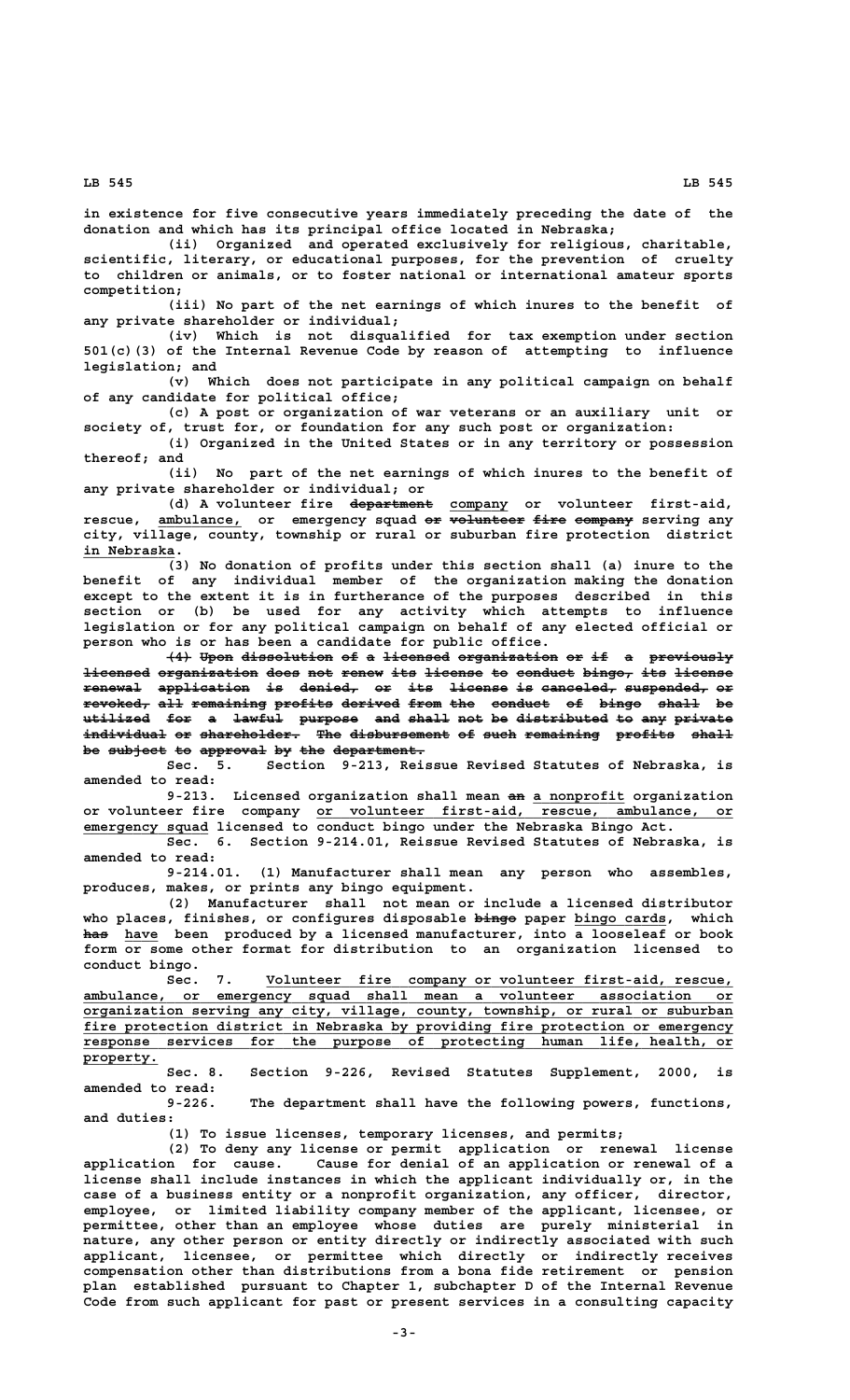**or otherwise, the licensee, or any person with a substantial interest in the applicant, licensee, or permittee:**

**(a) Violated the provisions, requirements, conditions, limitations, or duties imposed by the Nebraska Bingo Act, the Nebraska County and City Lottery Act, the Nebraska Lottery and Raffle Act, the Nebraska Pickle Card Lottery Act, the Nebraska Small Lottery and Raffle Act, or the State Lottery Act or any rules or regulations adopted and promulgated pursuant to the acts;**

**(b) Knowingly caused, aided, abetted, or conspired with another to cause any person to violate any of the provisions of such acts or any rules or regulations adopted and promulgated pursuant to such acts;**

**(c) Obtained a license or permit pursuant to such acts by fraud, misrepresentation, or concealment;**

**(d) Was convicted of, forfeited bond upon a charge of, or pleaded guilty or nolo contendere to any offense or crime, whether a felony or misdemeanor, involving any gambling activity or fraud, theft, willful failure to make required payments or reports, or filing false reports with a governmental agency at any level;**

**(e) Was convicted of, forfeited bond upon a charge of, or pleaded guilty or nolo contendere to any felony other than those described in subdivision (d) of this subdivision within the ten years preceding the filing of the application;**

**(f) Denied the department or its authorized representatives, including authorized law enforcement agencies, access to any place where bingo activity required to be licensed or for which a permit is required under the Nebraska Bingo Act is being conducted or failed to produce for inspection or audit any book, record, document, or item required by law, rule, or regulation;**

**(g) Made a misrepresentation of or failed to disclose a material fact to the department;**

**(h) Failed to prove by clear and convincing evidence his, her, or its qualifications to be licensed or granted a permit in accordance with the Nebraska Bingo Act;**

**(i) Failed to pay any taxes and additions to taxes, including penalties and interest, required by the Nebraska Bingo Act, the Nebraska County and City Lottery Act, the Nebraska Lottery and Raffle Act, or the Nebraska Pickle Card Lottery Act or any other taxes imposed pursuant to the Nebraska Revenue Act of 1967;**

**(j) Failed to pay an administrative fine levied pursuant to the Nebraska Bingo Act, the Nebraska County and City Lottery Act, the Nebraska Lottery and Raffle Act, or the Nebraska Pickle Card Lottery Act;**

**(k) Failed to demonstrate good character, honesty, and integrity; or (l) Failed to demonstrate, either individually or, in the case of a business entity or a nonprofit organization, through its managers, employees, or agents, the ability, experience, or financial responsibility necessary to establish or maintain the activity for which the application is made.**

**No license renewal shall be issued when the applicant for renewal would not be eligible for a license upon a first application;**

**(3) To revoke, cancel, or suspend for cause any license or permit. Cause for revocation, cancellation, or suspension of a license or permit shall include instances in which the licensee or permittee individually or, in the case of a business entity or a nonprofit organization, any officer, director, employee, or limited liability company member of the licensee or permittee, other than an employee whose duties are purely ministerial in nature, any other person or entity directly or indirectly associated with such licensee or permittee which directly or indirectly receives compensation other than distributions from a bona fide retirement or pension plan established pursuant to Chapter 1, subchapter D of the Internal Revenue Code from such licensee or permittee for past or present services in a consulting capacity or otherwise, or any person with a substantial interest in the licensee or permittee:**

**(a) Violated the provisions, requirements, conditions, limitations, or duties imposed by the Nebraska Bingo Act, the Nebraska County and City Lottery Act, the Nebraska Lottery and Raffle Act, the Nebraska Pickle Card Lottery Act, the Nebraska Small Lottery and Raffle Act, the State Lottery Act, or any rules or regulations adopted and promulgated pursuant to such acts;**

**(b) Knowingly caused, aided, abetted, or conspired with another to cause any person to violate any of the provisions of the Nebraska Bingo Act or any rules or regulations adopted and promulgated pursuant to the act;**

**(c) Obtained a license or permit pursuant to the Nebraska Bingo Act by fraud, misrepresentation, or concealment;**

**(d) Was convicted of, forfeited bond upon the charge of, or pleaded guilty or nolo contendere to any offense or crime, whether a felony or a misdemeanor, involving any gambling activity or fraud, theft, willful failure**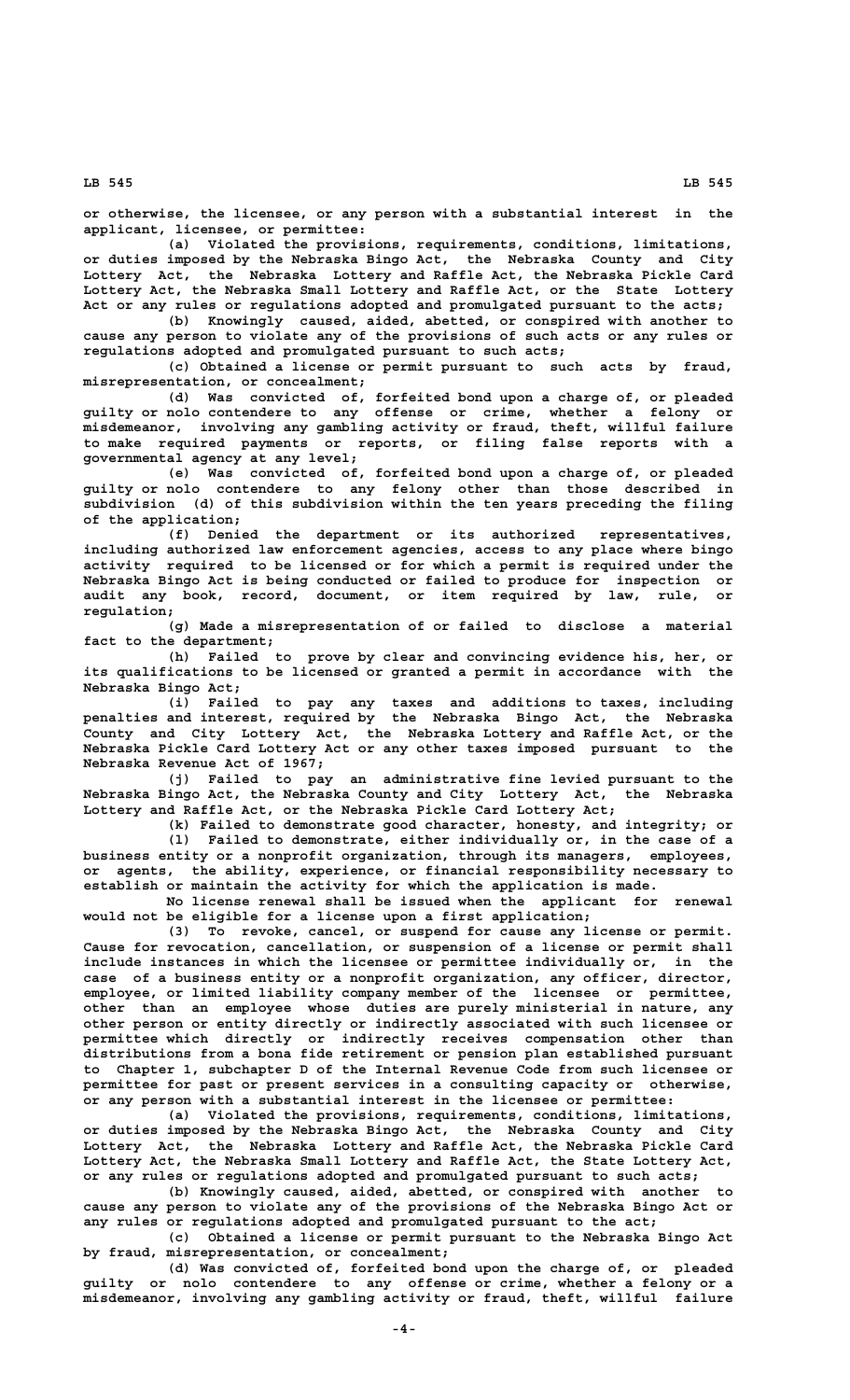**to make required payments or reports, or filing false reports with a governmental agency at any level;**

**(e) Was convicted of, forfeited bond upon a charge of, or pleaded guilty or nolo contendere to any felony other than those described in subdivision (d) of this subdivision within the ten years preceding the filing of the application;**

**(f) Denied the department or its authorized representatives, including authorized law enforcement agencies, access to any place where bingo activity required to be licensed or for which a permit is required under the Nebraska Bingo Act is being conducted or failed to produce for inspection or audit any book, record, document, or item required by law, rule, or regulation;**

**(g) Made a misrepresentation of or failed to disclose a material fact to the department;**

**(h) Failed to pay any taxes and additions to taxes, including penalties and interest, required by the Nebraska Bingo Act, the Nebraska County and City Lottery Act, the Nebraska Lottery and Raffle Act, or the Nebraska Pickle Card Lottery Act or any other taxes imposed pursuant to the Nebraska Revenue Act of 1967;**

**(i) Failed to pay an administrative fine levied pursuant to the Nebraska Bingo Act, the Nebraska County and City Lottery Act, the Nebraska Lottery and Raffle Act, or the Nebraska Pickle Card Lottery Act;**

**(j) Failed to demonstrate good character, honesty, and integrity; or (k) Failed to demonstrate, either individually or, in the case of a business entity or a nonprofit organization, through its managers, employees, or agents, the ability, experience, or financial responsibility necessary to maintain the activity for which the license was issued;**

(4) To issue and cause to be served upon any <del>licensee, permittee,</del> or  **————— —————— ——— \_ other person an order requiring the a licensee, permittee, or other person to** cease and desist from violations of the Nebraska Bingo Act or any rules and regulations adopted and promulgated pursuant to such act. The order shall **give reasonable notice of the rights of the licensee, permittee, or other person to request a hearing and shall state the reason for the entry of the \_\_\_\_\_\_\_\_\_\_\_\_\_\_\_\_\_\_\_\_\_\_\_\_\_\_\_\_\_\_\_\_\_\_\_\_\_\_\_\_\_\_\_\_\_\_\_\_\_\_\_\_\_\_\_\_\_\_\_\_\_\_\_\_\_\_\_\_ order. The notice of order to cease and desist shall be mailed by certified** mail to or personally served upon the licensee, permittee, or other person.  **\_\_\_\_\_\_\_\_\_\_\_\_\_\_\_\_\_\_\_\_\_\_\_\_\_\_\_\_\_\_\_\_\_\_\_\_\_\_\_\_\_\_\_\_\_\_\_\_\_\_\_\_\_\_\_\_\_\_\_\_\_\_\_\_\_\_\_\_\_\_\_\_\_\_\_\_\_\_ If the notice of order is mailed by certified mail, the date the notice is \_\_\_\_\_\_\_\_\_\_\_\_\_\_\_\_\_\_\_\_\_\_\_\_\_\_\_\_\_\_\_\_\_\_\_\_\_\_\_\_\_\_\_\_\_\_\_\_\_\_\_\_\_\_\_\_\_\_\_\_\_\_\_\_\_\_\_\_\_\_\_\_\_\_\_\_\_\_ mailed shall be deemed to be the date of service of notice to the licensee,** permittee, or other person. A request for a hearing by the licensee, permittee, or other person shall be in writing and shall be filed with the  **\_\_\_\_\_\_\_\_\_\_\_\_\_\_\_\_\_\_\_\_\_\_\_\_\_\_\_\_\_\_\_\_\_\_\_\_\_\_\_\_\_\_\_\_\_\_\_\_\_\_\_\_\_\_\_\_\_\_\_\_\_\_\_\_\_\_\_\_\_\_\_\_\_\_\_\_\_\_ department within thirty days after the service of the cease and desist order. \_\_\_\_\_\_\_\_\_\_\_\_\_\_\_\_\_\_\_\_\_\_\_\_\_\_\_\_\_\_\_\_\_\_\_\_\_\_\_\_\_\_\_\_\_\_\_\_\_\_\_\_\_\_\_\_\_\_\_\_\_\_\_\_\_\_\_\_\_\_\_\_\_\_\_\_\_\_ If a request for hearing is not filed within the thirty-day period, the cease \_\_\_\_\_\_\_\_\_\_\_\_\_\_\_\_\_\_\_\_\_\_\_\_\_\_\_\_\_\_\_\_\_\_\_\_\_\_\_\_\_\_\_\_\_\_\_\_\_\_\_\_\_\_\_\_\_\_\_\_\_\_\_\_\_\_\_\_\_\_\_\_\_ and desist order shall become permanent at the expiration of such period. A** hearing shall be held not later than seven thirty days after the request for **the hearing is received by the Tax Commissioner, and within twenty days after the date of the hearing, the Tax Commissioner shall issue an order vacating the cease and desist order or making it permanent as the facts require. All hearings shall be held in accordance with the rules and regulations adopted and promulgated by the department. If the licensee, permittee, or other person to whom a cease and desist order is issued fails to appear at the hearing after being duly notified, the licensee, permittee, or other person shall be deemed in default and the proceeding may be determined against the licensee, permittee, or other person upon consideration of the cease and desist order, the allegations of which may be deemed to be true;**

**(5) To levy an administrative fine on an individual, partnership, limited liability company, corporation, or organization for cause. For purposes of this subdivision, cause shall include instances in which the individual, partnership, limited liability company, corporation, or organization violated the provisions, requirements, conditions, limitations, or duties imposed by the act or any rule or regulation adopted and promulgated pursuant to the act. In determining whether to levy an administrative fine and the amount of the fine if any fine is levied, the department shall take into consideration the seriousness of the violation, the intent of the violator, whether the violator voluntarily reported the violation, whether the violator derived financial gain as a result of the violation and the extent thereof, and whether the violator has had previous violations of the act, rules, or regulations. A fine levied on a violator under this section shall not exceed one thousand dollars for each violation of the act or any rule or regulation adopted and promulgated pursuant to the act plus the financial benefit derived by the violator as a result of each violation. If an administrative fine is levied, the fine shall not be paid from bingo gross receipts of an organization and shall be remitted by the violator to the department within thirty days after the date of the order issued by the**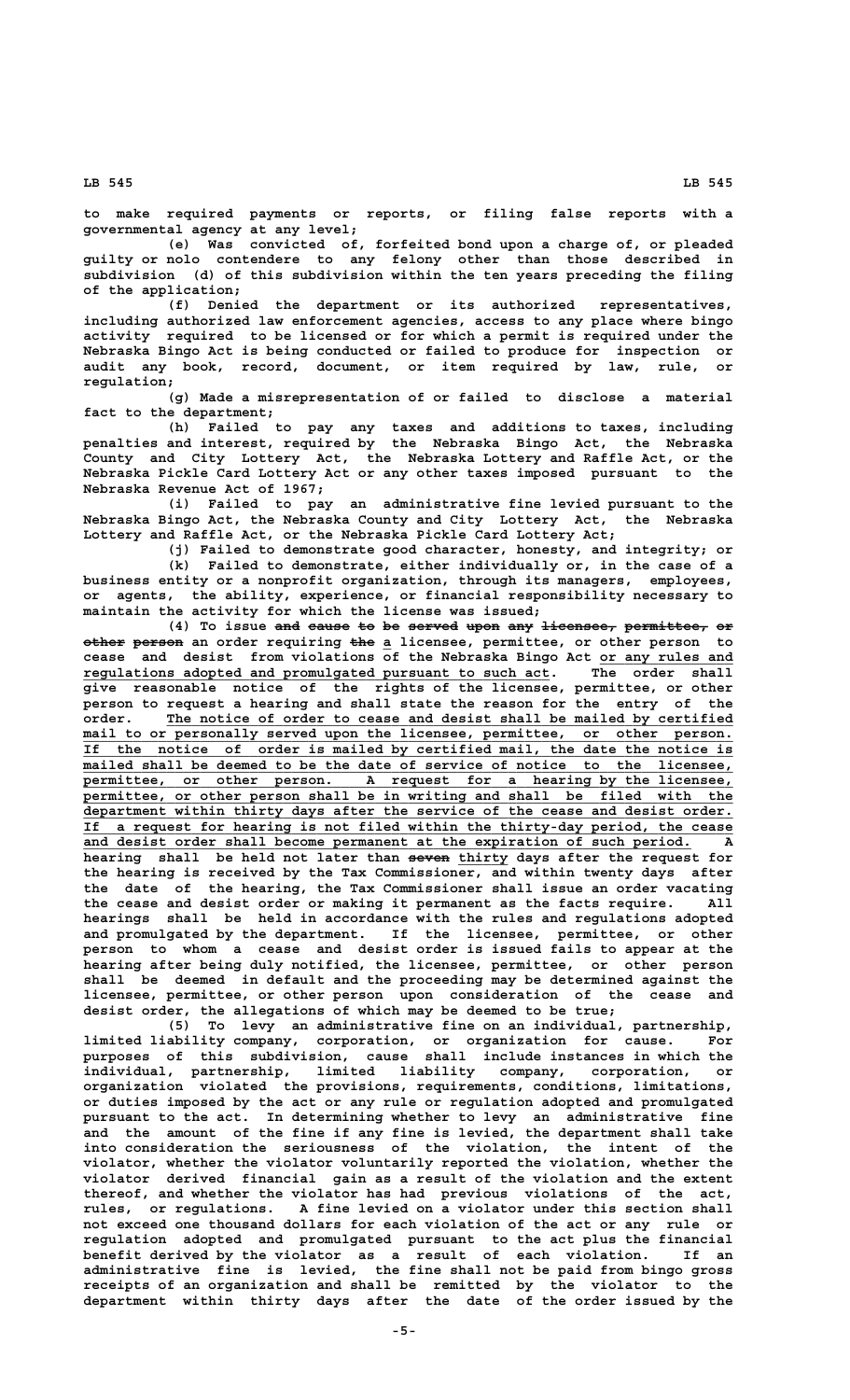**(6) To enter or to authorize any law enforcement officer to enter at any time upon any premises where bingo activity required to be licensed or for which a permit is required under the act is being conducted to determine whether any of the provisions of the act or any rules or regulations adopted and promulgated under the act have been or are being violated and at such time to examine such premises;**

**(7) To require periodic reports of bingo activity from licensees under the act as the department deems necessary to carry out the act;**

**(8) To examine or to cause to have examined, by any agent or representative designated by the department for such purpose, any books, papers, records, or memoranda relating to bingo activities of any licensee or permittee, to require by administrative order or summons the production of such documents or the attendance of any person having knowledge in the premises, to take testimony under oath, and to acquire proof material for its information. If any such person willfully refuses to make documents available for examination by the department or its agent or representative or willfully fails to attend and testify, the department may apply to a judge of the district court of the county in which such person resides for an order directing such person to comply with the department's request. If any documents requested by the department are in the custody of a corporation, the court order may be directed to any principal officer of the corporation. If the documents requested by the department are in the custody of a limited liability company, the court order may be directed to any member when management is reserved to the members or otherwise to any manager. Any person who fails or refuses to obey such a court order shall be guilty of contempt of court;**

**(9) Unless specifically provided otherwise, to compute, determine, assess, and collect the amounts required to be paid to the state as taxes imposed by the act in the same manner as provided for sales and use taxes in the Nebraska Revenue Act of 1967;**

 **\_\_\_\_\_\_\_\_\_\_\_\_\_\_\_\_\_\_\_\_\_\_\_\_\_\_\_\_\_\_\_\_\_\_\_\_\_\_\_\_\_\_\_\_\_\_\_\_\_\_\_\_\_\_\_\_\_\_\_\_\_\_\_ (10) To collect license application, license renewal application, \_\_\_\_\_\_\_\_\_\_\_\_\_\_\_\_\_\_\_\_\_\_\_\_\_\_\_\_\_\_\_\_\_\_\_\_\_\_\_\_\_\_\_\_\_\_\_\_\_\_\_\_\_\_\_\_\_\_\_\_\_\_\_\_\_\_\_\_\_\_\_\_\_\_\_\_\_\_ and permit fees imposed by the Nebraska Bingo Act and to prorate license fees \_\_\_\_\_\_\_\_\_\_\_\_\_\_\_\_\_\_\_\_\_\_\_\_\_\_\_\_\_\_\_\_\_\_\_\_\_\_\_\_\_\_\_\_\_\_\_\_\_\_\_\_\_\_\_\_\_\_\_\_\_\_\_\_\_\_\_\_\_\_\_\_\_\_\_\_\_\_ on an annual basis. The department shall establish by rule and regulation the \_\_\_\_\_\_\_\_\_\_\_\_\_\_\_\_\_\_\_\_\_\_\_\_\_\_\_\_\_\_\_\_\_\_\_\_\_\_\_\_\_\_\_\_\_\_\_\_\_\_\_\_\_\_\_\_\_\_\_\_\_\_\_\_\_\_\_ conditions and circumstances under which such fees may be prorated;**

 **\_\_\_\_ (11) To confiscate and seize bingo supplies and equipment pursuant to section 9-262.01; and**

 **———— \_\_\_\_ (11) (12) To adopt and promulgate such rules and regulations, prescribe such forms, and employ such staff, including inspectors, as are**  $n$ ecessary to carry out the Nebraska Bingo Act act.

**Sec. 9. Section 9-226.01, Reissue Revised Statutes of Nebraska, is amended to read:**

**9-226.01. (1) Before any application is denied pursuant to section** 9-226, the department shall notify the applicant in writing by certified mail **of the department's intention to deny the application and the reasons for the denial. Such notice shall inform the applicant of his or her right to request an administrative hearing for the purpose of reconsideration of the intended \_\_\_\_\_\_\_\_\_\_\_\_\_\_\_\_\_\_\_\_\_\_\_\_\_\_\_\_\_\_\_\_\_\_\_\_\_\_\_\_\_\_\_\_\_\_\_\_\_\_ denial of the application. The date the notice is mailed shall be deemed to** be the date of service of notice to the applicant.

**(2) A request for hearing by the applicant shall be in writing and shall be filed with the department within thirty days after the service of notice to the applicant of the department's intended denial of the application. If a request for hearing is not filed within the thirty-day period, the application denial shall become final at the expiration of such period.**

**(3) If a request for hearing is filed within the thirty-day period, the Tax Commissioner shall grant the applicant a hearing and shall, at least ten days before the hearing, serve notice upon the applicant by certified or registered mail, return receipt requested, of the time, date, and place of the hearing. Such proceedings shall be considered contested cases pursuant to the Administrative Procedure Act.**

**Sec. 10. Section 9-230.01, Revised Statutes Supplement, 2001, is amended to read:**

**9-230.01. (1) A qualifying nonprofit organization may apply to the department for a permit to conduct a special event bingo in conjunction with a special event at which bingo is not the primary function. Such special event bingo shall be exempt from (a) the licensing requirements found in the Nebraska Bingo Act for Class I and Class II licenses, (b) the record-keeping and reporting requirements found in the act for licensed organizations, and (c) any tax on the gross receipts derived from the conduct of bingo as provided in the act for licensed organizations.**

**(2) A qualifying nonprofit organization may apply for and obtain two**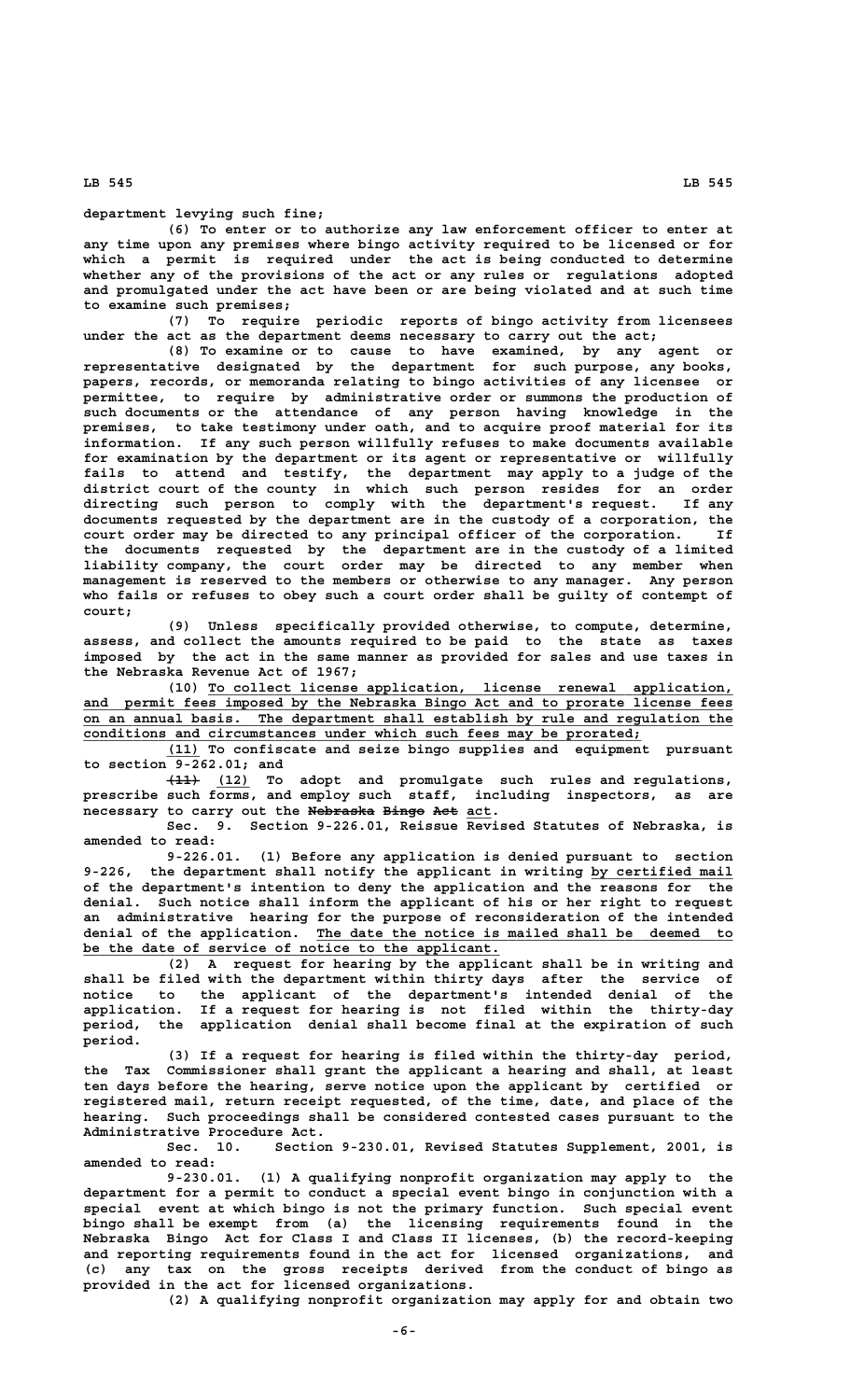**special event bingo permits per calendar year, not to exceed a total of fourteen days in duration. An application for a permit shall be made, on a form prescribed by the department, at least ten days prior to the desired starting date of the special event bingo. The form shall be accompanied by a permit fee of fifteen dollars and shall contain:**

**(a) The name and address of the nonprofit organization applying for the permit;**

**(b) Sufficient facts relating to the nature of the organization to enable the department to determine if the organization is eligible for the permit;**

**(c) The date, time, place, duration, and nature of the special event at which the special event bingo will be conducted;**

**(d) The name, address, and telephone number of the individual who will be in charge of the special event bingo; and**

**(e) Any other information which the department deems necessary.**

**(3) An organization must have a permit issued by the department before it can conduct a special event bingo. The permit shall be clearly posted and visible to all participants at the special event bingo.**

**(4) Special event bingo shall be subject to the following:\_ restrictions: —————————————**

**(a) Special event bingo shall be conducted only within the county in which the qualifying nonprofit organization has its principal office;**

(b) Only reusable hard bingo cards or shutter cards shall be sold, **rented, leased, or used at a special event bingo. Disposable paper bingo ——————— ——————— —— ———— —— — ——————— ————— —————— —————————— ————— ———— cards may not be used at a special event bingo. The cards as well as other ————— ——— ——— —— ———— —— — ——————— ————— —————— ——— ————— —— ———— —— ————— ————— \_\_\_\_\_ \_\_\_\_\_\_\_\_\_\_\_\_\_\_\_\_\_\_\_\_\_\_\_\_\_\_\_\_\_\_\_\_\_\_\_\_\_\_\_\_\_\_ bingo Bingo equipment, other than disposable paper bingo cards, necessary to** conduct bingo may be obtained from any source. Disposable paper bingo cards  $\max$  be obtained only from (i) a licensed distributor or (ii) a licensed  **\_\_\_\_\_\_\_\_\_\_\_\_\_\_\_\_\_\_\_\_\_\_\_\_\_\_\_\_\_\_\_\_\_\_\_\_\_\_\_\_\_\_\_\_\_\_\_\_\_\_\_\_\_\_\_\_\_\_\_\_\_\_\_\_\_\_ organization as provided in subdivision (4)(e) of section 9-241.05;**

**(c) No bingo card used at a special event bingo shall be sold, rented, or leased for more than twenty-five cents per card;**

**(d) No single prize shall be offered or awarded at a special event bingo which exceeds twenty-five dollars in value;**

**(e) A special event bingo shall be conducted by individuals who are at least eighteen years of age. The qualifying nonprofit organization may permit individuals under eighteen years of age to play special event bingo when no alcoholic beverages are served, sold, or consumed in the immediate vicinity of where the special event bingo is conducted;**

**(f) No wage, commission, or salary shall be paid to any person in connection with the conduct of a special event bingo; and**

**(g) The gross receipts from the conduct of a special event bingo shall be used solely for the awarding of prizes and reasonable and necessary expenses associated with the conduct of the special event bingo such as the permit fee and the purchase or rental of bingo cards or other equipment needed to conduct bingo. The remaining receipts shall be used solely for a lawful purpose.**

**Sec. 11. Section 9-231, Reissue Revised Statutes of Nebraska, is amended to read:**

**9-231. (1) Any nonprofit organization holding a certificate of exemption under section 501(c)(3), (c)(4), (c)(5), (c)(8), (c)(10), or (c)(19)** of the Internal Revenue Code or any volunteer fire company organized and **operated** pursuant to Chapter 35, article 1, or volunteer first-aid, rescue,  **\_\_\_\_\_\_\_\_\_\_\_\_\_\_\_\_\_\_\_\_\_\_\_\_\_\_\_\_\_ ambulance, or emergency squad may apply for a license to conduct bingo.**

**(2) Prior to applying for any license, an organization shall:**

**(a) Be incorporated in this state as a not-for-profit corporation or organized in this state as a religious or not-for-profit organization. For purposes of this subsection, a domesticated foreign corporation shall not be considered incorporated in this state as a not-for-profit corporation;**

**(b) Conduct activities within this state in addition to the conduct of bingo;**

**(c) Be authorized by its constitution, articles, charter, or bylaws to further in this state a lawful purpose;**

**(d) Operate without profit to its members, and no part of the net earnings of such organization shall inure to the benefit of any private shareholder or individual; and**

**(e) Have been in existence for five years immediately preceding its application for a license, and shall have had during that five-year period a bona fide membership actively engaged in furthering a lawful purpose. A society defined in section 21-608 which is chartered in Nebraska under a state, grand, supreme, national, or other governing body may use the charter date of its parent organization to satisfy such five-year requirement.**

**(3) None of the provisions of this section shall prohibit a senior**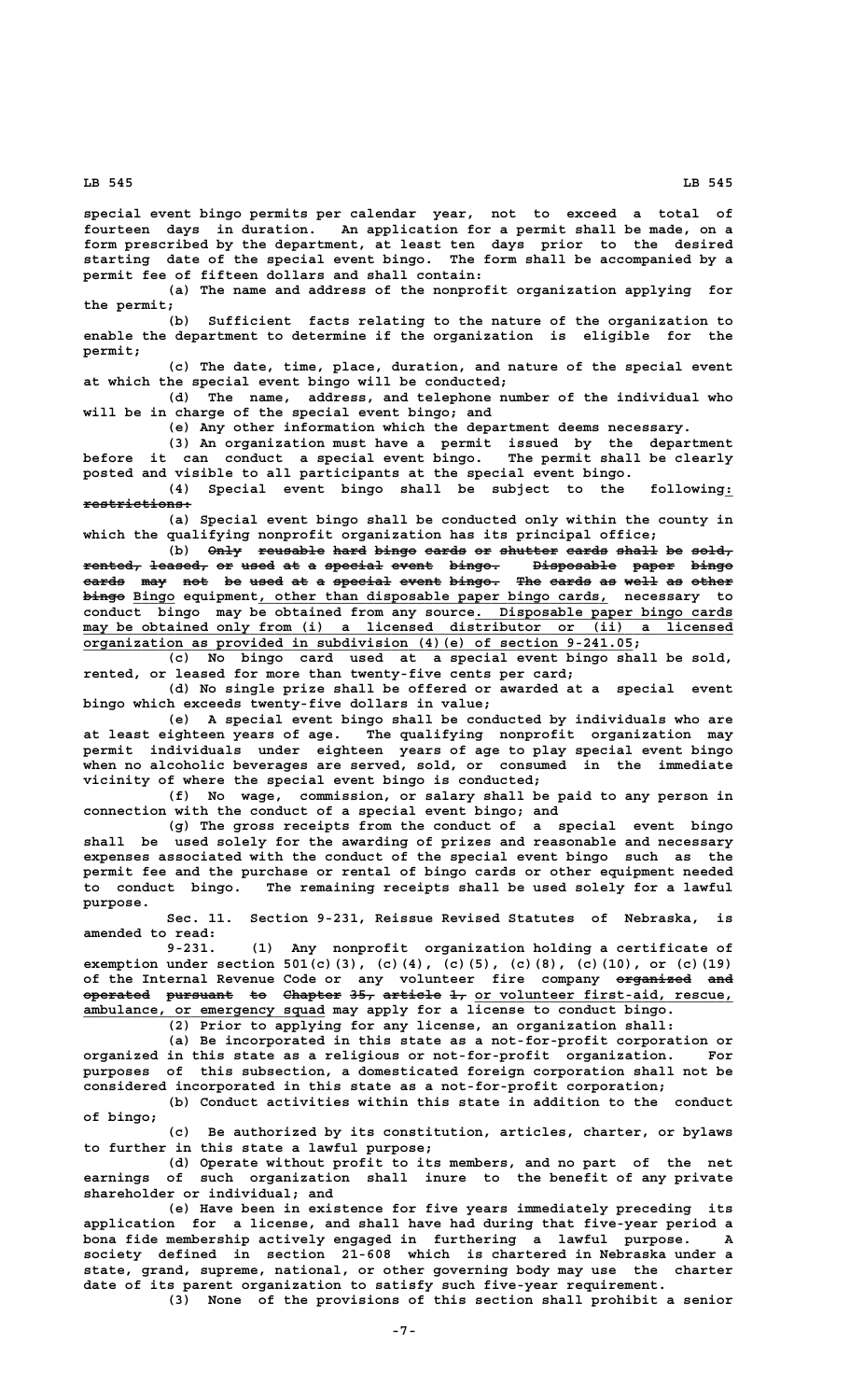**citizens group from organizing and conducting bingo pursuant to the Nebraska Bingo Act when bingo is played only by members of the senior citizens group conducting the bingo. For purposes of this section, senior citizens group shall mean any organization the membership of which consists entirely of persons who are at least sixty years old.**

**Sec. 12. Section 9-232.01, Reissue Revised Statutes of Nebraska, is amended to read:**

**9-232.01. (1) Each organization applying for a license to conduct bingo shall file with the department an application on a form prescribed by the department. Each application shall include:**

**(a) The name and address of the applicant organization;**

**(b) Sufficient facts relating to the incorporation or organization of the applicant organization to enable the department to determine if the organization is eligible for a license pursuant to section 9-231;**

**(c) The name and address of each officer of the applicant organization;**

**(d) The name, address, social security number, years of membership, and date of birth of one bona fide and active member of the organization who will serve as the organization's bingo chairperson; and**

**(e) The name, address, social security number, years of membership, and date of birth of no more than three bona fide and active members of the organization who will serve as alternate bingo chairpersons.**

**(2) In addition, each applicant organization shall include with the application:**

**(a) The name, address, social security number, date of birth, and years of membership of an active and bona fide member of the applicant organization to be licensed as the utilization-of-funds member. Such person shall have been an active and bona fide member of the applicant organization for at least one year preceding the date the application is filed with the department unless the applicant organization can provide evidence that the one-year requirement would impose an undue hardship on the organization. All utilization-of-funds members shall sign a sworn statement indicating that they agree to comply with all provisions of the Nebraska Bingo Act and all rules and regulations adopted pursuant to the act, that they will insure that no commission, fee, rent, salary, profits, compensation, or recompense will be paid to any person or organization, except payments authorized by the act, and that all profits will be spent only for lawful purposes. A fee of twenty dollars shall be charged for a license for each utilization-of-funds member, and the department may prescribe a separate application form for such license;**

**(b) For a Class II license only, the name, address, social security number, and date of birth of the individual to be licensed as the gaming manager. Such person shall be required to sign a sworn statement indicating that he or she agrees to comply with all provisions of the Nebraska Bingo Act, the Nebraska Lottery and Raffle Act, the Nebraska Pickle Card Lottery Act, the Nebraska Small Lottery and Raffle Act, and all rules and regulations adopted pursuant to such acts. A fee of fifty dollars shall be charged for a license for each gaming manager, and the department may prescribe a separate application form for such license;**

**(c) The name and address of the owner or lessor of the premises in which bingo will be conducted; and**

**(d) Any other information which the department deems necessary, including, but not limited to, copies of any and all lease or rental agreements and contracts entered into by the organization relative to its bingo activities.**

**(3) The information required by this section shall be kept current.** The bingo chairperson A licensed organization shall notify the department within thirty days of any changes to the if any information contained on or  **———— \_\_ \_\_\_\_\_\_\_\_\_\_\_\_\_\_\_\_\_\_\_\_\_\_\_\_\_\_\_\_\_\_\_\_\_\_\_\_\_\_\_\_\_\_\_\_\_\_\_\_\_\_ with in the application is no longer correct and shall supply the correct information. \_\_\_\_\_\_\_\_\_\_\_**

**(4) Except for a limited period bingo, a licensed organization shall not conduct any bingo game or occasion at any time, on any day, at any location, or in any manner different from that described in its most recent filing with the department unless prior approval has been obtained from the department. A request for approval to change the day, time, or location of a bingo occasion shall be made by the bingo chairperson, in writing, at least thirty days in advance of the date the proposed change is to become effective.**

**(5) No bingo chairperson, alternate bingo chairperson, utilization-of-funds member, or gaming manager for an organization shall be connected with, interested in, or otherwise concerned directly or indirectly with any party licensed as a manufacturer, distributor, or commercial lessor pursuant to the Nebraska Bingo Act or with any party licensed as a manufacturer or distributor pursuant to the Nebraska Pickle Card Lottery Act.**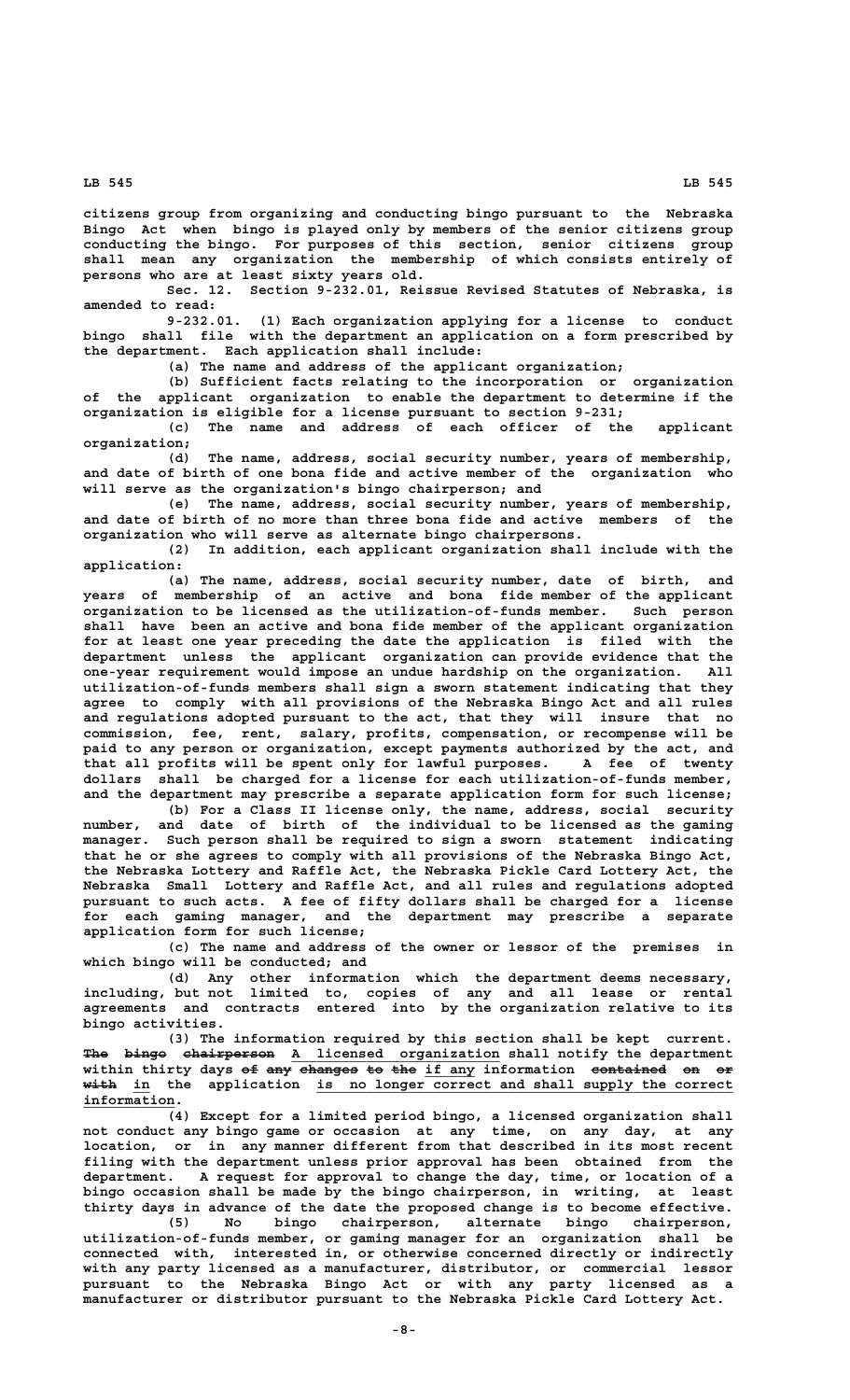**(6) No person shall act as a gaming manager until he or she has received a license from the department. A gaming manager may apply for a license to act as a gaming manager for more than one licensed organization by completing a separate application and paying the fifty-dollar license fee for each organization for which he or she intends to act as a gaming manager. No gaming manager shall be a bingo chairperson or alternate bingo chairperson, and no gaming manager shall hold any other type of license issued under the Nebraska Bingo Act, the Nebraska Lottery and Raffle Act, and the Nebraska Pickle Card Lottery Act.**

**(7) No person shall act as a utilization-of-funds member until he or she has received a license from the department. A utilization-of-funds member shall not hold any other type of license issued under the Nebraska Bingo Act, the Nebraska Lottery and Raffle Act, and the Nebraska Pickle Card Lottery Act, except that a utilization-of-funds member may also be designated as the bingo chairperson or alternate bingo chairperson for the same organization.**

**Sec. 13. Section 9-232.02, Revised Statutes Supplement, 2000, is amended to read:**

**9-232.02. (1) Except as otherwise provided in this section, all licenses to conduct bingo and licenses issued to utilization-of-funds members, gaming managers, or commercial lessors shall expire on September 30 of each year or such other date as the department may prescribe by rule and regulation and may be renewed annually. An application for license renewal shall be submitted at least forty-five days prior to the expiration date of the license. The department may prescribe a separate application form for renewal purposes for any license application required by the Nebraska Bingo Act. The renewal application may require such information as the department deems necessary for the proper administration of the act.**

**(2) Commencing October 1, 2001, a license to conduct bingo issued to a nonprofit organization holding a certificate of exemption under section 501(c)(3) or (c)(4) of the Internal Revenue Code and any license issued to a utilization-of-funds member or gaming manager for such nonprofit organization shall be a biennial license, shall expire on September 30 of each odd-numbered year or such other date as the department may prescribe by rule and regulation, and may be renewed biennially. The biennial license fee for a utilization-of-funds member shall be forty dollars and the biennial license fee for a gaming manager shall be one hundred dollars.**

**(3) Commencing October 1, 2002, a license to conduct bingo issued to a nonprofit organization holding a certificate of exemption under section 501(c)(5), (c)(8), (c)(10), or (c)(19) of the Internal Revenue Code or any \_\_\_\_\_\_\_\_\_\_\_\_\_\_\_\_\_\_\_\_\_\_\_\_\_\_\_\_\_\_\_\_\_\_\_\_\_\_\_\_\_\_\_\_\_\_\_\_\_\_\_\_\_\_\_ volunteer fire company or volunteer first-aid, rescue, ambulance, or emergency** squad <del>organized and operated pursuant to Chapter 35, article 1,</del> and any **license issued to a utilization-of-funds member or gaming manager for such nonprofit organization or volunteer fire company or volunteer first-aid, \_\_\_\_\_\_\_\_\_\_\_\_\_\_\_\_\_\_\_\_\_\_\_ \_\_\_\_\_\_\_\_\_\_\_\_\_\_\_\_\_\_\_\_\_\_\_\_\_\_\_\_\_\_\_\_\_\_\_\_\_ rescue, ambulance, or emergency squad shall be a biennial license, shall expire on September 30 of each even-numbered year or such other date as the department may prescribe by rule and regulation, and may be renewed biennially. The biennial license fee for a utilization-of-funds member shall be forty dollars and the biennial license fee for a gaming manager shall be one hundred dollars.**

> **(4) Commencing October 1, 2001, a commercial lessor license shall be a biennial license, shall expire on September 30 of each odd-numbered year or such other date as the department may prescribe by rule and regulation, and may be renewed biennially.**

> Section 9-233, Revised Statutes Supplement, 2000, is **amended to read:**

> **9-233. (1) The department may issue an applicant organization one of the following classes of bingo licenses:**

> **(a) A Class I license which shall include organizations with gross** receipts from the conduct of bingo which are less than one hundred  $f$ ifty **thousand dollars per twelve-month period commencing October 1 of each year or such other date as the department may prescribe by rule and regulation; or**

> **(b) A Class II license which shall include organizations with gross** receipts from the conduct of bingo equal to or greater than one hundred  $f$ ifty **thousand dollars per twelve-month period commencing October 1 of each year or such other date as the department may prescribe by rule and regulation.**

> **(2) For purposes of this section, when bingo occasions are conducted on a joint basis by two or more licensed organizations, the class of license required shall be determined based upon the combined gross receipts of all licensed organizations involved in the conduct of the bingo occasion.**

> **(3)(a) Except as otherwise provided in this subsection, a fee of fifteen dollars shall be charged for a Class I license, and a fee of fifty dollars shall be charged for a Class II license.**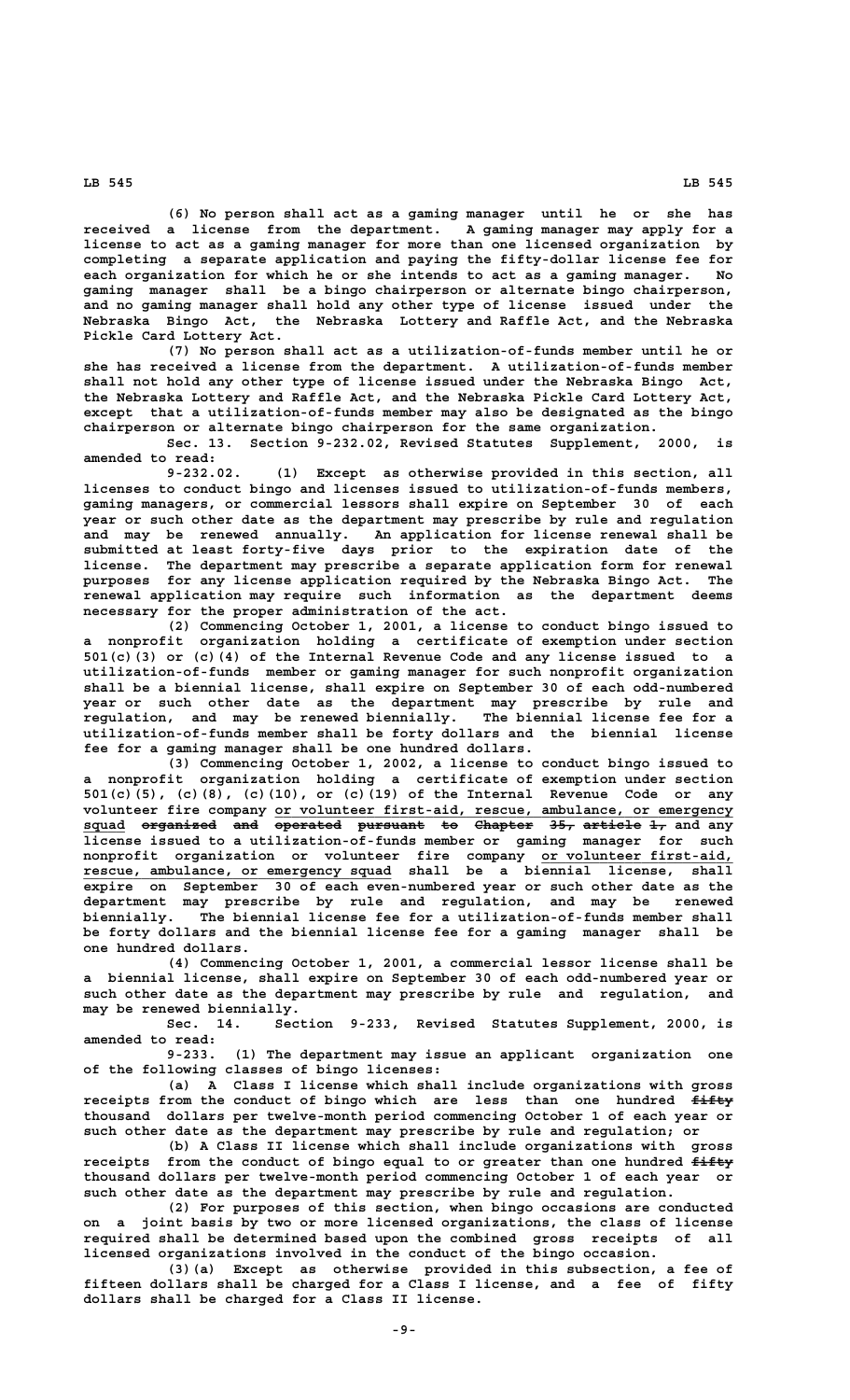**(b) Commencing October 1, 2001, a biennial license fee of thirty dollars shall be charged for a Class I license issued to a nonprofit organization holding a certificate of exemption under section 501(c)(3) or (c)(4) of the Internal Revenue Code, and a biennial license fee of one hundred dollars shall be charged for a Class II license issued to a nonprofit organization holding a certificate of exemption under section 501(c)(3) or (c)(4) of the Internal Revenue Code.**

**(c) Commencing October 1, 2002, a biennial license fee of thirty dollars shall be charged for a Class I license issued to a nonprofit organization holding a certificate of exemption under section 501(c)(5), (c)(8), (c)(10), or (c)(19) of the Internal Revenue Code or any volunteer fire \_\_\_\_\_\_\_\_\_\_\_\_\_\_\_\_\_\_\_\_\_\_\_\_\_\_\_\_\_\_\_\_\_\_\_\_\_\_\_\_\_\_\_\_\_\_\_\_\_\_\_\_\_\_\_\_\_\_\_\_\_\_\_\_\_\_\_\_\_ company or volunteer first-aid, rescue, ambulance, or emergency squad, organized and operated pursuant to Chapter 35, article 1, and a biennial ————————— ——— ———————— ———————— —— ——————— ——— ——————— — license fee of one hundred dollars shall be charged for a Class II license issued to a nonprofit organization holding a certificate of exemption under section 501(c)(5), (c)(8), (c)(10), or (c)(19) of the Internal Revenue Code or \_\_\_\_\_\_\_\_\_\_\_\_\_\_\_\_\_\_\_\_\_\_\_\_\_\_\_\_\_\_\_\_\_\_\_\_\_\_\_\_\_\_\_\_\_\_\_\_\_\_ any volunteer fire company or volunteer first-aid, rescue, ambulance, or** emergency squad. o<del>rganized and operated</del> pu<del>rsuant to Chapter 35, article 1.</del>

**(4) The department shall adopt and promulgate rules and regulations to establish reporting requirements for each class of license issued.**

**Sec. 15. Section 9-241.05, Reissue Revised Statutes of Nebraska, is amended to read:**

**9-241.05. (1) A licensed organization shall purchase or otherwise obtain bingo equipment only from a licensed distributor, except that a licensed organization may rent or lease bingo equipment, excluding disposable paper bingo cards, only from:**

**(a) A licensed distributor; or**

**(b) The licensed commercial lessor from whom the organization is leasing a premises for the conduct of bingo.**

**(2) All rental or lease agreements for bingo equipment shall be in writing and shall be subject to prior approval by the department.**

**(3) No purchase, rental, or lease of bingo equipment shall be in excess of fair market value.**

**(4) Nothing in this section shall prohibit:**

**(a) Two licensed organizations which may be conducting bingo within the same premises from equally sharing the cost of purchasing bingo equipment, excluding disposable paper bingo cards, and sharing its use;**

**(b) A licensed organization from lending its bingo equipment, excluding disposable paper bingo cards, without charge to another licensed organization in an emergency situation or to a qualifying nonprofit organization to use at a special event bingo;**

**(c) A licensed organization which has purchased or intends to purchase new bingo equipment from selling or donating its old bingo equipment to another licensed organization if prior written approval has been obtained** from the department;  $\Theta$ **r** 

**(d) An organization which has voluntarily canceled or allowed its license to conduct bingo to lapse or an organization which has had its license to conduct bingo suspended, canceled, or revoked from selling or donating its bingo equipment to another licensed organization if prior written approval has \_\_\_\_ been obtained from the department; or**

 **\_\_\_\_\_\_\_\_\_\_\_\_\_\_\_\_\_\_\_\_\_\_\_\_\_\_\_\_\_\_\_\_\_\_\_\_\_\_\_\_\_\_\_\_\_\_\_\_\_\_\_\_\_\_\_\_\_\_\_\_\_\_\_\_\_\_\_\_ (e) A licensed organization from selling or donating its disposable** paper bingo cards, when authorization has been obtained from the department,  **\_\_\_\_\_\_\_\_\_\_\_\_\_\_\_\_\_\_\_\_\_\_\_\_\_\_\_\_\_\_\_\_\_\_\_\_\_\_\_\_\_\_\_\_\_\_\_\_\_\_\_\_\_\_\_\_\_\_\_\_\_\_\_\_\_\_\_\_\_\_\_\_\_\_\_\_\_\_ to another licensed organization in an emergency situation or to a qualifying \_\_\_\_\_\_\_\_\_\_\_\_\_\_\_\_\_\_\_\_\_\_\_\_\_\_\_\_\_\_\_\_\_\_\_\_\_\_\_\_\_\_\_\_\_\_\_\_\_\_\_\_\_\_ nonprofit organization to use at a special event bingo.**

**Sec. 16. Section 9-255.02, Reissue Revised Statutes of Nebraska, is amended to read:**

**9-255.02. (1) Irrespective of whether a bingo game or a bingo occasion is conducted jointly by two or more licensed organizations, no prize for a single bingo game shall exceed one thousand dollars in value and the aggregate value of all bingo prizes at any bingo occasion shall not exceed four thousand dollars.**

**(2) A winner shall be determined for each bingo game, and each winner shall be awarded and delivered the prize on the same day that the bingo occasion is conducted.**

**(3) At least fifty percent of the gross receipts derived from the conduct of bingo shall be awarded in bingo prizes during each quarterly reporting period. The licensed organization shall clearly post at each bingo occasion the percentage of gross receipts paid out in prizes for the last preceding quarter.**

**(4) In addition to the prizes permitted by subsection (1) of this section, a licensed organization may award promotional prizes in cash or merchandise to players at a bingo occasion if:**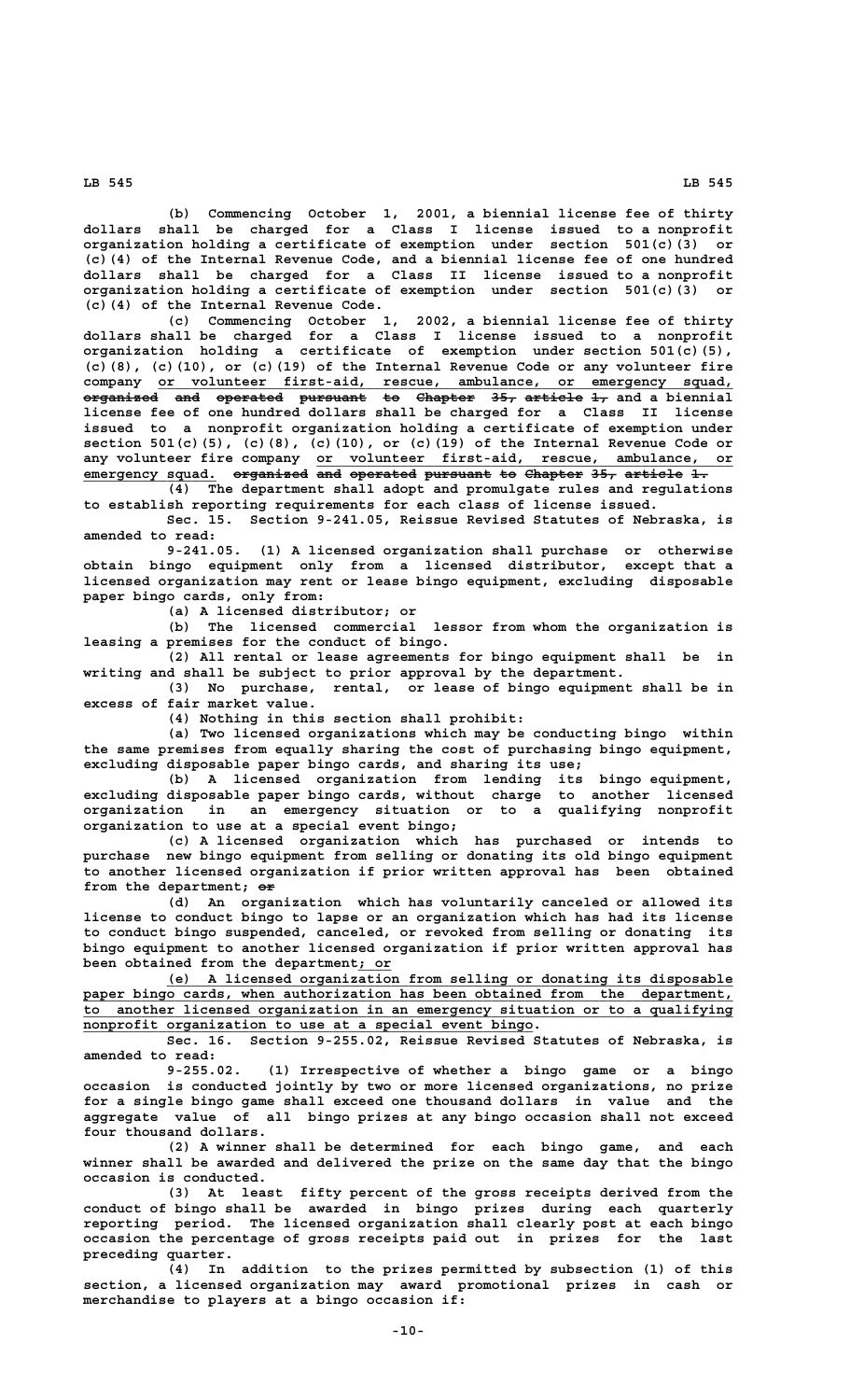**(a) No consideration is charged in order to be eligible to win a promotional prize except that given to participate as a player in the bingo occasion;**

**(b) The total fair market value of all promotional prizes awarded at a bingo occasion does not exceed one hundred dollars in value or, in the case of a limited period bingo, does not exceed two hundred fifty dollars in value; (c) The winner of any promotional prize is a bingo player who is \_\_\_ present at the bingo occasion; and**

**(d) The winners are determined by an element of chance or some other factor which does not involve any scheme which utilizes any type of pickle card, the game of keno, a scratch-off or rub-off ticket, any promotional game tickets authorized by section 9-701, any non-telecommunication-related, player-activated electronic or electromechanical facsimile of any game of** chance, or any slot machine of any kind.  $+$  <del>and</del>

 **——— \_\_\_ (e) (5) The total fair market value of all promotional prizes awarded at a bingo occasion shall be excluded from determination of the fifty-percent prize payout requirement in subsection (3) of this section.**

 **——— \_\_\_ (5) (6) The licensed organization's cost of promotional prizes permitted by subsection (4) of this section shall be considered a bingo —— —————————— — ———— expense that is subject to not be included in determining compliance with the expense limitation of fourteen percent of bingo gross receipts provided in section 9-255.04.**

**Sec. 17. Section 9-255.04, Reissue Revised Statutes of Nebraska, is amended to read:**

**9-255.04. (1) No expense shall be incurred or amounts paid in connection with the conduct of bingo by a licensed organization except those which are reasonable and necessary.**

**(2) A licensed organization shall not spend more than fourteen percent of its bingo gross receipts to pay the expenses of conducting bingo. The actual cost of (a) license and local permit fees, (b) any taxes authorized** by the Nebraska Bingo Act, (c) bingo  $\frac{p}{p+1}$  we other than and promotional prizes, **(d) the purchase, rental, or lease of bingo equipment, and (e) the rental or** lease of a premises for the conduct of bingo and the purchase, rental, or  **\_\_\_\_\_\_\_\_\_\_\_\_\_\_\_\_\_\_\_\_\_\_\_\_\_\_ —————————— \_\_\_\_\_\_\_ ————— lease of personal property as prescribed allowed by the department in rules**  $\quad \text{and} \quad \text{regulation} \quad \text{rule} \quad \text{and} \quad \text{regulation} \quad \text{which} \quad \text{is necessary} \quad \text{for the conductor} \quad \text{of} \quad \text{in} \quad \text{in} \quad \text{in} \quad \text{in} \quad \text{in} \quad \text{in} \quad \text{in} \quad \text{in} \quad \text{in} \quad \text{in} \quad \text{in} \quad \text{in} \quad \text{in} \quad \text{in} \quad \text{in} \quad \text{in} \quad \text{in} \quad \text{in} \quad \text{in} \quad \text{in} \quad \text{in} \quad \text{in$ **bingo** shall not be included in determining compliance with the expense **limitation contained in this section.**

**(3) A licensed organization which is also licensed to conduct a lottery by the sale of pickle cards pursuant to the Nebraska Pickle Card Lottery Act may allocate a portion of the expenses associated with the conduct of its bingo occasions to its lottery by the sale of pickle cards conducted at such bingo occasions. Such allocation shall be based upon the percentage that pickle card gross proceeds derived from the sale of pickle cards at the bingo occasions represents to the total of bingo gross receipts and pickle card gross proceeds derived from such bingo occasions for the previous annual reporting period. July 1 through June 30. An organization licensed to \_\_\_\_\_\_\_\_\_ \_ ———— — ——————— ———— —— conduct bingo that has not been previously licensed shall determine such allocation based upon the percentage that pickle card gross proceeds derived from the sale of pickle cards at the bingo occasions represents to the total of bingo gross receipts and pickle card gross proceeds derived from such bingo occasions for the initial three consecutive calendar months of operation.**

**(4) The total amount of expenses that may be allocated to the organization's lottery by the sale of pickle cards shall be subject to the limitations on bingo expenses as provided for in the Nebraska Bingo Act with respect to the fourteen-percent expense limitation and the fair-market-value limitation on the purchase, rental, or lease of bingo equipment and the rental \_\_\_\_\_\_\_\_\_\_\_\_\_\_\_\_\_\_\_\_\_\_\_ or lease of personal property or of a premises for the conduct of bingo. No portion of the eight percent of the definite profit of a pickle card unit as allowed by section 9-347 to pay the allowable expenses of operating a lottery by the sale of pickle cards shall be used to pay any expenses associated with the sale of pickle cards at a bingo occasion.**

**(5) All persons paid for working at a bingo occasion, including pickle card sellers but excluding concession workers, shall be paid only by a check written from the licensed organization's bingo checking account and shall not receive any other compensation or payment for working at a bingo occasion from any other source. Such wages shall be at an hourly or occasion rate and shall be included in the amount allowed by the expense limitation provided in subsection (2) of this section. No person shall receive any compensation or payment from a licensed organization based upon a percentage of the organization's bingo gross receipts or profit.**

**(6) No expenses associated with the conduct of bingo may be paid directly from the licensed organization's pickle card checking account. A**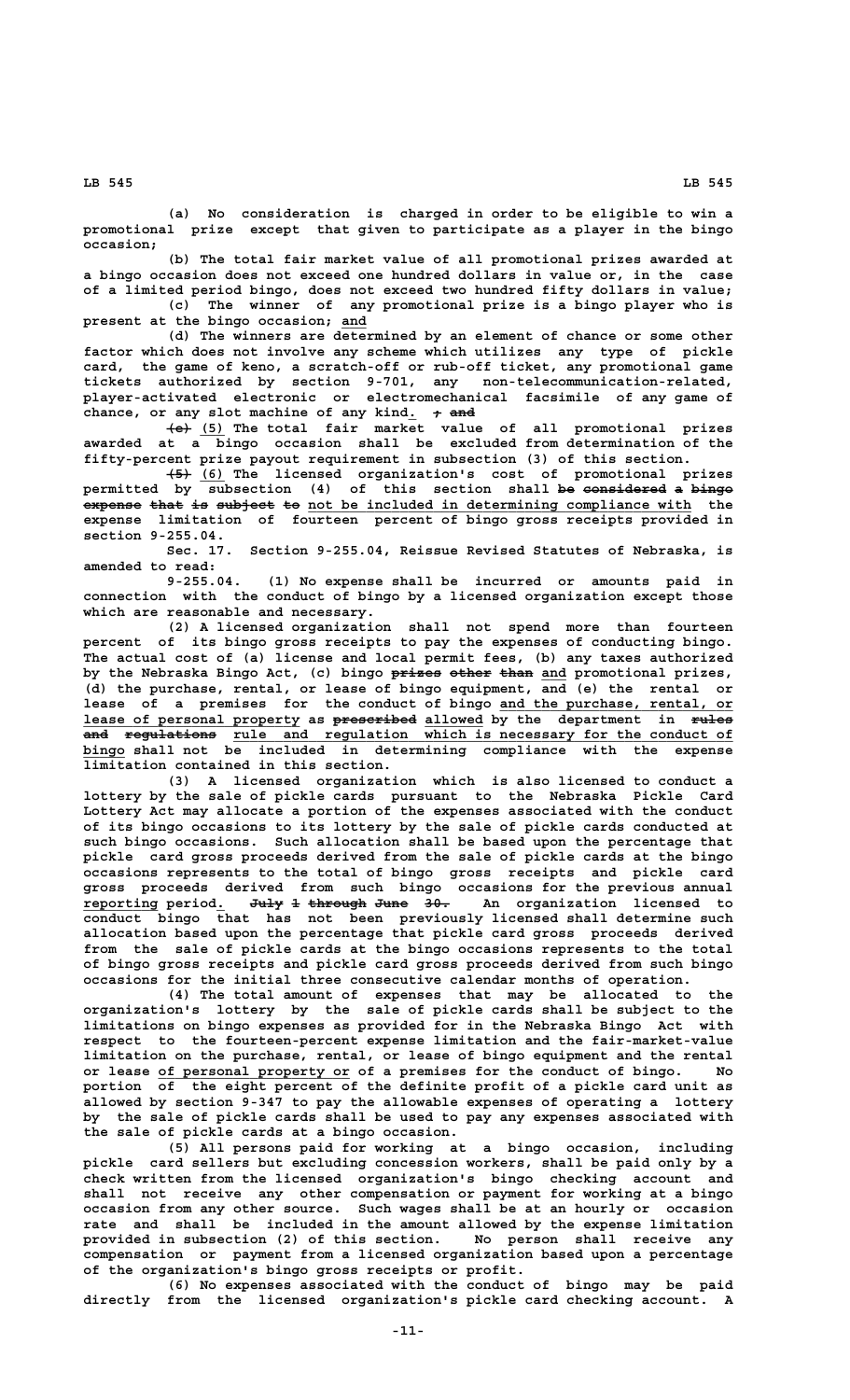**licensed organization may transfer funds from its pickle card checking account to its bingo checking account as permitted by subsection (3) of this section by a check drawn on the pickle card checking account or by electronic funds transfer as provided only by section 9-347.**

**Sec. 18. Section 9-255.05, Reissue Revised Statutes of Nebraska, is amended to read:**

**9-255.05. (1) A licensed organization shall report annually to the ———————— \_\_\_\_\_\_\_\_\_\_ department, on a form supplied prescribed by the department, a complete and accurate accounting of its gross receipts. The annual report shall demonstrate that the gross receipts less cash prizes paid have been retained in the organization's bingo checking account or expended solely for authorized expenses pursuant to section 9-255.04 or lawful purpose donations.**

 **\_\_\_ (2) The annual report shall cover the organization's bingo** activities from July 1 through June 30 of each year and or such other period  **\_\_\_\_\_\_\_\_\_\_\_\_\_\_\_\_\_\_\_\_\_\_\_\_\_\_\_\_\_\_\_\_\_\_\_\_\_\_\_\_\_\_\_\_\_\_\_\_\_\_\_\_\_\_\_\_\_\_\_\_\_\_\_\_\_\_\_\_\_ as the department may prescribe by rule and regulation. Such report shall be** submitted to the department by August 15 of each year or such other date as  **\_\_\_\_\_\_\_\_\_\_\_\_\_\_\_\_\_\_\_\_\_\_\_\_\_\_\_\_\_\_\_\_\_\_\_\_\_\_\_\_\_\_\_\_\_\_\_\_\_\_\_ the department may prescribe by rule and regulation.**

 **——— \_\_\_ (2) (3) A copy of the report shall be submitted to the organization's membership. of the licensed organization. \_\_\_\_\_\_\_\_\_\_\_\_\_\_ \_ —— ——— ———————— —————————————**

 **\_\_\_\_\_\_\_\_\_\_\_\_\_\_\_\_\_\_\_\_\_\_\_\_\_\_\_\_\_\_\_\_\_\_\_\_\_\_\_\_\_\_\_\_\_\_\_\_\_\_\_\_\_\_\_\_\_\_\_\_\_\_\_\_\_\_\_\_ (4) Upon dissolution of a licensed organization or if a previously \_\_\_\_\_\_\_\_\_\_\_\_\_\_\_\_\_\_\_\_\_\_\_\_\_\_\_\_\_\_\_\_\_\_\_\_\_\_\_\_\_\_\_\_\_\_\_\_\_\_\_\_\_\_\_\_\_\_\_\_\_\_\_\_\_\_\_\_\_\_\_\_\_\_\_\_\_\_ licensed organization does not renew its license to conduct bingo, its license**  $r$ enewal application is denied, or its license is canceled or revoked, all  **\_\_\_\_\_\_\_\_\_\_\_\_\_\_\_\_\_\_\_\_\_\_\_\_\_\_\_\_\_\_\_\_\_\_\_\_\_\_\_\_\_\_\_\_\_\_\_\_\_\_\_\_\_\_\_\_\_\_\_\_\_\_\_\_\_\_\_\_\_\_\_\_\_\_\_\_\_\_ remaining profits derived from the conduct of bingo shall be utilized for a**  $lawful$  purpose and shall not be distributed to any private individual or  **\_\_\_\_\_\_\_\_\_\_\_\_\_\_\_\_\_\_\_\_\_\_\_\_\_\_\_\_\_\_\_\_\_\_\_\_\_\_\_\_\_\_\_\_\_\_\_\_\_\_\_\_\_\_\_\_\_\_\_\_\_\_\_\_\_\_\_\_\_\_\_\_\_\_\_\_\_\_ shareholder. A complete and accurate report of the organization's bingo** activity shall be filed with the department, on a form prescribed by the  **\_\_\_\_\_\_\_\_\_\_\_\_\_\_\_\_\_\_\_\_\_\_\_\_\_\_\_\_\_\_\_\_\_\_\_\_\_\_\_\_\_\_\_\_\_\_\_\_\_\_\_\_\_\_\_\_\_\_\_\_\_\_\_\_\_\_\_\_\_\_\_\_\_\_\_\_\_\_ department, no later than forty-five days after the date the organization is \_\_\_\_\_\_\_\_\_\_\_\_\_\_\_\_\_\_\_\_\_\_\_\_\_\_\_\_\_\_\_\_\_\_\_\_\_\_\_\_\_\_\_\_\_\_\_\_\_\_\_\_\_\_\_\_\_\_\_\_\_\_\_\_\_\_\_\_\_\_\_\_\_\_\_\_\_\_ dissolved or no later than forty-five days after the expiration date of the \_\_\_\_\_\_\_\_\_\_\_\_\_\_\_\_\_\_\_\_\_\_\_\_\_\_\_\_\_\_\_\_\_\_\_\_\_\_\_\_\_\_\_\_\_\_\_\_\_\_\_\_\_\_\_\_\_\_\_\_\_\_\_\_\_\_\_\_\_\_\_\_\_\_\_\_\_\_ license or the effective date of the license renewal application denial or \_\_\_\_\_\_\_\_\_\_\_\_\_\_\_\_\_\_\_\_\_\_\_\_\_\_\_\_\_\_\_\_\_\_\_\_\_\_\_\_\_\_\_\_\_\_\_\_\_\_\_\_\_\_\_\_\_\_\_\_\_\_\_\_\_\_\_\_\_\_\_\_\_\_\_\_\_\_ license cancellation or revocation. The report shall cover the period from \_\_\_\_\_\_\_\_\_\_\_\_\_\_\_\_\_\_\_\_\_\_\_\_\_\_\_\_\_\_\_\_\_\_\_\_\_\_\_\_\_\_\_\_\_\_\_\_\_\_\_\_\_\_\_\_\_\_\_\_\_\_\_\_\_\_\_\_\_\_\_\_\_\_\_\_\_\_ the end of the organization's most recent annual report filed through the date \_\_\_\_\_\_\_\_\_\_\_\_\_\_\_\_\_\_\_\_\_\_\_\_\_\_\_\_\_\_\_\_\_\_\_\_\_\_\_\_\_\_\_\_\_\_\_\_\_\_\_\_\_\_\_\_\_\_\_\_\_\_\_\_\_\_\_\_\_\_\_\_\_\_\_\_\_\_ the organization is dissolved or the date the license renewal application has** been denied or the license has been cancelled or revoked or has otherwise  **\_\_\_\_\_\_\_\_\_\_\_\_\_\_\_\_\_\_\_\_\_\_\_\_\_\_\_\_\_\_\_\_\_\_\_\_\_\_\_\_\_\_\_\_\_\_\_\_\_\_\_\_\_\_\_\_\_\_\_\_\_\_\_\_\_\_\_\_\_\_\_\_\_\_\_\_\_\_ expired. The organization shall include with the report a plan for the \_\_\_\_\_\_\_\_\_\_\_\_\_\_\_\_\_\_\_\_\_\_\_\_\_\_\_\_\_\_\_\_\_\_\_\_\_\_\_\_\_\_\_\_\_\_\_\_\_\_\_\_\_\_\_\_\_\_\_\_\_\_\_\_\_\_\_\_\_\_\_\_\_\_\_\_\_\_ disbursement of any remaining profits which shall be subject to approval by \_\_\_\_\_\_\_\_\_\_\_\_\_\_\_\_\_\_\_\_\_\_\_\_\_\_\_\_\_\_\_\_\_\_\_\_\_\_\_\_\_\_\_\_\_\_\_\_\_\_\_\_\_\_\_\_\_\_\_\_\_\_\_\_\_\_\_\_\_\_\_\_\_\_\_\_\_\_ the department. Such plan shall identify the specific purposes for which the \_\_\_\_\_\_\_\_\_\_\_\_\_\_\_\_\_\_\_\_\_\_\_\_\_\_\_\_\_\_\_\_\_\_\_ remaining profits will be utilized.**

(3) (5) In addition to the annual report reports required by **subsection (1) subsections (1) and (4) of this section, the department may —————————— ——— \_\_\_\_\_\_\_\_\_\_\_\_\_\_\_\_\_\_\_\_\_\_\_** prescribe by <u>rule or and regulation additional periodic reporting</u> as deemed -<br>**necessary** the filing of a bingo revenue status report by August 15 of each  $\frac{1}{2}$   $\frac{1}{2}$   $\frac{1}{2}$   $\frac{1}{2}$   $\frac{1}{2}$   $\frac{1}{2}$   $\frac{1}{2}$   $\frac{1}{2}$   $\frac{1}{2}$   $\frac{1}{2}$   $\frac{1}{2}$   $\frac{1}{2}$   $\frac{1}{2}$   $\frac{1}{2}$   $\frac{1}{2}$   $\frac{1}{2}$   $\frac{1}{2}$   $\frac{1}{2}$   $\frac{1}{2}$   $\frac{1}{2}$   $\frac{1}{2}$   $\frac{1}{2}$   $\$  **\_\_\_\_\_\_\_\_\_\_\_\_\_\_\_\_\_\_\_\_\_\_\_\_\_\_\_\_\_\_\_\_\_\_\_\_\_\_\_\_\_\_\_\_\_\_\_\_\_\_\_\_\_\_\_\_\_\_\_\_\_\_\_\_\_\_\_\_\_\_\_\_\_\_\_\_\_\_ regulation, on a form prescribed by the department, listing all disbursements \_\_\_\_\_\_\_\_\_\_\_\_\_\_\_\_\_\_\_\_\_\_\_\_\_\_\_\_\_\_\_\_\_\_\_\_\_\_\_\_\_\_\_\_\_\_\_\_\_\_\_\_\_\_\_\_\_\_\_\_\_\_\_\_\_\_\_\_\_\_\_\_\_\_\_\_\_\_ of bingo revenue until all such revenue has been expended either for allowable**

**expenses or for a lawful purpose.**<br>Sec. 19. Section 9-Section 9-255.06, Revised Statutes Supplement, 2000, is **amended to read:**

**9-255.06. (1) An individual, partnership, limited liability company, corporation, or organization which will be leasing a premises to one or more organizations for the conduct of bingo and which will receive more than two hundred fifty dollars per month as aggregate total rent from leasing such premises for the conduct of bingo shall first obtain a commercial lessor's license from the department. The license shall be applied for on a form prescribed by the department and shall contain:**

**(a) The name and home address of the applicant;**

**(b) If the applicant is an individual, the applicant's social security number;**

**(c) If the applicant is not a resident of this state or is not a corporation, the full name, business address, and home address of a natural person, at least nineteen years of age, who is a resident of and living in this state designated by the applicant as a resident agent for the purpose of receipt and acceptance of service of process and other communications on behalf of the applicant;**

**(d) A designated mailing address and legal description of the premises intended to be covered by the license sought;**

**(e) The lawful capacity of the premises for public assembly purposes;**

(f) The names and mailing addresses of the officers of the organization which is to conduct bingo at the premises and the place and time the organization intends to conduct bingo,

 $\overline{+g}$  The amount of rent to be paid or other consideration to be given **directly or indirectly for each bingo occasion to be conducted; and**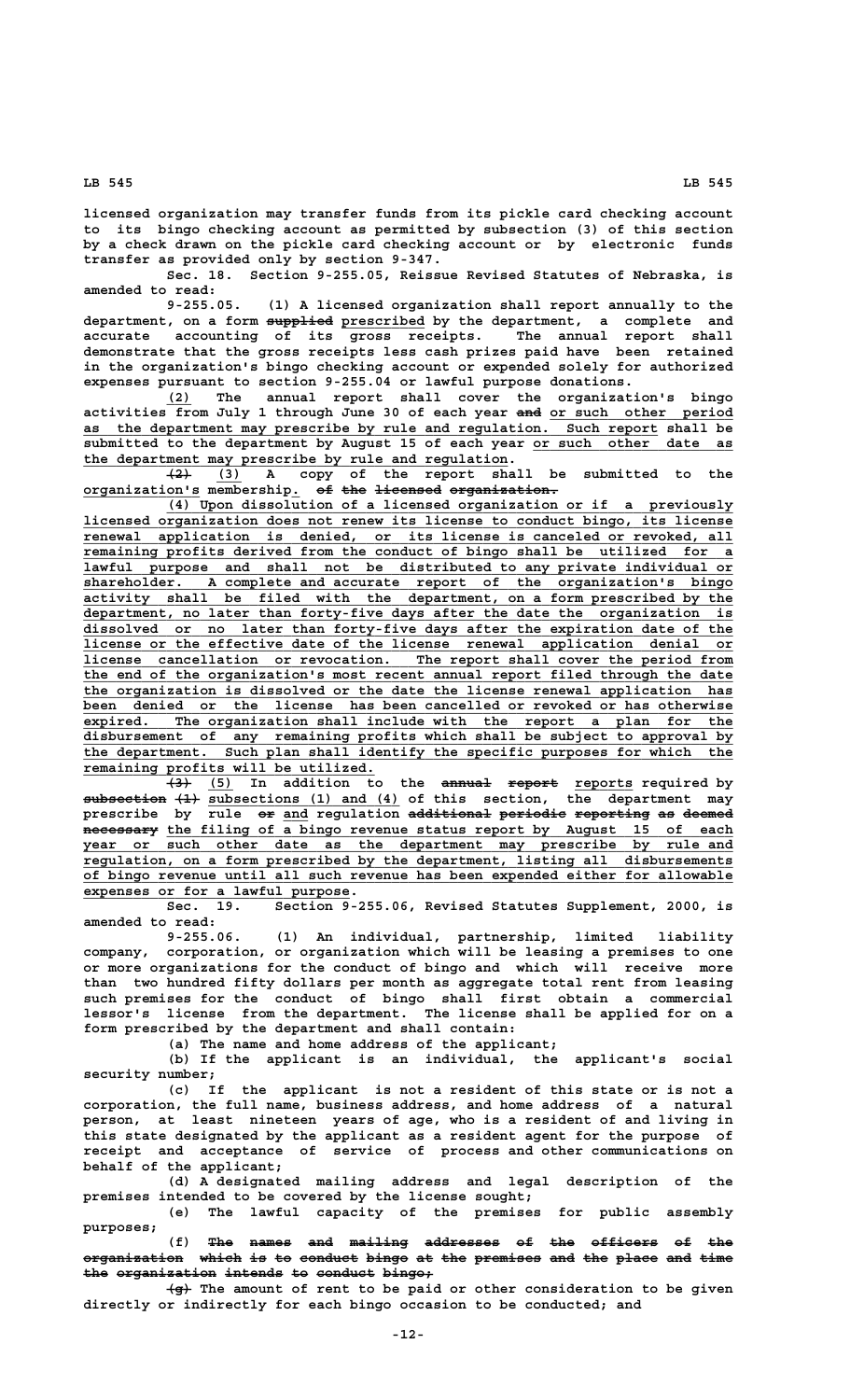**——— \_\_\_ (h) (g) Any other information which the department deems necessary.**

**(2)(a) Except as otherwise provided in this subsection, an application for a commercial lessor's license shall be accompanied by a fee of one hundred dollars for each premises the applicant is seeking to lease pursuant to subsection (1) of this section. A commercial lessor who desires to lease more than one premises for the conduct of bingo shall file a separate application and pay a separate fee for each such premises.**

**(b) Commencing October 1, 2001, the biennial license fee for a commercial lessor shall be two hundred dollars for each premises the applicant is seeking to lease pursuant to subsection (1) of this section.**

**(3) The information required by this section shall be kept current. The commercial lessor shall notify the department within thirty days of any changes to the information contained on or with the application.**

**(4) A commercial lessor who will be leasing or renting bingo equipment in conjunction with his or her premises shall obtain such equipment only from a licensed distributor, except that a commercial lessor shall not purchase or otherwise obtain disposable paper bingo cards from any source.**

**(5) A commercial lessor, the owner of a premises, and all parties who lease or sublease a premises which ultimately is leased to an organization for the conduct of bingo shall not be involved directly with the conduct of any bingo occasion regulated by the Nebraska Bingo Act which may include, but not be limited to, the managing, operating, promoting, advertising, or administering of bingo. Such persons shall not derive any financial gain from any gaming activities regulated by Chapter 9 except as provided in subsection (4) of section 9-347 if the individual is licensed as a pickle card operator, if the individual is licensed as a lottery operator or authorized sales outlet location pursuant to the Nebraska County and City Lottery Act, or if the individual is contracted with as a lottery game retailer pursuant to the State Lottery Act.**

**(6) A nonprofit organization owning its own premises which in turn rents or leases its premises solely to its own auxiliary shall be exempt from the licensing requirements contained in this section.**

**Sec. 20. Section 9-255.08, Reissue Revised Statutes of Nebraska, is amended to read:**

**9-255.08. (1) A licensed distributor shall purchase or otherwise obtain bingo equipment only from a licensed manufacturer.**

**(2) A licensed distributor shall sell or otherwise supply bingo equipment for use in a bingo game regulated by the Nebraska Bingo Act only to a licensed organization, a qualifying nonprofit organization, a licensed commercial lessor, or a federally recognized Indian tribe, except that a** licensed distributor shall not sell disposable bingo paper bingo cards in this state to anyone other than a licensed organization, a qualifying nonprofit  **\_\_\_\_\_\_\_\_\_\_\_\_\_ \_\_\_\_\_\_\_\_\_\_\_\_\_\_\_\_\_\_\_ organization, or a federally recognized Indian tribe. Notwithstanding the \_\_\_\_\_\_\_\_\_\_\_\_\_\_\_\_\_\_\_\_\_\_\_\_\_\_\_\_\_\_\_\_\_\_\_\_\_\_\_\_\_\_\_\_\_\_\_\_\_\_\_\_\_\_\_\_\_\_\_\_\_\_\_\_\_\_\_\_\_\_\_\_\_\_\_\_\_\_ restrictions in this subsection, a licensed distributor may, with prior \_\_\_\_\_\_\_\_\_\_\_\_\_\_\_\_\_\_\_\_\_\_\_\_\_\_\_\_\_\_\_\_\_\_\_\_\_\_\_\_\_\_\_\_\_\_\_\_\_\_\_\_\_\_\_\_\_\_\_\_\_\_\_\_\_\_\_\_\_\_\_\_\_\_\_\_\_\_ authorization from the department, sell disposable paper bingo cards for use \_\_\_\_\_\_\_\_\_\_\_\_\_\_\_\_\_\_\_\_\_\_\_\_\_\_\_\_\_\_\_\_\_\_\_\_\_\_\_\_\_\_\_\_\_\_\_\_\_\_\_\_\_\_\_\_ in a bingo game not regulated by the Nebraska Bingo Act.**

**(3) A licensed distributor shall keep and maintain a complete set of records which shall include all details of all activities of the distributor related to the conduct of the licensed activity as may be required by the department, including the quantities and types of all bingo equipment purchased and sold. Such records shall be available upon request for inspection by the department. All records required by the department shall be maintained for at least three years after the last day of the distributor's fiscal year.**

**(4) The department may require by rule and regulation periodic reporting from the licensed distributor relative to its bingo activities in this state.**

**Sec. 21. Section 9-301, Reissue Revised Statutes of Nebraska, is amended to read:**

 **\_\_\_\_\_\_\_\_\_\_\_\_\_\_\_\_\_\_\_\_\_\_\_\_\_\_ 9-301. Sections 9-301 to 9-356 and section 26 of this act shall be known and may be cited as the Nebraska Pickle Card Lottery Act.**

**Sec. 22. Section 9-304, Reissue Revised Statutes of Nebraska, is amended to read:**

**9-304. Allowable expenses shall mean:**

**(1) All costs associated with the purchasing, printing, or manufacturing of any items to be used or distributed to participants;**

**(2) All office expenses;**

**(3) All promotional expenses;**

**(4) All salaries of persons employed to operate the lottery by the sale of pickle cards;**

**(5) Any rental or lease expense;**

**(6) Any fee paid to any person associated with the operation of any**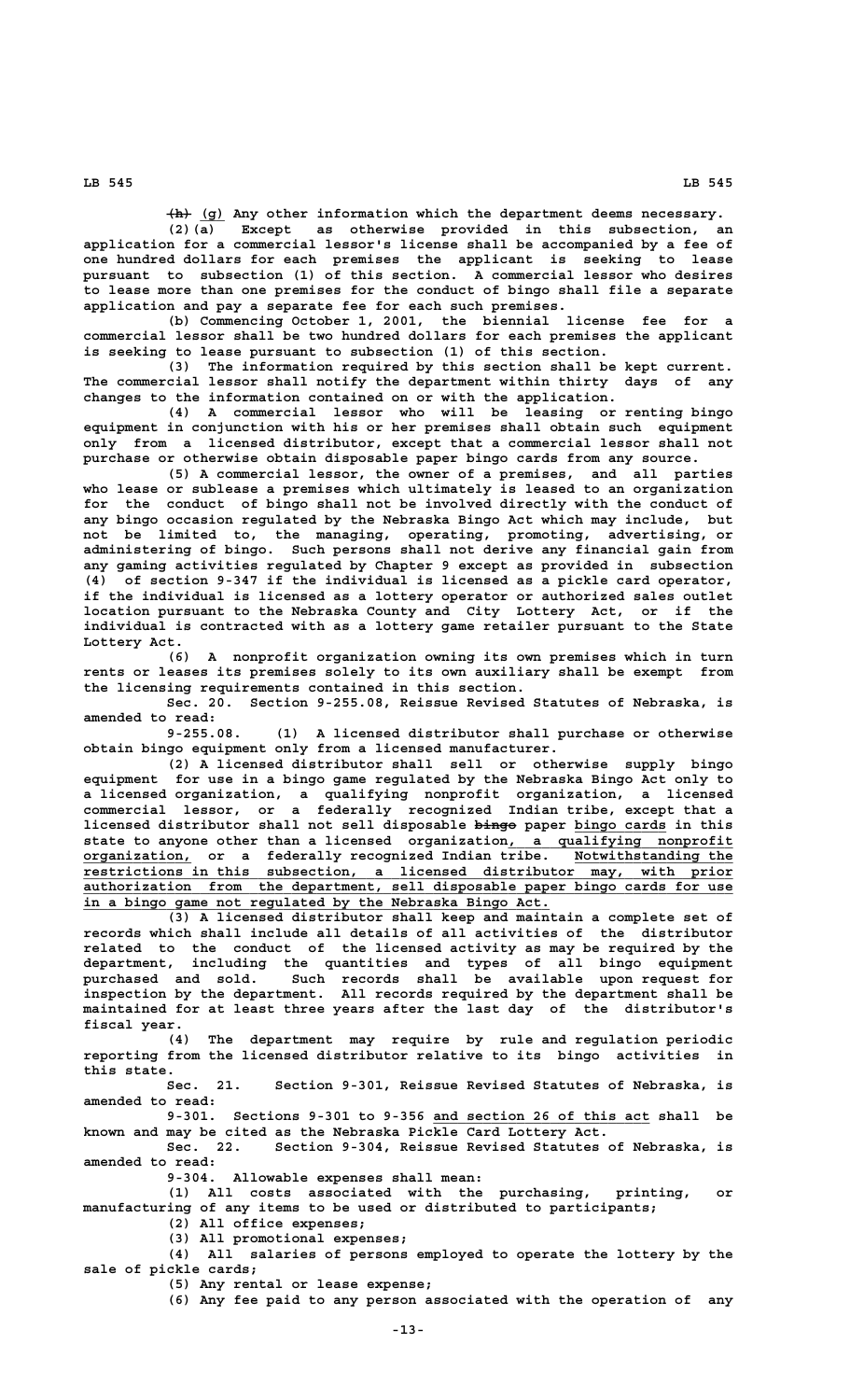**\_ lottery by the sale of pickle cards, including any commission paid to a sales agent and any expense for which a sales agent is reimbursed;**

**(7) Any delivery or shipping charge incurred by a licensed organization in connection with the lottery by the sale of pickle cards;**

**(8) Any license fees paid to the department to license the organization,** each utilization-of-funds member, and  $\frac{amy}{amy}$  each sales agent and  **\_\_\_\_\_\_\_\_\_\_\_\_\_\_\_\_\_\_\_\_\_\_\_\_\_\_\_\_\_\_\_\_\_\_\_\_\_\_\_\_\_\_\_\_\_\_\_\_\_\_\_\_\_\_\_\_\_\_\_\_\_\_\_\_\_\_\_\_\_\_\_\_\_\_\_\_\_\_ any pickle card dispensing device registration fees paid to the department to \_\_\_\_\_\_\_\_\_\_\_\_\_\_\_\_\_\_\_\_\_\_\_\_\_\_\_\_\_\_\_\_\_\_\_\_\_\_\_\_\_\_\_\_\_\_\_\_\_\_\_\_\_\_\_\_\_\_\_\_\_\_\_\_\_\_\_\_\_\_\_\_\_\_\_\_\_\_ register devices utilized at the licensed organization's designated premises \_\_\_\_\_\_\_\_\_\_\_\_\_\_\_\_\_\_\_\_\_\_ or its bingo occasions; and**

**(9) Any pickle card dispensing device repairs or maintenance paid by the licensed organization.**

**Sec. 23. Section 9-306.01, Reissue Revised Statutes of Nebraska, is amended to read:**

**9-306.01. Designated premises shall mean one location selected by a licensed organization at which individual pickle cards may be sold as opportunities for participation in a lottery by the sale of pickle cards. Only one of the following types of locations may be selected as a designated premises: (1) In the case of an organization holding a certificate of exemption under section 501(c)(3), (c)(4), or (c)(5) of the Internal Revenue \_\_\_\_\_\_\_\_\_\_\_\_\_\_\_\_\_\_\_\_\_\_\_\_\_\_\_\_\_\_\_\_\_\_\_\_\_\_\_\_\_\_\_\_\_ Code or a volunteer fire company or volunteer first-aid, rescue, ambulance, or emergency squad, one piece of real property which is owned, leased, or used by the organization as its principal office, which is in use by the organization primarily for purposes other than the conduct of gaming activities, and which is not used in connection with any other type of retail business activity other than an occasional sale as defined in section 77-2702.09; or (2) in the case of an organization holding a certificate of exemption under section 501(c)(7), (c)(8), (c)(10), or (c)(19) of the Internal Revenue Code, one piece of real property which is owned, leased, or used by the organization as its principal office and which is in use by the organization primarily for purposes other than the conduct of gaming activities. For purposes of this section, principal office shall mean the place where the principal affairs and business of the licensed organization are transacted, including where the officers and members assemble to discuss and transact the business of the organization, where its meetings are held, and generally where its records are kept.**

**Sec. 24. Section 9-309, Reissue Revised Statutes of Nebraska, is amended to read:**

**9-309. (1) Lawful purpose, for a licensed organization making a donation of its net profits derived from its lottery by the sale of pickle cards solely for its own organization, shall mean donating such net profits for any activity which benefits and is conducted by the organization, including any charitable, benevolent, humane, religious, philanthropic, youth sports, educational, civic, or fraternal activity conducted by the organization for the benefit of its members.**

**(2) Lawful purpose, for a licensed organization making a donation of its net profits derived from its lottery by the sale of pickle cards outside of its organization, shall mean donating such net profits only to:**

**(a) The State of Nebraska or any political subdivision thereof, but only if the contribution or gift is made exclusively for public purposes;**

**(b) A corporation, trust, community chest, fund, or foundation:**

**(i) Created or organized under the laws of Nebraska which has been in existence for five consecutive years immediately preceding the date of the donation and which has its principal office located in Nebraska;**

**(ii) Organized and operated exclusively for religious, charitable, scientific, literary, or educational purposes, for the prevention of cruelty to children or animals, or to foster national or international amateur sports competition;**

**(iii) No part of the net earnings of which inures to the benefit of any private shareholder or individual;**

**(iv) Which is not disqualified for tax exemption under section 501(c)(3) of the Internal Revenue Code by reason of attempting to influence legislation; and**

**(v) Which does not participate in any political campaign on behalf of any candidate for political office;**

**(c) A post or organization of war veterans or an auxiliary unit or society of, trust for, or foundation for any such post or organization:**

**(i) Organized in the United States or in any territory or possession thereof; and**

**(ii) No part of the net earnings of which inures to the benefit of any private shareholder or individual; or**

(d) A volunteer fire department company or volunteer first-aid, rescue, **ambulance**, or emergency squad or volunteer fire company serving any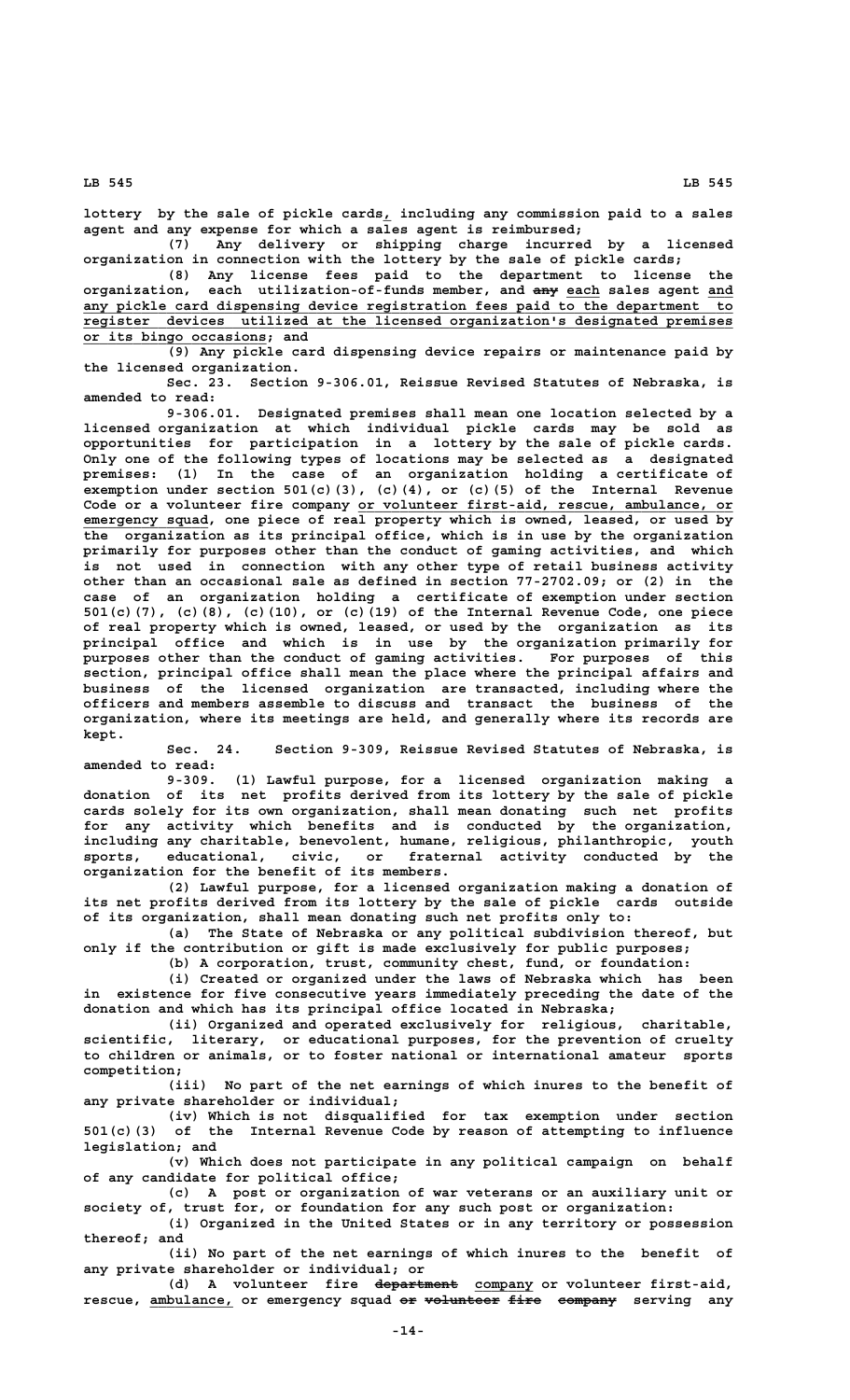**city, village, county, township, or rural or suburban fire protection district** in Nebraska.

**(3) No donation of net profits under this section shall (a) inure to the benefit of any individual member of the licensed organization making the donation except to the extent it is in furtherance of the purposes described in this section or (b) be used for any activity which attempts to influence legislation or for any political campaign on behalf of any elected official or person who is or has been a candidate for public office.**

**(4) Upon dissolution of a licensed organization or in the event a ——— ———— ——————————— —— — ———————— ———————————— —— —— ——— ————— previously licensed organization does not renew its license to conduct a —————————— ———————— ———————————— ———— ——— ————— ——— ——————— —— ——————— lottery by the sale of pickle cards, its license renewal application is ——————— —— ——— ———— —— —————— —————— ——— ——————— ——————— ——————————— —** denied, or its license is canceled, suspended, or revoked, all remaining net profits derived from the conduct of a lottery by the sale of pickle cards **a**<br>under the Nebraska Pickle Card Lottery Act shall be utilized for a lawful purpose and shall not be distributed to any private individual or shareholder. The disbursement of such remaining net profits shall be subject to approval by the department.

**Sec. 25. Section 9-311, Reissue Revised Statutes of Nebraska, is amended to read:**

**9-311. Licensed organization shall mean an a nonprofit organization —— \_\_\_\_\_\_\_\_\_\_\_ \_\_\_\_\_\_\_\_\_\_\_\_\_\_\_\_\_\_\_\_\_\_\_\_\_\_\_\_\_\_\_\_\_\_\_\_\_\_\_\_\_\_\_\_\_\_\_\_ or volunteer fire company or volunteer first-aid, rescue, ambulance, or \_\_\_\_\_\_\_\_\_\_\_\_\_\_\_ emergency squad licensed to conduct a lottery by the sale of pickle cards**

under the Nebraska Pickle Card Lottery Act.<br>Sec. 26. Volunteer fire comp<br>ambulance, or emergency squad shall me  **\_\_\_\_\_\_\_\_\_\_\_\_\_\_\_\_\_\_\_\_\_\_\_\_\_\_\_\_\_\_\_\_\_\_\_\_\_\_\_\_\_\_\_\_\_\_\_\_\_\_\_\_\_\_\_ Sec. 26. Volunteer fire company or volunteer first-aid, rescue, \_\_\_\_\_\_\_\_\_\_\_\_\_\_\_\_\_\_\_\_\_\_\_\_\_\_\_\_\_\_\_\_\_\_\_\_\_\_\_\_\_\_\_\_\_\_\_\_\_\_\_\_\_\_\_\_\_\_\_\_\_\_\_\_\_\_\_\_\_\_\_\_\_\_\_\_\_\_ ambulance, or emergency squad shall mean a volunteer association or** ambulance, or emergency squad shall mean a volunteer association or organization serving any city, village, county, township, or rural or suburban fire protection district in Nebraska by providing fire protection or emergency  **\_\_\_\_\_\_\_\_\_\_\_\_\_\_\_\_\_\_\_\_\_\_\_\_\_\_\_\_\_\_\_\_\_\_\_\_\_\_\_\_\_\_\_\_\_\_\_\_\_\_\_\_\_\_\_\_\_\_\_\_\_\_\_\_\_\_\_\_\_\_\_\_\_\_\_\_\_\_ response services for the purpose of protecting human life, health, or property. \_\_\_\_\_\_\_\_\_**

**Sec. 27. Section 9-322, Revised Statutes Supplement, 2000, is amended to read:**

**9-322. The department shall have the following powers, functions, and duties:**

**(1) To issue licenses and temporary licenses;**

**(2) To deny any license application or renewal application for cause. Cause for denial of an application for or renewal of a license shall include instances in which the applicant individually or, in the case of a business entity or a nonprofit organization, any officer, director, employee, or limited liability company member of the applicant or licensee, other than an employee whose duties are purely ministerial in nature, any other person or entity directly or indirectly associated with such applicant or licensee which directly or indirectly receives compensation other than distributions from a bona fide retirement or pension plan established pursuant to Chapter 1, subchapter D of the Internal Revenue Code, from such applicant or licensee for past or present services in a consulting capacity or otherwise, the licensee, or any person with a substantial interest in the applicant or licensee:**

**(a) Violated the provisions, requirements, conditions, limitations, or duties imposed by the Nebraska Bingo Act, the Nebraska County and City Lottery Act, the Nebraska Lottery and Raffle Act, the Nebraska Pickle Card Lottery Act, the Nebraska Small Lottery and Raffle Act, or the State Lottery Act or any rules or regulations adopted and promulgated pursuant to such acts;**

**(b) Knowingly caused, aided, abetted, or conspired with another to cause any person to violate any of the provisions of such acts or any rules or regulations adopted and promulgated pursuant to such acts;**

**(c) Obtained a license or permit pursuant to such acts by fraud, misrepresentation, or concealment;**

**(d) Was convicted of, forfeited bond upon a charge of, or pleaded guilty or nolo contendere to any offense or crime, whether a felony or misdemeanor, involving any gambling activity or fraud, theft, willful failure to make required payments or reports, or filing false reports with a governmental agency at any level;**

**(e) Was convicted of, forfeited bond upon a charge of, or pleaded guilty or nolo contendere to any felony other than those described in subdivision (d) of this subdivision within the ten years preceding the filing of the application;**

**(f) Denied the department or its authorized representatives, including authorized law enforcement agencies, access to any place where pickle card activity required to be licensed under the Nebraska Pickle Card Lottery Act is being conducted or failed to produce for inspection or audit any book, record, document, or item required by law, rule, or regulation;**

**(g) Made a misrepresentation of or failed to disclose a material fact to the department;**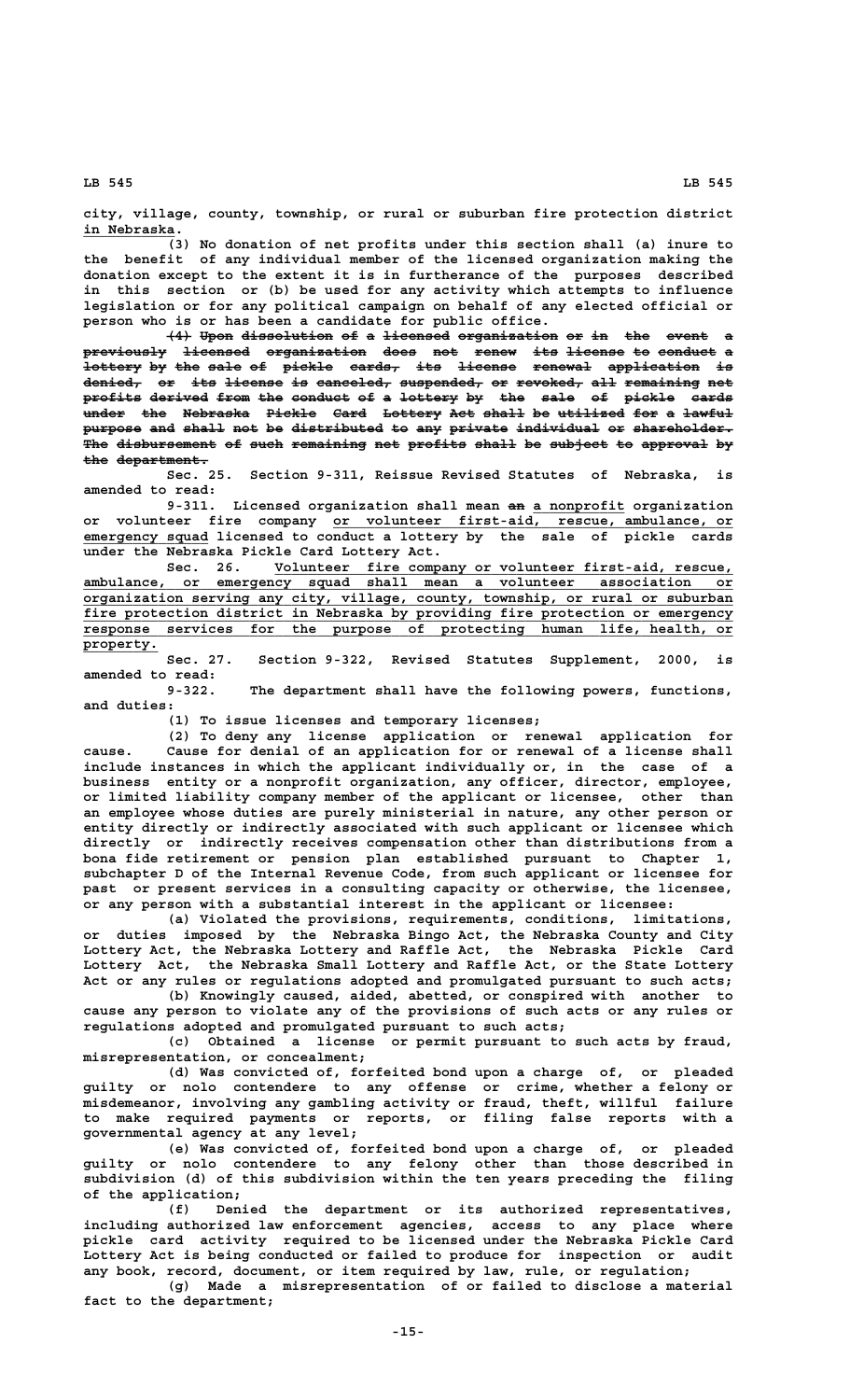**(h) Failed to prove by clear and convincing evidence his, her, or its qualifications to be licensed in accordance with the Nebraska Pickle Card**

 **Lottery Act; (i) Failed to pay any taxes and additions to taxes, including penalties and interest, required by the Nebraska Bingo Act, the Nebraska County and City Lottery Act, the Nebraska Lottery and Raffle Act, or the Nebraska Pickle Card Lottery Act or any other taxes imposed pursuant to the Nebraska Revenue Act of 1967;**

**(j) Failed to pay an administrative fine levied pursuant to the Nebraska Bingo Act, the Nebraska County and City Lottery Act, the Nebraska Lottery and Raffle Act, or the Nebraska Pickle Card Lottery Act;**

**(k) Failed to demonstrate good character, honesty, and integrity; or**

**(l) Failed to demonstrate, either individually or, in the case of a business entity or a nonprofit organization, through its managers, employees, or agents, the ability, experience, or financial responsibility necessary to establish or maintain the activity for which the application is made.**

**No license renewal shall be issued when the applicant for renewal would not be eligible for a license upon a first application;**

**(3) To revoke, cancel, or suspend for cause any license. Cause for revocation, cancellation, or suspension of a license shall include instances in which the licensee individually or, in the case of a business entity or a nonprofit organization, any officer, director, employee, or limited liability company member of the licensee, other than an employee whose duties are purely ministerial in nature, any other person or entity directly or indirectly associated with such licensee which directly or indirectly receives compensation other than distributions from a bona fide retirement or pension plan established pursuant to Chapter 1, subchapter D of the Internal Revenue Code from such licensee for past or present services in a consulting capacity or otherwise, or any person with a substantial interest in the licensee:**

**(a) Violated the provisions, requirements, conditions, limitations, or duties imposed by the Nebraska Bingo Act, the Nebraska County and City Lottery Act, the Nebraska Lottery and Raffle Act, the Nebraska Pickle Card Lottery Act, the Nebraska Small Lottery and Raffle Act, the State Lottery Act, or any rules or regulations adopted and promulgated pursuant to such acts;**

**(b) Knowingly caused, aided, abetted, or conspired with another to cause any person to violate any of the provisions of the Nebraska Pickle Card Lottery Act or any rules or regulations adopted and promulgated pursuant to the act;**

**(c) Obtained a license pursuant to the Nebraska Pickle Card Lottery Act by fraud, misrepresentation, or concealment;**

**(d) Was convicted of, forfeited bond upon a charge of, or pleaded guilty or nolo contendere to any offense or crime, whether a felony or misdemeanor, involving any gambling activity or fraud, theft, willful failure to make required payments or reports, or filing false reports with a governmental agency at any level;**

**(e) Was convicted of, forfeited bond upon a charge of, or pleaded guilty or nolo contendere to any felony other than those described in subdivision (d) of this subdivision within the ten years preceding the filing of the application;**

**(f) Denied the department or its authorized representatives, including authorized law enforcement agencies, access to any place where pickle card activity required to be licensed under the act is being conducted or failed to produce for inspection or audit any book, record, document, or item required by law, rule, or regulation;**

**(g) Made a misrepresentation of or failed to disclose a material fact to the department;**

**(h) Failed to pay any taxes and additions to taxes, including penalties and interest, required by the Nebraska Bingo Act, the Nebraska County and City Lottery Act, the Nebraska Lottery and Raffle Act, or the Nebraska Pickle Card Lottery Act or any other taxes imposed pursuant to the Nebraska Revenue Act of 1967;**

**(i) Failed to pay an administrative fine levied pursuant to the Nebraska Bingo Act, the Nebraska County and City Lottery Act, the Nebraska Lottery and Raffle Act, or the Nebraska Pickle Card Lottery Act;**

**(j) Failed to demonstrate good character, honesty, and integrity; or (k) Failed to demonstrate, either individually or, in the case of a business entity or a nonprofit organization, through its managers, employees, or agents, the ability, experience, or financial responsibility necessary to maintain the activity for which the license was issued;**

(4) To issue and cause to be served upon any licensee or other  **—————— ——— \_ person an order requiring the a licensee or other person to cease and desist** from violations of the Nebraska Pickle Card Lottery Act or any rules or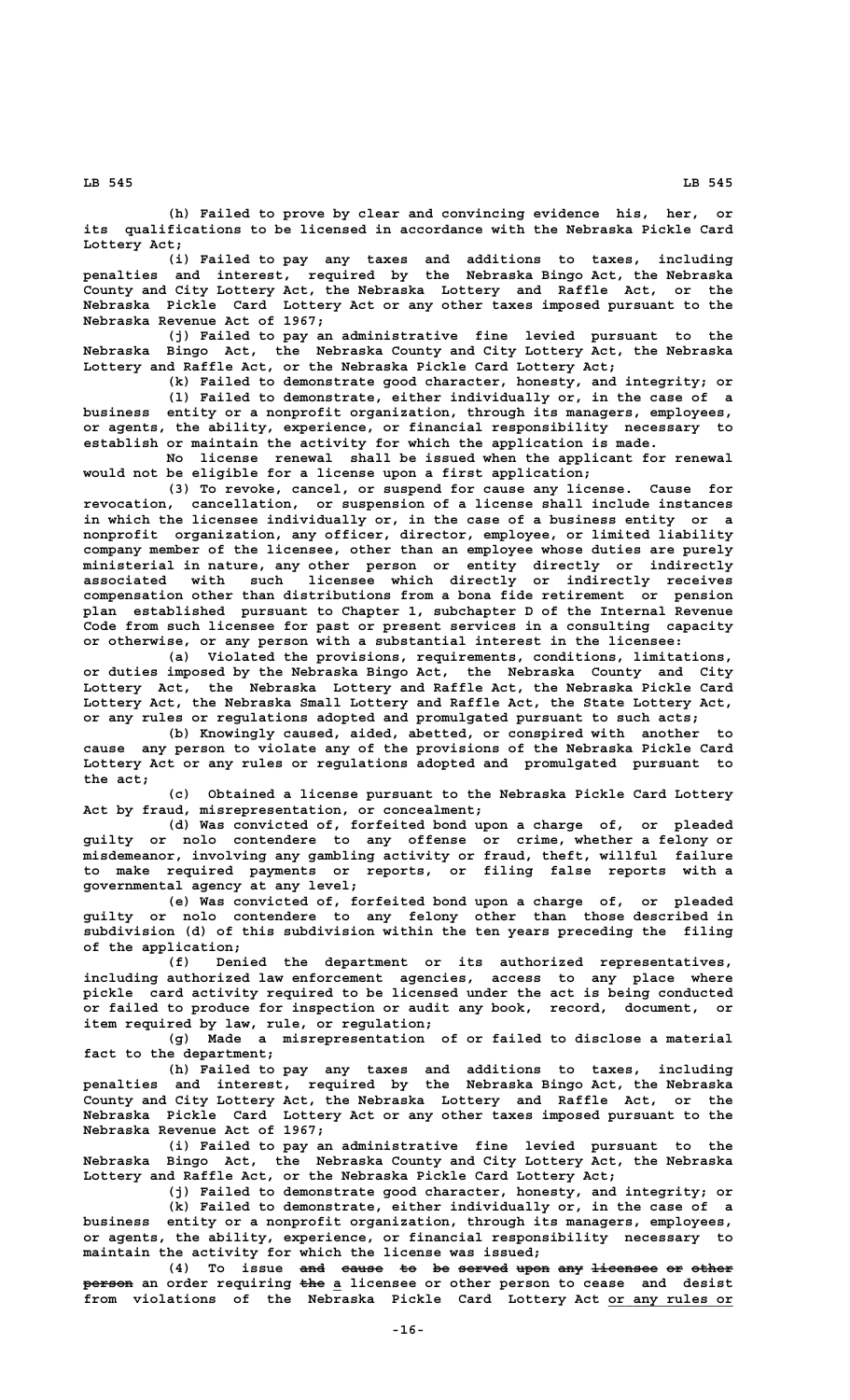**\_\_\_\_\_\_\_\_\_\_\_\_\_\_\_\_\_\_\_\_\_\_\_\_\_\_\_\_\_\_\_\_\_\_\_\_\_\_\_\_\_\_\_\_\_\_\_\_\_\_\_\_\_\_\_\_ regulations adopted and promulgated pursuant to such act. The order shall give reasonable notice of the rights of the licensee or other person to** request a hearing and shall state the reason for the entry of the order. The notice of order shall be mailed by certified mail to or personally served upon<br>the licensee or other person. If the notice of order is mailed by certified  **\_\_\_\_\_\_\_\_\_\_\_\_\_\_\_\_\_\_\_\_\_\_\_\_\_\_\_\_\_\_\_\_\_\_\_\_\_\_\_\_\_\_\_\_\_\_\_\_\_\_\_\_\_\_\_\_\_\_\_\_\_\_\_\_\_\_\_\_\_\_\_\_\_\_\_\_\_\_ the licensee or other person. If the notice of order is mailed by certified**  $mail$ , the date the notice is mailed shall be deemed to be the date of service  **\_\_\_\_\_\_\_\_\_\_\_\_\_\_\_\_\_\_\_\_\_\_\_\_\_\_\_\_\_\_\_\_\_\_\_\_\_\_\_\_\_\_\_\_\_\_\_\_\_\_\_\_\_\_\_\_\_\_\_\_\_\_\_\_\_\_\_\_\_\_\_\_\_\_\_\_\_\_ of notice to the licensee or other person. A request for a hearing by the \_\_\_\_\_\_\_\_\_\_\_\_\_\_\_\_\_\_\_\_\_\_\_\_\_\_\_\_\_\_\_\_\_\_\_\_\_\_\_\_\_\_\_\_\_\_\_\_\_\_\_\_\_\_\_\_\_\_\_\_\_\_\_\_\_\_\_\_\_\_\_\_\_\_\_\_\_\_ licensee or other person shall be in writing and shall be filed with the \_\_\_\_\_\_\_\_\_\_\_\_\_\_\_\_\_\_\_\_\_\_\_\_\_\_\_\_\_\_\_\_\_\_\_\_\_\_\_\_\_\_\_\_\_\_\_\_\_\_\_\_\_\_\_\_\_\_\_\_\_\_\_\_\_\_\_\_\_\_\_\_\_\_\_\_\_\_ department within thirty days after the service of the cease and desist order. \_\_\_\_\_\_\_\_\_\_\_\_\_\_\_\_\_\_\_\_\_\_\_\_\_\_\_\_\_\_\_\_\_\_\_\_\_\_\_\_\_\_\_\_\_\_\_\_\_\_\_\_\_\_\_\_\_\_\_\_\_\_\_\_\_\_\_\_\_\_\_\_\_\_\_\_\_\_ If a request for hearing is not filed within the thirty-day period, the cease \_\_\_\_\_\_\_\_\_\_\_\_\_\_\_\_\_\_\_\_\_\_\_\_\_\_\_\_\_\_\_\_\_\_\_\_\_\_\_\_\_\_\_\_\_\_\_\_\_\_\_\_\_\_\_\_\_\_\_\_\_\_\_\_\_\_\_\_\_\_\_\_\_ and desist order shall become permanent at the expiration of such period. A** hearing shall be held not later than seven thirty days after the request for **the hearing is received by the Tax Commissioner, and within twenty days after the date of the hearing, the Tax Commissioner shall issue an order vacating** the cease and desist order or making it permanent as the facts require. **hearings shall be held in accordance with the rules and regulations adopted and promulgated by the department. If the licensee or other person to whom a cease and desist order is issued fails to appear at the hearing after being duly notified, the licensee or other person shall be deemed in default and the proceeding may be determined against the licensee or other person upon consideration of the cease and desist order, the allegations of which may be deemed to be true;**

**(5) To levy an administrative fine on an individual, partnership, limited liability company, corporation, or organization for cause. For purposes of this subdivision, cause shall include instances in which the individual, partnership, limited liability company, corporation, or organization violated the provisions, requirements, conditions, limitations, or duties imposed by the act or any rule or regulation adopted and promulgated pursuant to the act. In determining whether to levy an administrative fine and the amount of the fine if any fine is levied, the department shall take into consideration the seriousness of the violation, the intent of the violator, whether the violator voluntarily reported the violation, whether the violator derived financial gain as a result of the violation and the extent thereof, and whether the violator has had previous violations of the act, rules, or regulations. A fine levied on a violator under this section shall not exceed one thousand dollars for each violation of the act or any rule or regulation adopted and promulgated pursuant to the act plus the financial benefit derived by the violator as a result of each violation. If an administrative fine is levied, the fine shall not be paid from pickle card lottery gross proceeds of an organization and shall be remitted by the violator to the department within thirty days after the date of the order issued by the department levying such fine;**

**(6) To enter or to authorize any law enforcement officer to enter at any time upon any premises where lottery by the sale of pickle cards activity required to be licensed under the act is being conducted to determine whether any of the provisions of such act or any rules or regulations adopted and promulgated under such act have been or are being violated and at such time to examine such premises;**

**(7) To require periodic reports of lottery by the sale of pickle cards activity from licensed manufacturers, distributors, nonprofit organizations, sales agents, pickle card operators, and any other persons, organizations, limited liability companies, or corporations as the department deems necessary to carry out the act;**

**(8) To require annual registration of coin-operated and currency-operated devices used for the dispensing of pickle cards, to issue registration decals for such devices, to prescribe all forms necessary for the registration of such devices, and to impose administrative penalties for failure to properly register such devices;**

**(9) To examine or to cause to have examined, by any agent or representative designated by the department for such purpose, any books, papers, records, or memoranda relating to the conduct of lottery by the sale of pickle cards of any licensee, to require by administrative order or summons the production of such documents or the attendance of any person having knowledge in the premises, to take testimony under oath, and to require proof material for its information. If any such person willfully refuses to make documents available for examination by the department or its agent or representative or willfully fails to attend and testify, the department may apply to a judge of the district court of the county in which such person resides for an order directing such person to comply with the department's request. If any documents requested by the department are in the custody of a corporation, the court order may be directed to any principal officer of the corporation. If the documents requested by the department are in the custody**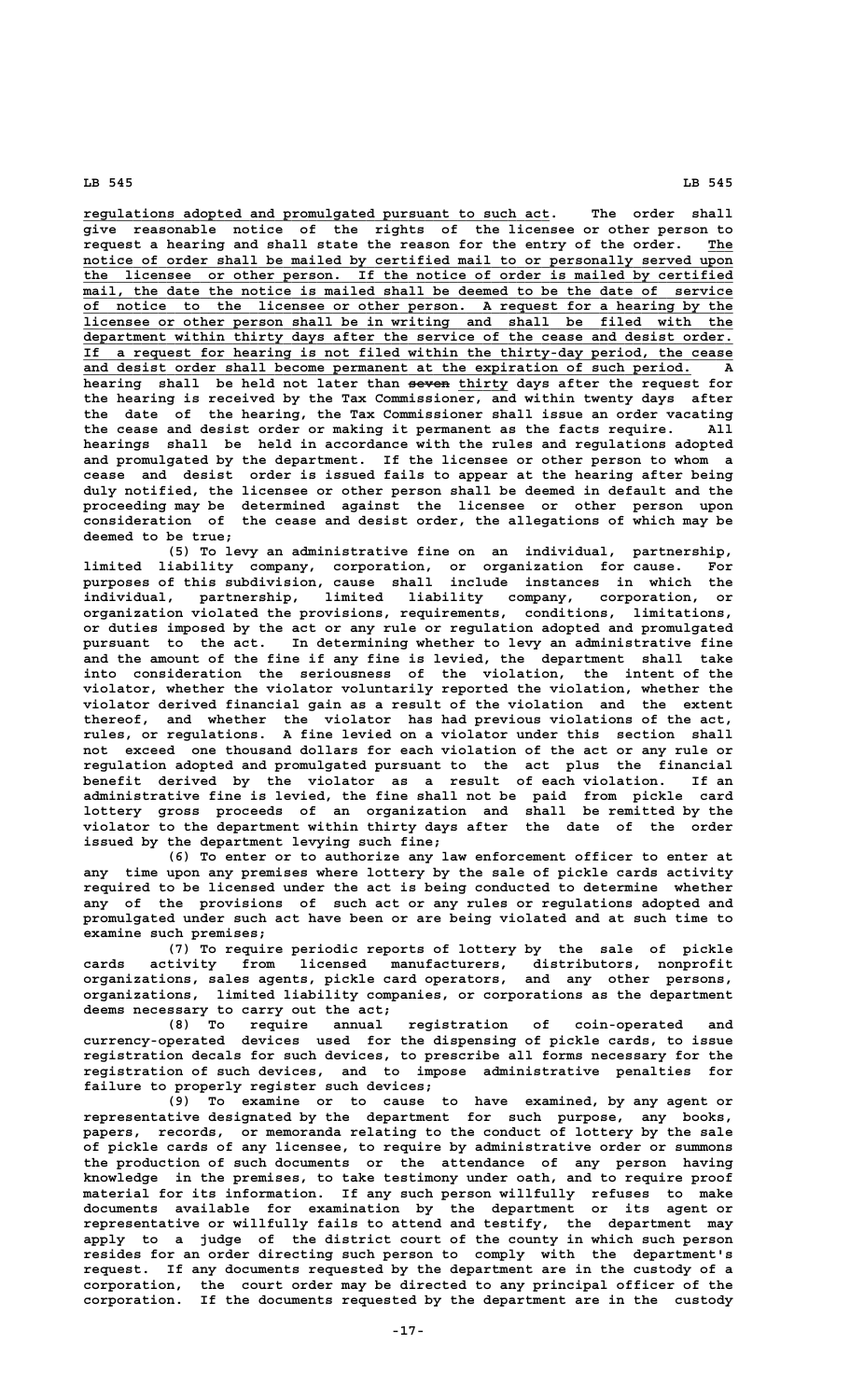**of a limited liability company, the court order may be directed to any member when management is reserved to the members or otherwise to any manager. Any person who fails or refuses to obey such a court order shall be guilty of contempt of court;**

**(10) Unless specifically provided otherwise, to compute, determine, assess, and collect the amounts required to be paid as taxes imposed by the act in the same manner as provided for sales and use taxes in the Nebraska Revenue Act of 1967;**

 **\_\_\_\_\_\_\_\_\_\_\_\_\_\_\_\_\_\_\_\_\_\_\_\_\_\_\_\_\_\_\_\_\_\_\_\_\_\_\_\_\_\_\_\_\_\_\_\_\_\_\_\_\_\_\_\_\_\_\_\_\_\_\_ (11) To collect license application and license renewal application \_\_\_\_\_\_\_\_\_\_\_\_\_\_\_\_\_\_\_\_\_\_\_\_\_\_\_\_\_\_\_\_\_\_\_\_\_\_\_\_\_\_\_\_\_\_\_\_\_\_\_\_\_\_\_\_\_\_\_\_\_\_\_\_\_\_\_\_\_\_\_\_\_\_\_\_\_\_ fees imposed by the Nebraska Pickle Card Lottery Act and to prorate license** fees on an annual basis. The department shall establish by rule and  **\_\_\_\_\_\_\_\_\_\_\_\_\_\_\_\_\_\_\_\_\_\_\_\_\_\_\_\_\_\_\_\_\_\_\_\_\_\_\_\_\_\_\_\_\_\_\_\_\_\_\_\_\_\_\_\_\_\_\_\_\_\_\_\_\_\_\_\_\_\_\_\_\_\_\_\_\_\_ regulation the conditions and circumstances under which such fees may be prorated; \_\_\_\_\_\_\_\_\_**

 **\_\_\_\_ (12) To inspect pickle cards and pickle card units as provided in section 9-339;**

 **———— \_\_\_\_ (12) (13) To confiscate, seize, or seal pickle cards, pickle card units, or coin-operated or currency-operated pickle card dispensing devices pursuant to section 9-350;**

 **———— \_\_\_\_ (13) (14) To adopt and promulgate such rules and regulations and prescribe all forms as are necessary to carry out the Nebraska Pickle Card Lottery Act; and**

 **———— \_\_\_\_ (14) (15) To employ staff, including auditors and inspectors, as necessary to carry out the act.**

**Sec. 28. Section 9-322.02, Reissue Revised Statutes of Nebraska, is amended to read:**

**9-322.02. (1) Before any application is denied pursuant to section** 9-322, the department shall notify the applicant in writing by certified mail **of the department's intention to deny the application and the reasons for the denial. Such notice shall inform the applicant of his or her right to request an administrative hearing for the purpose of reconsideration of the intended \_\_\_\_\_\_\_\_\_\_\_\_\_\_\_\_\_\_\_\_\_\_\_\_\_\_\_\_\_\_\_\_\_\_\_\_\_\_\_\_\_\_\_\_\_\_\_\_\_\_ denial of the application. The date the notice is mailed shall be deemed to \_\_\_\_\_\_\_\_\_\_\_\_\_\_\_\_\_\_\_\_\_\_\_\_\_\_\_\_\_\_\_\_\_\_\_\_\_\_\_\_\_\_\_\_\_\_\_\_\_\_ be the date of service of notice to the applicant.**

**(2) A request for a hearing by the applicant shall be in writing and shall be filed with the department within thirty days after the service of notice to the applicant of the department's intended denial of the application. If a request for hearing is not filed within the thirty-day period, the application denial shall become final at the expiration of such period.**

**(3) If a request for hearing is filed within the thirty-day period, the Tax Commissioner shall grant the applicant a hearing and shall, at least ten days before the hearing, serve notice upon the applicant by certified mail, return receipt requested, of the time, date, and place of the hearing. Such proceedings shall be considered contested cases pursuant to the Administrative Procedure Act.**

**Sec. 29. Section 9-326, Reissue Revised Statutes of Nebraska, is amended to read:**

**9-326. (1) Any nonprofit organization holding a certificate of exemption under section 501(c)(3), (c)(4), (c)(5), (c)(7), (c)(8), (c)(10), or (c)(19) of the Internal Revenue Code or any volunteer fire company or\_\_ volunteer first-aid, rescue, ambulance, or emergency squad organized and \_\_\_\_\_\_\_\_\_\_\_\_\_\_\_\_\_\_\_\_\_\_\_\_\_\_\_\_\_\_\_\_\_\_\_\_\_\_\_\_\_\_\_\_\_\_\_\_\_\_\_\_\_\_\_\_\_\_\_\_\_\_\_\_ ————————— —— operated pursuant to Chapter 35, article 1, may apply for a license to conduct ———————— ———————— —— ——————— ——— ——————— — a lottery by the sale of pickle cards.**

**(2) Prior to applying for any license, an organization shall:**

**(a) Be incorporated in this state as a not-for-profit corporation or organized in this state as a religious or not-for-profit organization. For purposes of this subsection, a domesticated foreign corporation shall not be considered incorporated in this state as a not-for-profit corporation;**

**(b) Conduct activities within this state in addition to the conduct of lottery by the sale of pickle cards;**

**(c) Be authorized by its constitution, articles, charter, or bylaws to further in this state a lawful purpose;**

**(d) Operate without profit to its members, and no part of the net earnings of such organization shall inure to the benefit of any private shareholder or individual; and**

(e) Be With the exception of a volunteer fire department or an **organization devoted solely to the operation of youth amateur athletics or ———————————— ——————— —————— —— ——— ————————— —— ————— ——————— ————————— —— \_\_\_\_\_\_\_\_\_\_\_\_\_\_\_\_\_\_\_\_\_\_\_\_\_\_\_\_\_\_\_\_\_\_\_\_\_\_\_\_\_\_\_\_\_\_\_\_\_\_\_\_\_\_\_\_\_\_\_\_\_\_\_\_\_\_\_\_\_\_\_\_ company or volunteer first-aid, rescue, ambulance, or emergency squad, have been in existence in this state for five years immediately preceding its application for a license and have had during that five-year period a bona \_\_\_\_\_\_\_\_\_ fide membership actively engaged in furthering a lawful purpose. A society defined in section 21-608 which is chartered in Nebraska under a state, grand, supreme, national, or other governing body may use the charter date of its**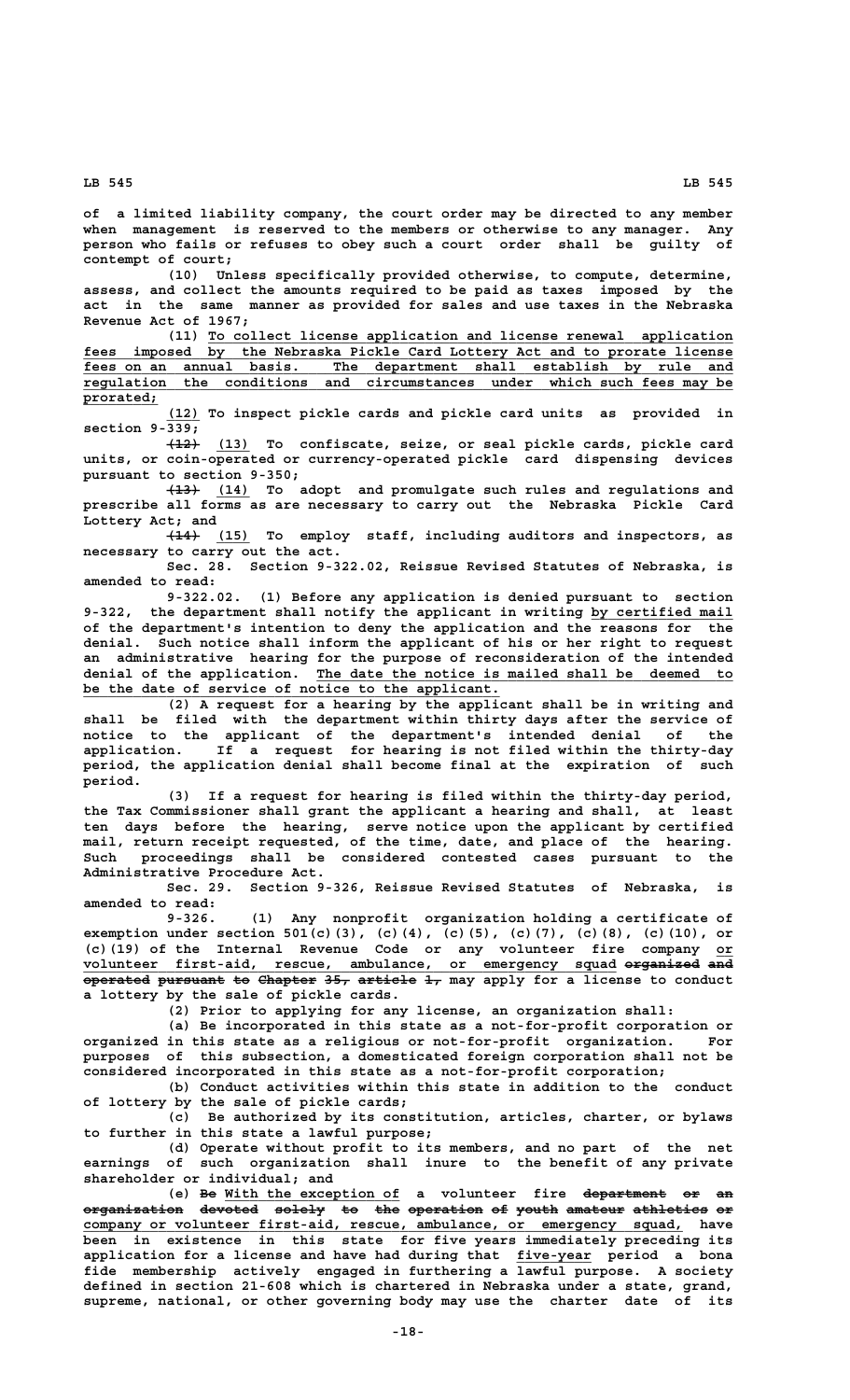**parent organization to satisfy such five-year requirement.**

**Sec. 30. Section 9-328, Revised Statutes Supplement, 2000, is amended to read:**

**9-328. (1)(a) Except as otherwise provided in this subsection, all licenses to conduct a lottery by the sale of pickle cards and licenses issued to utilization-of-funds members shall expire on September 30 of each year or such other date as the department may prescribe by rule and regulation and may be renewed annually. An application for license renewal shall be submitted to the department at least forty-five days prior to the expiration date of the license unless such application only pertains to the conduct of a lottery by the sale of pickle cards at a special function as provided in section 9-345.01.**

**(b) Commencing October 1, 2001, a license to conduct a lottery by the sale of pickle cards issued to a nonprofit organization holding a certificate of exemption under section 501(c)(3) or (c)(4) of the Internal Revenue Code and any license issued to a utilization-of-funds member for such nonprofit organization shall be a biennial license, shall expire on September 30 of each odd-numbered year or such other date as the department may prescribe by rule and regulation, and may be renewed biennially. The biennial license fee for a utilization-of-funds member shall be forty dollars.**

**(c) Commencing October 1, 2002, a license to conduct a lottery by the sale of pickle cards issued to a nonprofit organization holding a certificate of exemption under section 501(c)(5), (c)(7), (c)(8), (c)(10), or (c)(19) of the Internal Revenue Code or any volunteer fire company or\_\_ volunteer first-aid, rescue, ambulance, or emergency squad organized and \_\_\_\_\_\_\_\_\_\_\_\_\_\_\_\_\_\_\_\_\_\_\_\_\_\_\_\_\_\_\_\_\_\_\_\_\_\_\_\_\_\_\_\_\_\_\_\_\_\_\_\_\_\_\_\_\_\_\_\_\_\_ ————————— —— operated pursuant to Chapter 35, article 1, and any license issued to a ———————— ———————— —— ——————— ——— ——————— — utilization-of-funds member for such nonprofit organization or volunteer fire** company or volunteer first-aid, rescue, ambulance, or emergency squad shall be **a biennial license, shall expire on September 30 of each even-numbered year or such other date as the department may prescribe by rule and regulation, and may be renewed biennially. The biennial license fee for a utilization-of-funds member shall be forty dollars.**

**(2) The department shall establish classes of licenses for licensed organizations based upon the manner in which the licensed organization intends to sell the pickle cards. The classes shall include:**

**(a) Class I licenses which shall include organizations which sell individual pickle cards only at the organization's designated premises and at the organization's licensed regularly scheduled bingo occasions pursuant to the Nebraska Bingo Act; and**

**(b) Class II licenses which shall include organizations which sell the pickle cards on the premises of one or more licensed pickle card operators.**

**A licensed organization holding a Class II license shall be required** to market and deliver its pickle cards through by a licensed sales agent.

**(3)(a) Except as otherwise provided in this subsection, a license fee of one hundred dollars shall be charged for each Class I license, one hundred fifty dollars for each Class II license, and twenty dollars for a license for each utilization-of-funds member.**

**(b) Commencing October 1, 2001, a biennial license fee of two hundred dollars shall be charged for a Class I license issued to a nonprofit organization holding a certificate of exemption under section 501(c)(3) or (c)(4) of the Internal Revenue Code, and a biennial license fee of three hundred dollars shall be charged for a Class II license issued to a nonprofit organization holding a certificate of exemption under section 501(c)(3) or (c)(4) of the Internal Revenue Code. Commencing October 1, 2002, a biennial license fee of two hundred dollars shall be charged for a Class I license issued to a nonprofit organization holding a certificate of exemption under section 501(c)(5), (c)(7), (c)(8), (c)(10), or (c)(19) of the Internal Revenue** Code or any volunteer fire company or volunteer first-aid, rescue, ambulance, or emergency squad organized and operated pursuant to Chapter 35, article 1, **and a biennial license fee of three hundred dollars shall be charged for a Class II license issued to a nonprofit organization holding a certificate of exemption under section 501(c)(5), (c)(7), (c)(8), (c)(10), or (c)(19) of the** Internal Revenue Code or any volunteer fire company or volunteer first-aid, rescue, ambulance, or emergency squad. <del>organized and operated pursuant to</del> **Chapter 35, article 1. ——————— ——— ——————— ——**

**(4) The department shall adopt and promulgate rules and regulations establishing reporting requirements for each class of license.**

**Sec. 31. Section 9-329, Revised Statutes Supplement, 2000, is amended to read:**

(1) No sales agent Unless otherwise authorized by the  **\_\_\_\_\_\_\_\_\_\_\_\_\_\_\_\_\_\_\_\_\_\_\_ department, no person shall market, sell, or deliver any pickle card unit to**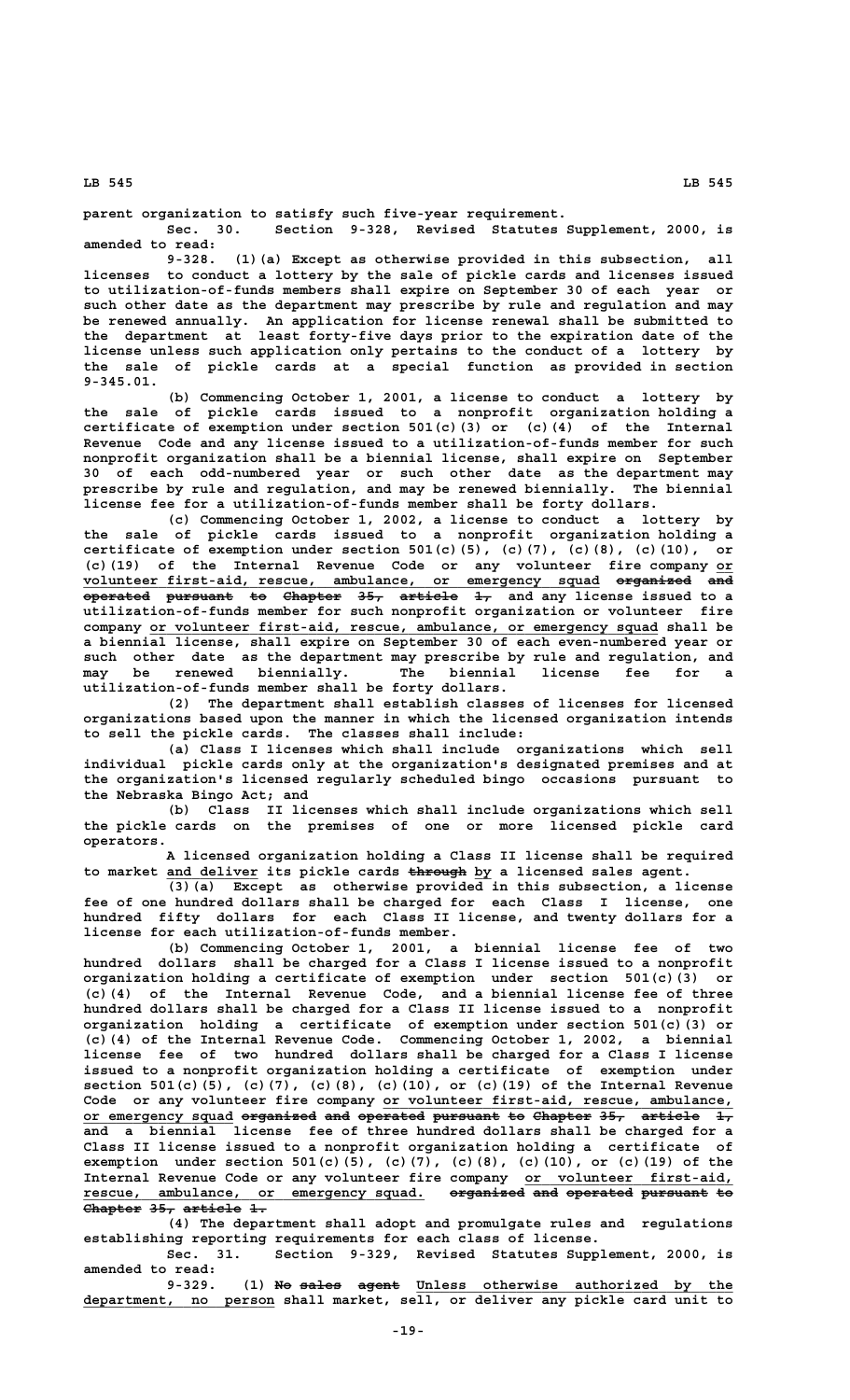any pickle card operator without first obtaining a sales agent license.

**(2) Any person wishing to operate as a sales agent in this state shall file an application with the department for a license on a form prescribed by the department. Each application for a license shall include (a) the name, address, and social security number of the person applying for the license, (b) the name and state identification number of the licensed organization for which any pickle card units are to be marketed or sold by the applicant, and (c) such other information which the department deems** necessary.<br>(3)

**(3) A statement signed by the person licensed as a utilization-of-funds member signifying that such licensed organization approves the applicant to act as a sales agent on behalf of such organization shall accompany each sales agent's application for a license. No person licensed as a utilization-of-funds member shall be licensed as a sales agent.**

**(4)(a) Except as otherwise provided in this subsection, a fee of fifty dollars shall be charged for each license issued pursuant to this section. The department shall remit the proceeds from such fee to the State Treasurer for credit to the Charitable Gaming Operations Fund. Such licenses shall expire on September 30 of each year or such other date which the department may prescribe by rule and regulation and may be renewed annually. An application for license renewal shall be submitted to the department at least forty-five days prior to the expiration date of the license.**

**(b) Commencing October 1, 2001, a sales agent license issued to a \_\_\_\_\_\_\_\_\_\_\_\_\_\_\_\_\_\_\_\_\_\_\_\_\_ person on behalf of a nonprofit organization holding a certificate of exemption under section 501(c)(3) or (c)(4) of the Internal Revenue Code shall be a biennial license, shall expire on September 30 of each odd-numbered year or such other date as the department may prescribe by rule and regulation, and may be renewed biennially. The biennial license fee for a sales agent shall be one hundred dollars. Commencing October 1, 2002, a sales agent license \_\_\_\_\_\_\_\_\_\_\_\_\_\_\_\_\_\_\_\_\_ issued to a person on behalf of a nonprofit organization holding a certificate of exemption under section 501(c)(5), (c)(7), (c)(8), (c)(10), or (c)(19) of** the Internal Revenue Code or any volunteer fire company or volunteer first-aid, rescue, ambulance, or emergency squad <del>organized and operated</del> **pursuant to Chapter 35, article 1, shall be a biennial license, shall expire on September 30 of each even-numbered year or such other date as the department may prescribe by rule and regulation, and may be renewed biennially. The biennial license fee for a sales agent license shall be one hundred dollars.**

**(5) The information required by this section shall be kept current. A sales agent shall notify the department within thirty days if any information in the application is no longer correct and shall supply the correct information.**

**(6) The department may prescribe a separate application form for renewal purposes.**

**(7) The department may issue a temporary license pending receipt of additional information or further inquiry.**

**Sec. 32. Section 9-331, Reissue Revised Statutes of Nebraska, is amended to read:**

**9-331. (1) No person, except a distributor operating pursuant to the Nebraska Pickle Card Lottery Act, shall sell or distribute any pickle card units to any licensed organization.**

**(2) No distributor shall hold a license to conduct a lottery by the sale of pickle cards or any other kind of gambling activity which is authorized or regulated under Chapter 9 or a license to act as a sales agent, pickle card operator, or manufacturer of pickle cards or pickle card units except as provided in sections 9-255.07 and 9-632.**

**(3) If a distributor delivers any pickle card unit, he or she shall deliver such unit only to a licensed utilization-of-funds member for pickle cards, a licensed sales agent, a licensed gaming manager, a bingo chairperson designated by an organization licensed to conduct bingo pursuant to the Nebraska Bingo Act, or a person who serves as a manager for a licensed organization which is exempt under section 501(c)(8), (c)(10), or (c)(19) of the Internal Revenue Code and shall not deliver any pickle card unit to any other person, including a pickle card operator.**

**(4) No distributor shall offer or agree to offer anything of value to any person in exchange for an agreement or commitment by such person to exclusively sell pickle cards sold by such distributor. Nothing in this section shall prohibit a licensed organization or pickle card operator from exclusively selling pickle cards sold by a single distributor. No licensed organization or pickle card operator shall accept or agree to accept anything of value from a distributor in exchange for an agreement or commitment by such licensed organization or pickle card operator to exclusively sell pickle cards**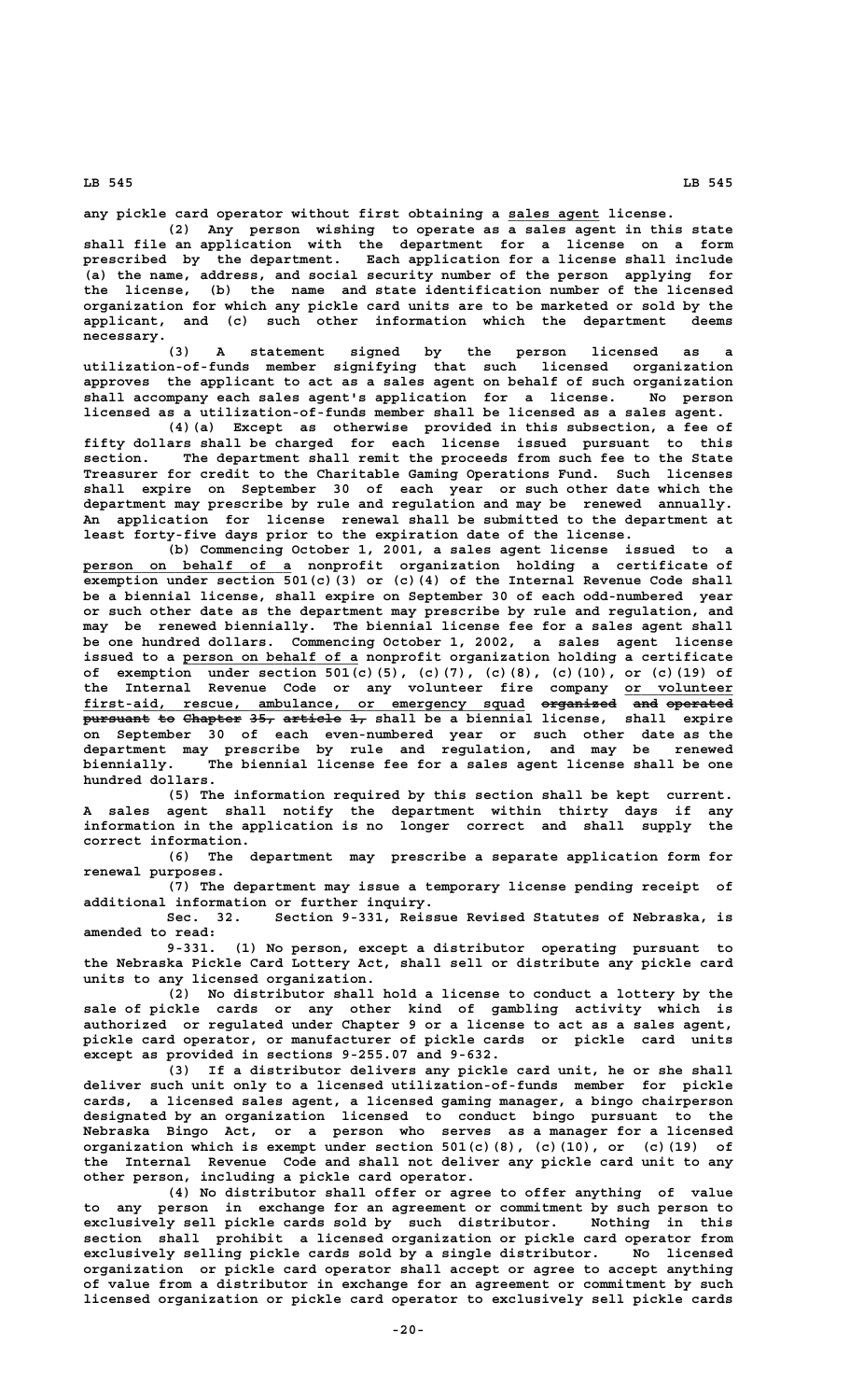**sold by such distributor.**

**(5) No distributor or employee or spouse of any distributor shall participate in the conduct or operation of any lottery by the sale of pickle cards or any other kind of gambling activity which is authorized or regulated under Chapter 9 except to the exclusive extent of his or her statutory duties as a licensed distributor and as provided in sections 9-255.07 and 9-632. No distributor or employee or spouse of any distributor shall have a substantial interest in another distributor, a manufacturer, a manufacturer-distributor as defined in section 9-616 other than itself, or a licensed organization or any** other licensee regulated under Chapter 9. **shall not be deemed a violation of this section.**

**(6) A distributor shall purchase or otherwise obtain pickle card units only from a licensed manufacturer and shall pay for such units by check** within fifteen thirty days of delivery.

**Sec. 33. Section 9-340.02, Reissue Revised Statutes of Nebraska, is amended to read:**

**9-340.02. (1) All pickle card units purchased by a licensed organization from a licensed distributor shall be paid for by a check drawn on the pickle card bank account of the licensed organization either in advance of or upon delivery of the pickle card units.**

**(2) A licensed pickle card operator shall remit the definite profit, less not more than thirty percent of the definite profit as allowed by subsection (4) of section 9-347, of all pickle card units received to the sponsoring licensed organization by check either in advance of or upon delivery of the pickle card units from the sales agent to the pickle card operator. Upon delivery of the pickle card units, the sales agent shall issue the pickle card operator a standard receipt prescribed by the department.**

 **—————— \_\_\_\_\_\_\_\_\_\_\_\_\_\_\_\_\_\_\_\_\_\_\_\_\_\_\_\_\_\_\_\_\_\_\_\_\_\_\_\_\_\_\_\_\_\_\_\_\_\_\_\_\_\_\_\_\_ (3) Pickle Unless otherwise authorized by the department, pickle** card units shall be delivered by the sales agent to the a pickle card operator in any manner which results in a signed receipt from the pickle card operator,  **————————— \_\_\_\_\_\_\_\_\_\_\_\_\_\_\_\_\_\_\_\_\_\_\_ \_\_ \_\_\_\_\_\_\_\_\_\_\_ including only by a sales agent's personal delivery or by delivery arranged by \_\_\_\_\_\_\_\_\_\_\_\_\_ a sales agent through the mail or by a common carrier.**

**(4) No licensed organization conducting a lottery by the sale of pickle cards shall extend credit in any form, including, but not limited to, the extension of any credit with regard to the receipt of the definite profit, less not more than thirty percent of the definite profit as allowed by subsection (4) of section 9-347, of a pickle card unit from a pickle card operator upon delivery of a pickle card unit to the pickle card operator and the extension of any credit with regard to the sale or lease of any equipment or coin-operated or currency-operated pickle card dispensing device used in connection with a lottery by the sale of pickle cards.**

**(5) All payments for the purchase, lease, or rental of a coin-operated or currency-operated pickle card dispensing device by a licensed organization shall be made by a check drawn on the organization's pickle card checking account.**

**(6) All payments for the purchase, lease, or rental of a coin-operated or currency-operated pickle card dispensing device by a licensed pickle card operator from a licensed organization shall be made by a check drawn on the business checking account of the pickle card operator or a personal checking account of an owner, partner, or officer of the pickle card operator, either at the time of or before placement of the device or on or before the first day of the period of the lease, whichever comes first.**

**(7) All lease or rental agreements between a licensed organization and a licensed pickle card operator for coin-operated or currency-operated pickle card dispensing devices shall be subject to approval by the department. Sec. 34. Section 9-347, Reissue Revised Statutes of Nebraska, is**

**amended to read:**

**9-347. (1) The gross proceeds of any lottery by the sale of pickle cards shall be used solely for lawful purposes, awarding of prizes, payment of the unit cost, any commission paid to a pickle card operator, allowable expenses, and allocations for bingo expenses as provided by subsection (5) of this section.**

**(2) Not less than sixty-five percent or more than eighty percent of the gross proceeds of any lottery by the sale of pickle cards shall be used for the awarding of prizes.**

**(3) Not more than eight percent of the definite profit of a pickle card unit shall be used by the licensed organization to pay the allowable expenses of operating a lottery by the sale of pickle cards, except that license fees paid to the department to license the organization, each utilization-of-funds member, and any sales agent and pickle card dispensing device registration fees shall not be included in determining the eight-percent limitation on expenses and no portion of such eight percent**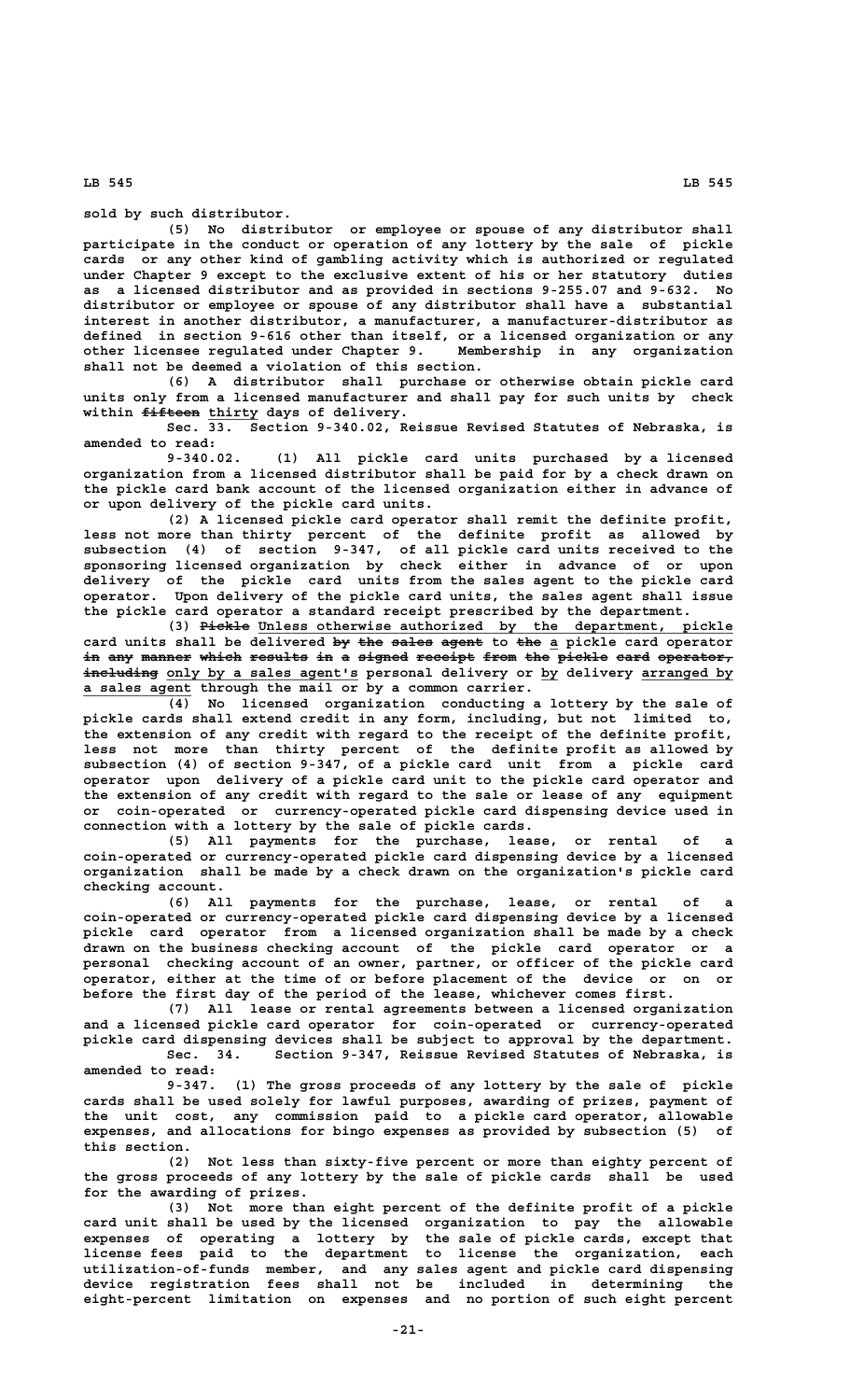**shall be used to pay any expenses associated with the sale of pickle cards at a bingo occasion conducted pursuant to the Nebraska Bingo Act, and of such eight percent not more than four percent of the definite profit may be used by the licensed organization for the payment of any commission, salary, or fee to a** sales agent in connection with the marketing, sale, and delivery of a pickle **card unit. When determining the eight percent of definite profit that is permitted to pay the allowable expenses of operating a lottery by the sale of pickle cards, the definite profit from the sale of pickle cards at the organization's bingo occasions shall not be included.**

**(4) Not more than thirty percent of the definite profit of a pickle card unit shall be used by a licensed organization to pay a pickle card operator a commission, fee, or salary for selling individual pickle cards as opportunities for participation in a lottery by the sale of pickle cards on behalf of the licensed organization.**

**(5) An organization licensed to conduct bingo pursuant to the Nebraska Bingo Act may allocate a portion of the expenses associated with the conduct of its bingo occasions to its lottery by the sale of pickle cards conducted at such bingo occasions. Such allocation shall be based upon the percentage that pickle card gross proceeds derived from the sale of pickle cards at the bingo occasions represents to the total of bingo gross receipts and pickle card gross proceeds derived from such bingo occasions for the previous annual reporting period. July 1 through June 30. An organization \_\_\_\_\_\_\_\_\_ \_ ———— — ——————— ———— —— licensed to conduct bingo that has not been previously licensed shall determine such allocation based upon the percentage that pickle card gross proceeds derived from the sale of pickle cards at the bingo occasions represents to the total of bingo gross receipts and pickle card gross proceeds derived from such bingo occasions for the initial three consecutive calendar months of operation. The total amount of expenses that may be allocated to the organization's lottery by the sale of pickle cards shall be subject to the limitations on bingo expenses as provided for in the Nebraska Bingo Act with respect to the fourteen-percent expense limitation and the fair-market-value limitation on the purchase, rental, or lease of bingo equipment and the rental \_\_\_\_\_\_\_\_\_\_\_\_\_\_\_\_\_\_\_\_\_\_\_ or lease of personal property or of a premises for the conduct of bingo. No expenses associated with the conduct of bingo may be paid directly from the pickle card checking account. A licensed organization which needs to allocate a portion of the expenses associated with the conduct of its bingo occasions to its lottery by the sale of pickle cards conducted at such bingo occasions to pay bingo expenses as provided by this section shall transfer funds from the pickle card checking account to the bingo checking account by a check drawn on the pickle card checking account or by electronic funds transfer. Sec. 35. Section 9-347.01, Reissue Revised Statutes of Nebraska, is**

**amended to read:**

**9-347.01. (1) For each type of pickle card unit marketed in this state, the department shall determine the following: (a) When a licensed organization sells pickle cards through pickle card operators, the portion of the definite profit from that pickle card unit which shall go to the licensed organization, such amount to be not less than seventy percent of the definite profit from such pickle card unit; (b) the maximum amount of the definite profit from the sale of a pickle card unit that a licensed organization may pay a pickle card operator as a commission, fee, or salary to sell its pickle cards, such amount not to exceed thirty percent of the definite profit from such pickle card unit; (c) the portion of the definite profit from the sale of a pickle card unit which may be expended by a licensed organization for allowable expenses, such amount not to exceed eight percent of the definite profit from such pickle card unit; and (d) the portion of the definite profit from the sale of a pickle card unit which may be utilized by a licensed** organization for payment of <del>a</del> the organization's sales agent, <del>selling pickle</del> **cards on behalf of the licensed organization, such amount to be a portion of ————— —— —————— —— ——— ———————— ———————————— the allowable expenses and not to exceed four percent of the definite profit from such pickle card unit.**

**(2) The licensed organization's net profit from the sale of a pickle card unit shall be used exclusively for a lawful purpose. A licensed organization shall not donate or promise to donate its net profit or any portion of the net profit to a recipient outside of its organization as an inducement for or in exchange for (a) a payment, gift, or other thing of value from the recipient to any person, organization, or corporation, including, but not limited to, the licensed organization or any of its members, employees, or agents, or (b) a pickle card operator's agreement to sell pickle cards on behalf of the licensed organization.**

**Sec. 36. Section 9-349, Reissue Revised Statutes of Nebraska, is amended to read:**

 **\_\_\_ 9-349. (1) A licensed organization conducting a lottery by the sale**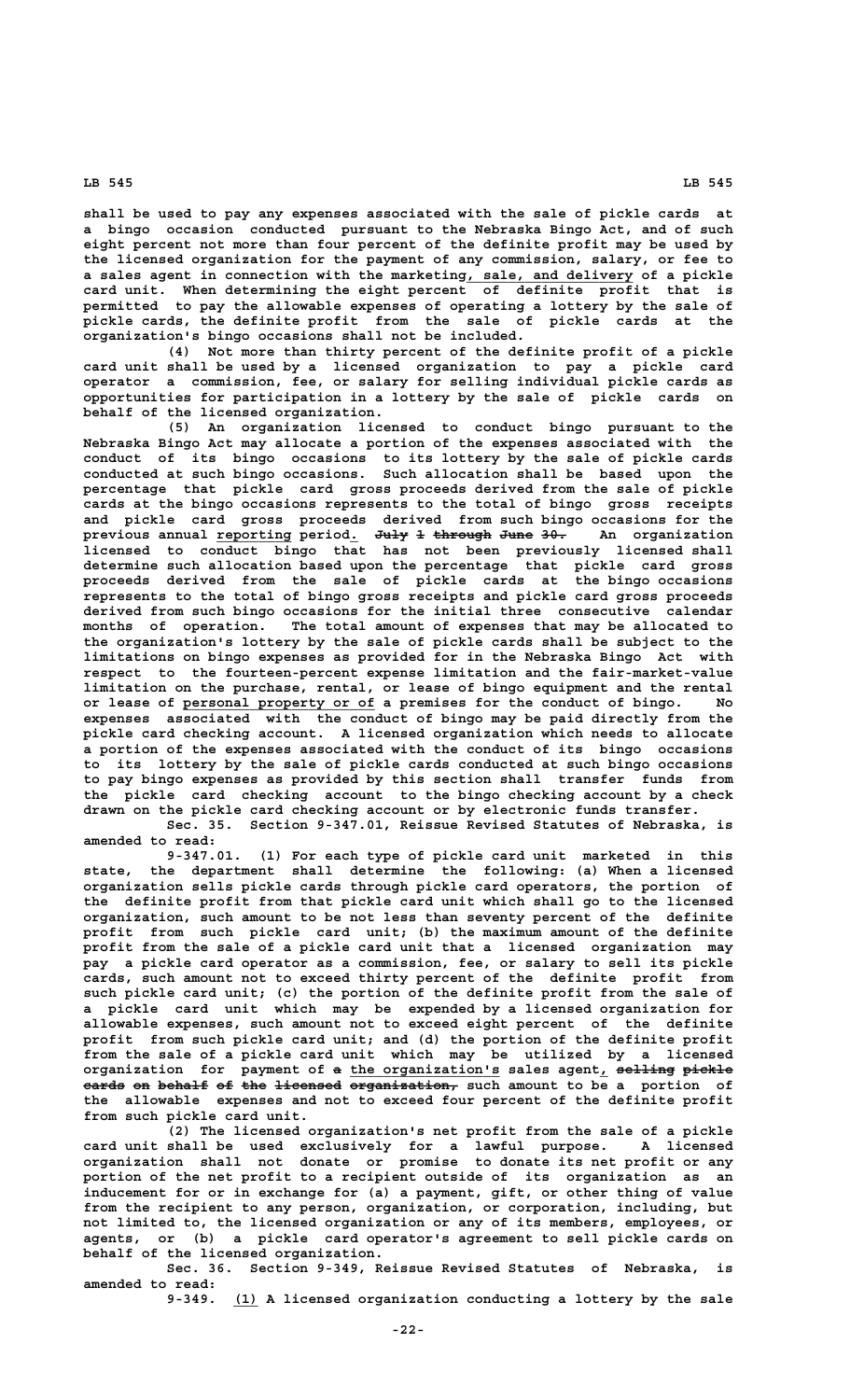**of pickle cards shall report annually to the department, on a form prescribed \_\_\_\_\_\_\_\_\_\_\_\_\_\_\_\_\_\_\_\_\_\_** by the department, a complete and accurate accounting of its gross proceeds from the lottery by the sale of pickle cards<sub>.</sub> on a form prescribed by the  **——————————— department. The annual report shall demonstrate that the organization's definite profit from pickle card sales has been retained in the organization's pickle card checking account or expended solely for allowable expenses, unit costs, any pickle card operator commissions, lawful purpose donations, any license fees paid to the department to license the organization, each utilization-of-funds member, and any sales agent, coin-operated or currency-operated pickle card dispensing device registration fees, or any bingo expenses allocated to the sale of pickle cards as provided for in** section 9-347. A <del>copy of the annual report shall</del> be submitted to the  $$ 

 **\_\_\_ (2) The annual report shall cover the organization's lottery by the** sale of pickle cards activities from July 1 through June 30 of each year and  **\_\_\_\_\_\_\_\_\_\_\_\_\_\_\_\_\_\_\_\_\_\_\_\_\_\_\_\_\_\_\_\_\_\_\_\_\_\_\_\_\_\_\_\_\_\_\_\_\_\_\_\_\_\_\_\_\_\_\_\_\_\_\_\_\_\_\_\_\_\_\_\_\_\_\_\_\_\_ or such other period as the department may prescribe by rule and regulation.** Such report shall be submitted to the department on or before August 15 of each year or such other date as the department may prescribe by rule and  **regulation. \_\_\_\_\_\_\_\_\_\_\_**

 **\_\_\_\_\_\_\_\_\_\_\_\_\_\_\_\_\_\_\_\_\_\_\_\_\_\_\_\_\_\_\_\_\_\_\_\_\_\_\_\_\_\_\_\_\_\_\_\_\_\_\_\_\_\_\_\_\_\_\_\_\_\_\_\_\_\_\_\_ (3) A copy of the report shall be submitted to the organization's** membership.<br>(4)

 **\_\_\_\_\_\_\_\_\_\_\_\_\_\_\_\_\_\_\_\_\_\_\_\_\_\_\_\_\_\_\_\_\_\_\_\_\_\_\_\_\_\_\_\_\_\_\_\_\_\_\_\_\_\_\_\_\_\_\_\_\_\_\_\_\_\_\_\_ (4) Upon dissolution of a licensed organization or if a previously \_\_\_\_\_\_\_\_\_\_\_\_\_\_\_\_\_\_\_\_\_\_\_\_\_\_\_\_\_\_\_\_\_\_\_\_\_\_\_\_\_\_\_\_\_\_\_\_\_\_\_\_\_\_\_\_\_\_\_\_\_\_\_\_\_\_\_\_\_\_\_\_\_\_\_\_\_\_ licensed organization does not renew its license to conduct a lottery by the \_\_\_\_\_\_\_\_\_\_\_\_\_\_\_\_\_\_\_\_\_\_\_\_\_\_\_\_\_\_\_\_\_\_\_\_\_\_\_\_\_\_\_\_\_\_\_\_\_\_\_\_\_\_\_\_\_\_\_\_\_\_\_\_\_\_\_\_\_\_\_\_\_\_\_\_\_\_ sale of pickle cards, its license renewal application is denied, or its \_\_\_\_\_\_\_\_\_\_\_\_\_\_\_\_\_\_\_\_\_\_\_\_\_\_\_\_\_\_\_\_\_\_\_\_\_\_\_\_\_\_\_\_\_\_\_\_\_\_\_\_\_\_\_\_\_\_\_\_\_\_\_\_\_\_\_\_\_\_\_\_\_\_\_\_\_\_ license is canceled or revoked, all remaining profits derived from the conduct \_\_\_\_\_\_\_\_\_\_\_\_\_\_\_\_\_\_\_\_\_\_\_\_\_\_\_\_\_\_\_\_\_\_\_\_\_\_\_\_\_\_\_\_\_\_\_\_\_\_\_\_\_\_\_\_\_\_\_\_\_\_\_\_\_\_\_\_\_\_\_\_\_\_\_\_\_\_ of the lottery by the sale of pickle cards shall be utilized for a lawful** purpose and shall not be distributed to any private individual or shareholder.  **\_\_\_\_\_\_\_\_\_\_\_\_\_\_\_\_\_\_\_\_\_\_\_\_\_\_\_\_\_\_\_\_\_\_\_\_\_\_\_\_\_\_\_\_\_\_\_\_\_\_\_\_\_\_\_\_\_\_\_\_\_\_\_\_\_\_\_\_\_\_\_\_\_\_\_\_\_\_ A complete and accurate report of the organization's pickle card activity \_\_\_\_\_\_\_\_\_\_\_\_\_\_\_\_\_\_\_\_\_\_\_\_\_\_\_\_\_\_\_\_\_\_\_\_\_\_\_\_\_\_\_\_\_\_\_\_\_\_\_\_\_\_\_\_\_\_\_\_\_\_\_\_\_\_\_\_\_\_\_\_\_\_\_\_\_\_ shall be filed with the department, on a form prescribed by the department, no** later than forty-five days after the date the organization is dissolved or no  **\_\_\_\_\_\_\_\_\_\_\_\_\_\_\_\_\_\_\_\_\_\_\_\_\_\_\_\_\_\_\_\_\_\_\_\_\_\_\_\_\_\_\_\_\_\_\_\_\_\_\_\_\_\_\_\_\_\_\_\_\_\_\_\_\_\_\_\_\_\_\_\_\_\_\_\_\_\_ later than forty-five days after the expiration date of the license or the \_\_\_\_\_\_\_\_\_\_\_\_\_\_\_\_\_\_\_\_\_\_\_\_\_\_\_\_\_\_\_\_\_\_\_\_\_\_\_\_\_\_\_\_\_\_\_\_\_\_\_\_\_\_\_\_\_\_\_\_\_\_\_\_\_\_\_\_\_\_\_\_\_\_\_\_\_\_ effective date of the license renewal application denial or license \_\_\_\_\_\_\_\_\_\_\_\_\_\_\_\_\_\_\_\_\_\_\_\_\_\_\_\_\_\_\_\_\_\_\_\_\_\_\_\_\_\_\_\_\_\_\_\_\_\_\_\_\_\_\_\_\_\_\_\_\_\_\_\_\_\_\_\_\_\_\_\_\_\_\_\_\_\_ cancellation or revocation. The report shall cover the period from the end of \_\_\_\_\_\_\_\_\_\_\_\_\_\_\_\_\_\_\_\_\_\_\_\_\_\_\_\_\_\_\_\_\_\_\_\_\_\_\_\_\_\_\_\_\_\_\_\_\_\_\_\_\_\_\_\_\_\_\_\_\_\_\_\_\_\_\_\_\_\_\_\_\_\_\_\_\_\_ the organization's most recent annual report filed through the date the \_\_\_\_\_\_\_\_\_\_\_\_\_\_\_\_\_\_\_\_\_\_\_\_\_\_\_\_\_\_\_\_\_\_\_\_\_\_\_\_\_\_\_\_\_\_\_\_\_\_\_\_\_\_\_\_\_\_\_\_\_\_\_\_\_\_\_\_\_\_\_\_\_\_\_\_\_\_ organization is dissolved or the date the license renewal application has been \_\_\_\_\_\_\_\_\_\_\_\_\_\_\_\_\_\_\_\_\_\_\_\_\_\_\_\_\_\_\_\_\_\_\_\_\_\_\_\_\_\_\_\_\_\_\_\_\_\_\_\_\_\_\_\_\_\_\_\_\_\_\_\_\_\_\_\_\_\_\_\_\_\_\_\_\_\_ denied or the license has been canceled or revoked or has otherwise expired. \_\_\_\_\_\_\_\_\_\_\_\_\_\_\_\_\_\_\_\_\_\_\_\_\_\_\_\_\_\_\_\_\_\_\_\_\_\_\_\_\_\_\_\_\_\_\_\_\_\_\_\_\_\_\_\_\_\_\_\_\_\_\_\_\_\_\_\_\_\_\_\_\_\_\_\_\_\_ The organization shall include with the report a plan for the disbursement of \_\_\_\_\_\_\_\_\_\_\_\_\_\_\_\_\_\_\_\_\_\_\_\_\_\_\_\_\_\_\_\_\_\_\_\_\_\_\_\_\_\_\_\_\_\_\_\_\_\_\_\_\_\_\_\_\_\_\_\_\_\_\_\_\_\_\_\_\_\_\_\_\_\_\_\_\_\_ any remaining profits which shall be subject to approval by the department. \_\_\_\_\_\_\_\_\_\_\_\_\_\_\_\_\_\_\_\_\_\_\_\_\_\_\_\_\_\_\_\_\_\_\_\_\_\_\_\_\_\_\_\_\_\_\_\_\_\_\_\_\_\_\_\_\_\_\_\_\_\_\_\_\_\_\_\_\_\_\_\_\_\_\_\_\_\_ Such plan shall identify the specific purposes for which the remaining profits \_\_\_\_\_\_\_\_\_\_\_\_\_\_\_\_\_ will be utilized.**

 **\_\_\_\_\_\_\_\_\_\_\_\_\_\_\_\_\_\_\_\_\_\_\_\_\_\_\_\_\_\_\_\_\_\_\_\_\_\_\_\_\_\_\_\_\_\_\_\_\_\_\_\_\_\_\_\_\_\_\_\_\_\_\_\_\_\_\_\_ (5) In addition to the reports required by subsections (1) and (4) \_\_\_\_\_\_\_\_\_\_\_\_\_\_\_\_\_\_\_\_\_\_\_\_\_\_\_\_\_\_\_\_\_\_\_\_\_\_\_\_\_\_\_\_\_\_\_\_\_\_\_\_\_\_\_\_\_\_\_\_\_\_\_\_\_\_\_\_\_\_\_\_\_\_\_\_\_\_ of this section, the department may prescribe by rule and regulation the \_\_\_\_\_\_\_\_\_\_\_\_\_\_\_\_\_\_\_\_\_\_\_\_\_\_\_\_\_\_\_\_\_\_\_\_\_\_\_\_\_\_\_\_\_\_\_\_\_\_\_\_\_\_\_\_\_\_\_\_\_\_\_\_\_\_\_\_\_\_\_\_\_\_\_\_\_\_ filing of a pickle card revenue status report by August 15 of each year or \_\_\_\_\_\_\_\_\_\_\_\_\_\_\_\_\_\_\_\_\_\_\_\_\_\_\_\_\_\_\_\_\_\_\_\_\_\_\_\_\_\_\_\_\_\_\_\_\_\_\_\_\_\_\_\_\_\_\_\_\_\_\_\_\_\_\_\_\_\_\_\_\_\_\_\_\_\_ such other date as the department may prescribe by rule and regulation, on a** form prescribed by the department, listing all disbursements of pickle card  **\_\_\_\_\_\_\_\_\_\_\_\_\_\_\_\_\_\_\_\_\_\_\_\_\_\_\_\_\_\_\_\_\_\_\_\_\_\_\_\_\_\_\_\_\_\_\_\_\_\_\_\_\_\_\_\_\_\_\_\_\_\_\_\_\_\_\_\_\_\_\_\_\_\_\_\_\_\_ revenue until all such revenue has been expended either for allowable expenses \_\_\_\_\_\_\_\_\_\_\_\_\_\_\_\_\_\_\_\_\_\_\_ or for a lawful purpose.**

**Sec. 37. Section 9-401, Reissue Revised Statutes of Nebraska, is amended to read:**

 **\_\_\_\_\_\_\_\_\_\_\_\_\_\_\_\_\_\_\_\_\_\_\_\_\_\_ 9-401. Sections 9-401 to 9-437 and section 39 of this act shall be known and may be cited as the Nebraska Lottery and Raffle Act.**

**Sec. 38. Section 9-410, Reissue Revised Statutes of Nebraska, is amended to read:**

**9-410. Licensed organization shall mean a nonprofit organization or \_\_\_\_\_\_\_\_\_\_\_\_\_\_\_\_\_\_\_\_\_\_\_\_\_\_\_\_\_\_\_\_\_\_\_\_\_\_\_\_\_\_\_\_\_\_\_\_\_ a volunteer fire company or volunteer first-aid, rescue, ambulance, or \_\_\_\_\_\_\_\_\_\_\_\_\_\_\_ emergency squad licensed to conduct a lottery or raffle under the Nebraska Lottery and Raffle Act.**

 **\_\_\_\_\_\_\_\_\_\_\_\_\_\_\_\_\_\_\_\_\_\_\_\_\_\_\_\_\_\_\_\_\_\_\_\_\_\_\_\_\_\_\_\_\_\_\_\_\_\_\_\_\_\_\_ Sec. 39. Volunteer fire company or volunteer first-aid, rescue, \_\_\_\_\_\_\_\_\_\_\_\_\_\_\_\_\_\_\_\_\_\_\_\_\_\_\_\_\_\_\_\_\_\_\_\_\_\_\_\_\_\_\_\_\_\_\_\_\_\_\_\_\_\_\_\_\_\_\_\_\_\_\_\_\_\_\_\_\_\_\_\_\_\_\_\_\_\_ ambulance, or emergency squad shall mean a volunteer association or \_\_\_\_\_\_\_\_\_\_\_\_\_\_\_\_\_\_\_\_\_\_\_\_\_\_\_\_\_\_\_\_\_\_\_\_\_\_\_\_\_\_\_\_\_\_\_\_\_\_\_\_\_\_\_\_\_\_\_\_\_\_\_\_\_\_\_\_\_\_\_\_\_\_\_\_\_\_ organization serving any city, village, county, township, or rural or suburban \_\_\_\_\_\_\_\_\_\_\_\_\_\_\_\_\_\_\_\_\_\_\_\_\_\_\_\_\_\_\_\_\_\_\_\_\_\_\_\_\_\_\_\_\_\_\_\_\_\_\_\_\_\_\_\_\_\_\_\_\_\_\_\_\_\_\_\_\_\_\_\_\_\_\_\_\_\_ fire protection district in Nebraska by providing fire protection or emergency \_\_\_\_\_\_\_\_\_\_\_\_\_\_\_\_\_\_\_\_\_\_\_\_\_\_\_\_\_\_\_\_\_\_\_\_\_\_\_\_\_\_\_\_\_\_\_\_\_\_\_\_\_\_\_\_\_\_\_\_\_\_\_\_\_\_\_\_\_\_\_\_\_\_\_\_\_\_ response services for the purpose of protecting human life, health, or property. \_\_\_\_\_\_\_\_\_**

**Sec. 40. Section 9-418, Revised Statutes Supplement, 2000, is amended to read:**

**9-418. The department shall have the following powers, functions, and duties:**

**(1) To issue licenses, temporary licenses, and permits;**

**(2) To deny any license or permit application or renewal application for cause. Cause for denial of an application or renewal of a license or permit shall include instances in which the applicant individually or, in the case of a nonprofit organization, any officer, director, or employee of the**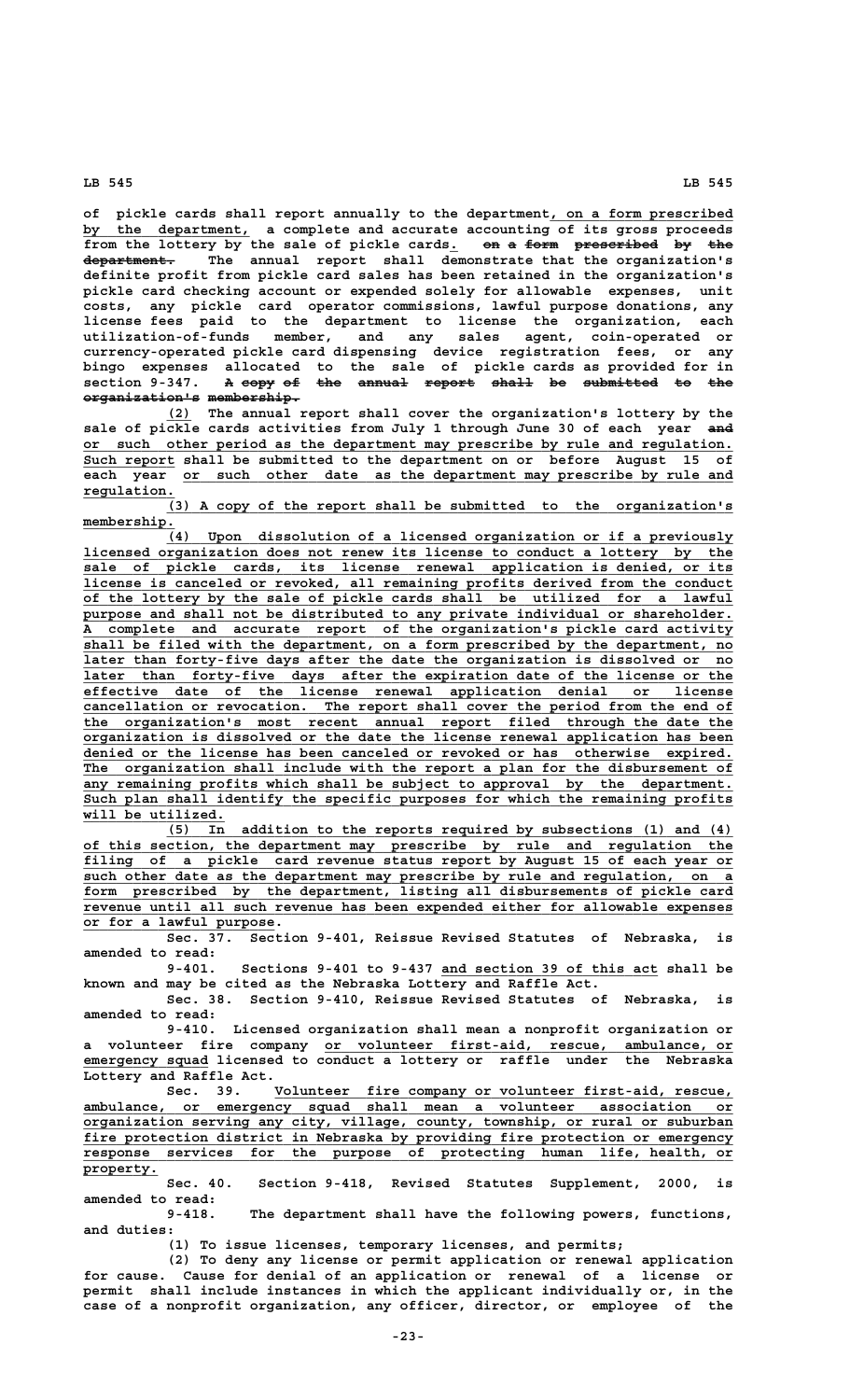**applicant, licensee, or permittee, other than an employee whose duties are purely ministerial in nature, any other person or entity directly or indirectly associated with such applicant, licensee, or permittee which directly or indirectly receives compensation other than distributions from a bona fide retirement plan established pursuant to Chapter 1, subchapter D of the Internal Revenue Code from such applicant, licensee, or permittee for past or present services in a consulting capacity or otherwise, the licensee, the permittee, or any person with a substantial interest in the applicant, licensee, or permittee:**

**(a) Violated the provisions, requirements, conditions, limitations, or duties imposed by the Nebraska Bingo Act, the Nebraska County and City Lottery Act, the Nebraska Lottery and Raffle Act, the Nebraska Pickle Card Lottery Act, the Nebraska Small Lottery and Raffle Act, or the State Lottery Act or any rules or regulations adopted and promulgated pursuant to such acts;**

**(b) Knowingly caused, aided, abetted, or conspired with another to cause any person to violate any of the provisions of such acts or any rules or regulations adopted and promulgated pursuant to such acts;**

**(c) Obtained a license or permit pursuant to the Nebraska Bingo Act, the Nebraska County and City Lottery Act, the Nebraska Lottery and Raffle Act, or the Nebraska Pickle Card Lottery Act by fraud, misrepresentation, or concealment;**

**(d) Was convicted of, forfeited bond upon a charge of, or pleaded guilty or nolo contendere to any offense or crime, whether a felony or misdemeanor, involving any gambling activity or fraud, theft, willful failure to make required payments or reports, or filing false reports with a governmental agency at any level;**

**(e) Was convicted of, forfeited bond upon a charge of, or pleaded guilty or nolo contendere to any felony other than those described in subdivision (d) of this subdivision within the ten years preceding the filing of the application;**

**(f) Denied the department or its authorized representatives, including authorized law enforcement agencies, access to any place where lottery or raffle activity required to be licensed under the Nebraska Lottery and Raffle Act is being conducted or failed to produce for inspection or audit any book, record, document, or item required by law, rule, or regulation;**

**(g) Made a misrepresentation of or failed to disclose a material fact to the department;**

**(h) Failed to prove by clear and convincing evidence his, her, or its qualifications to be licensed in accordance with the Nebraska Lottery and Raffle Act;**

**(i) Failed to pay any taxes and additions to taxes, including penalties and interest, required by the Nebraska Bingo Act, the Nebraska County and City Lottery Act, the Nebraska Lottery and Raffle Act, or the Nebraska Pickle Card Lottery Act or any other taxes imposed pursuant to the Nebraska Revenue Act of 1967;**

**(j) Failed to pay an administrative fine levied pursuant to the Nebraska Bingo Act, the Nebraska County and City Lottery Act, the Nebraska Lottery and Raffle Act, or the Nebraska Pickle Card Lottery Act;**

**(k) Failed to demonstrate good character, honesty, and integrity; or (l) Failed to demonstrate, either individually or, in the case of a nonprofit organization, through its managers or employees, the ability, experience, or financial responsibility necessary to establish or maintain the activity for which the application is made.**

**No license renewal shall be issued when the applicant for renewal would not be eligible for a license upon a first application;**

**(3) To revoke, cancel, or suspend for cause any license or permit. Cause for revocation, cancellation, or suspension of a license or permit shall include instances in which the licensee or permittee individually or, in the case of a nonprofit organization, any officer, director, or employee of the licensee or permittee, other than an employee whose duties are purely ministerial in nature, any other person or entity directly or indirectly associated with such licensee or permittee which directly or indirectly receives compensation other than distributions from a bona fide retirement plan established pursuant to Chapter 1, subchapter D of the Internal Revenue Code from such licensee or permittee for past or present services in a consulting capacity or otherwise, or any person with a substantial interest in the licensee or permittee:**

**(a) Violated the provisions, requirements, conditions, limitations, or duties imposed by the Nebraska Bingo Act, the Nebraska County and City Lottery Act, the Nebraska Lottery and Raffle Act, the Nebraska Pickle Card Lottery Act, the Nebraska Small Lottery and Raffle Act, the State Lottery Act, or any rules or regulations adopted and promulgated pursuant to such acts;**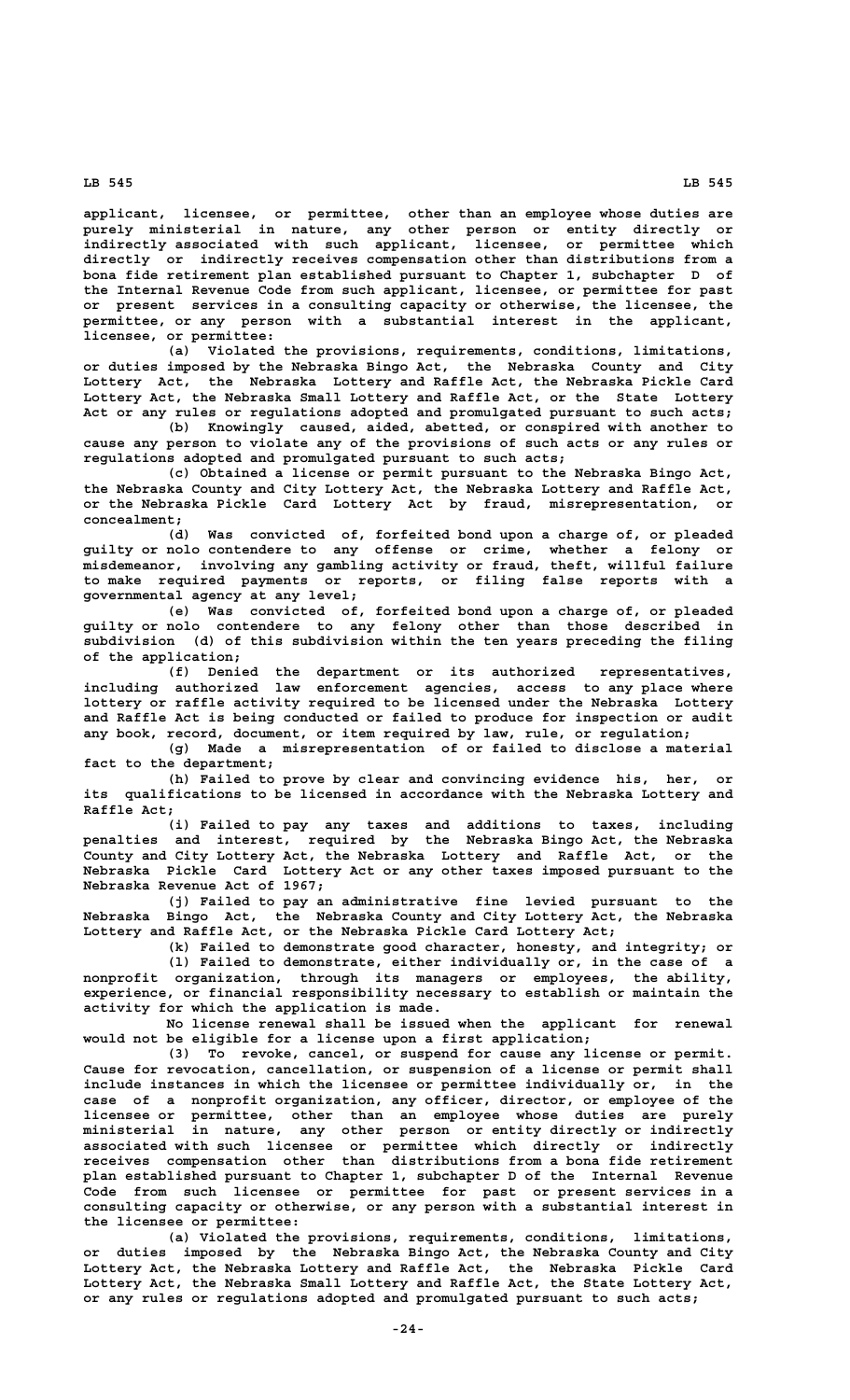**(b) Knowingly caused, aided, abetted, or conspired with another to cause any person to violate any of the provisions of the Nebraska Lottery and Raffle Act or any rules or regulations adopted and promulgated pursuant to the act;**

**(c) Obtained a license or permit pursuant to the act by fraud, misrepresentation, or concealment;**

**(d) Was convicted of, forfeited bond upon a charge of, or pleaded guilty or nolo contendere to any offense or crime, whether a felony or misdemeanor, involving any gambling activity or fraud, theft, willful failure to make required payments or reports, or filing false reports with a governmental agency at any level;**

**(e) Was convicted of, forfeited bond upon a charge of, or pleaded guilty or nolo contendere to any felony other than those described in subdivision (d) of this subdivision within the ten years preceding filing of the application;**

**(f) Denied the department or its authorized representatives, including authorized law enforcement agencies, access to any place where lottery or raffle activity required to be licensed under the Nebraska Lottery and Raffle Act is being conducted or failed to produce for inspection or audit any book, record, document, or item required by law, rule, or regulation;**

**(g) Made a misrepresentation of or failed to disclose a material fact to the department;**

**(h) Failed to pay any taxes and additions to taxes, including penalties and interest, required by the Nebraska Bingo Act, the Nebraska County and City Lottery Act, the Nebraska Lottery and Raffle Act, or the Nebraska Pickle Card Lottery Act or any other taxes imposed pursuant to the Nebraska Revenue Act of 1967;**

**(i) Failed to pay an administrative fine levied pursuant to the Nebraska Bingo Act, the Nebraska County and City Lottery Act, the Nebraska Lottery and Raffle Act, or the Nebraska Pickle Card Lottery Act;**

**(j) Failed to demonstrate good character, honesty, and integrity; or**

**(k) Failed to demonstrate, either individually or, in the case of a nonprofit organization, through its managers or employees, the ability, experience, or financial responsibility necessary to maintain the activity for which the license was issued;**

 **\_\_\_\_\_\_\_\_\_\_\_\_\_\_\_\_\_\_\_\_\_\_\_\_\_\_\_\_\_\_\_\_\_\_\_\_\_\_\_\_\_\_\_\_\_\_\_\_\_\_\_\_\_\_\_\_\_\_\_\_\_\_\_\_ (4) To issue an order requiring a licensee, permittee, or other \_\_\_\_\_\_\_\_\_\_\_\_\_\_\_\_\_\_\_\_\_\_\_\_\_\_\_\_\_\_\_\_\_\_\_\_\_\_\_\_\_\_\_\_\_\_\_\_\_\_\_\_\_\_\_\_\_\_\_\_\_\_\_\_\_\_\_\_\_\_\_\_\_\_\_\_\_\_ person to cease and desist from violations of the Nebraska Lottery and Raffle** Act or any rules or regulations adopted and promulgated pursuant to such act. The order shall give reasonable notice of the rights of the licensee, permittee, or other person to request a hearing and shall state the reason for the entry of the order. The notice of order shall be mailed by certified mail  **\_\_\_\_\_\_\_\_\_\_\_\_\_\_\_\_\_\_\_\_\_\_\_\_\_\_\_\_\_\_\_\_\_\_\_\_\_\_\_\_\_\_\_\_\_\_\_\_\_\_\_\_\_\_\_\_\_\_\_\_\_\_\_\_\_\_\_\_\_\_\_\_\_\_\_\_\_\_ to or personally served upon the licensee, permittee, or other person. If the \_\_\_\_\_\_\_\_\_\_\_\_\_\_\_\_\_\_\_\_\_\_\_\_\_\_\_\_\_\_\_\_\_\_\_\_\_\_\_\_\_\_\_\_\_\_\_\_\_\_\_\_\_\_\_\_\_\_\_\_\_\_\_\_\_\_\_\_\_\_\_\_\_\_\_\_\_\_ notice of order is mailed by certified mail, the date the notice is mailed \_\_\_\_\_\_\_\_\_\_\_\_\_\_\_\_\_\_\_\_\_\_\_\_\_\_\_\_\_\_\_\_\_\_\_\_\_\_\_\_\_\_\_\_\_\_\_\_\_\_\_\_\_\_\_\_\_\_\_\_\_\_\_\_\_\_\_\_\_\_\_\_\_\_\_\_\_\_ shall be deemed to be the date of service of notice to the licensee, \_\_\_\_\_\_\_\_\_\_\_\_\_\_\_\_\_\_\_\_\_\_\_\_\_\_\_\_\_\_\_\_\_\_\_\_\_\_\_\_\_\_\_\_\_\_\_\_\_\_\_\_\_\_\_\_\_\_\_\_\_\_\_\_\_\_\_\_\_\_\_\_\_\_\_\_\_\_ permittee, or other person. A request for a hearing by the licensee, \_\_\_\_\_\_\_\_\_\_\_\_\_\_\_\_\_\_\_\_\_\_\_\_\_\_\_\_\_\_\_\_\_\_\_\_\_\_\_\_\_\_\_\_\_\_\_\_\_\_\_\_\_\_\_\_\_\_\_\_\_\_\_\_\_\_\_\_\_\_\_\_\_\_\_\_\_\_ permittee, or other person shall be in writing and shall be filed with the \_\_\_\_\_\_\_\_\_\_\_\_\_\_\_\_\_\_\_\_\_\_\_\_\_\_\_\_\_\_\_\_\_\_\_\_\_\_\_\_\_\_\_\_\_\_\_\_\_\_\_\_\_\_\_\_\_\_\_\_\_\_\_\_\_\_\_\_\_\_\_\_\_\_\_\_\_\_ department within thirty days after the service of the cease and desist order. \_\_\_\_\_\_\_\_\_\_\_\_\_\_\_\_\_\_\_\_\_\_\_\_\_\_\_\_\_\_\_\_\_\_\_\_\_\_\_\_\_\_\_\_\_\_\_\_\_\_\_\_\_\_\_\_\_\_\_\_\_\_\_\_\_\_\_\_\_\_\_\_\_\_\_\_\_\_ If a request for hearing is not filed within the thirty-day period, the cease \_\_\_\_\_\_\_\_\_\_\_\_\_\_\_\_\_\_\_\_\_\_\_\_\_\_\_\_\_\_\_\_\_\_\_\_\_\_\_\_\_\_\_\_\_\_\_\_\_\_\_\_\_\_\_\_\_\_\_\_\_\_\_\_\_\_\_\_\_\_\_\_\_\_\_\_\_\_ and desist order shall become permanent at the expiration of such period. A** hearing shall be held not later than thirty days after the request for the  **\_\_\_\_\_\_\_\_\_\_\_\_\_\_\_\_\_\_\_\_\_\_\_\_\_\_\_\_\_\_\_\_\_\_\_\_\_\_\_\_\_\_\_\_\_\_\_\_\_\_\_\_\_\_\_\_\_\_\_\_\_\_\_\_\_\_\_\_\_\_\_\_\_\_\_\_\_\_ hearing is received by the Tax Commissioner, and within twenty days after the \_\_\_\_\_\_\_\_\_\_\_\_\_\_\_\_\_\_\_\_\_\_\_\_\_\_\_\_\_\_\_\_\_\_\_\_\_\_\_\_\_\_\_\_\_\_\_\_\_\_\_\_\_\_\_\_\_\_\_\_\_\_\_\_\_\_\_\_\_\_\_\_\_\_\_\_\_\_ date of the hearing, the Tax Commissioner shall issue an order vacating the \_\_\_\_\_\_\_\_\_\_\_\_\_\_\_\_\_\_\_\_\_\_\_\_\_\_\_\_\_\_\_\_\_\_\_\_\_\_\_\_\_\_\_\_\_\_\_\_\_\_\_\_\_\_\_\_\_\_\_\_\_\_\_\_\_\_\_\_\_\_\_\_\_\_\_\_\_\_ cease and desist order or making it permanent as the facts require. All \_\_\_\_\_\_\_\_\_\_\_\_\_\_\_\_\_\_\_\_\_\_\_\_\_\_\_\_\_\_\_\_\_\_\_\_\_\_\_\_\_\_\_\_\_\_\_\_\_\_\_\_\_\_\_\_\_\_\_\_\_\_\_\_\_\_\_\_\_\_\_\_\_\_\_\_\_\_ hearings shall be held in accordance with the rules and regulations adopted** and promulgated by the department. If the licensee, permittee, or other person to whom a cease and desist order is issued fails to appear at the  **\_\_\_\_\_\_\_\_\_\_\_\_\_\_\_\_\_\_\_\_\_\_\_\_\_\_\_\_\_\_\_\_\_\_\_\_\_\_\_\_\_\_\_\_\_\_\_\_\_\_\_\_\_\_\_\_\_\_\_\_\_\_\_\_\_\_\_\_\_\_\_\_\_\_\_\_\_\_ hearing after being duly notified, the licensee, permittee, or other person \_\_\_\_\_\_\_\_\_\_\_\_\_\_\_\_\_\_\_\_\_\_\_\_\_\_\_\_\_\_\_\_\_\_\_\_\_\_\_\_\_\_\_\_\_\_\_\_\_\_\_\_\_\_\_\_\_\_\_\_\_\_\_\_\_\_\_\_\_\_\_\_\_\_\_\_\_\_ shall be deemed in default and the proceeding may be determined against the \_\_\_\_\_\_\_\_\_\_\_\_\_\_\_\_\_\_\_\_\_\_\_\_\_\_\_\_\_\_\_\_\_\_\_\_\_\_\_\_\_\_\_\_\_\_\_\_\_\_\_\_\_\_\_\_\_\_\_\_\_\_\_\_\_\_\_\_\_\_\_\_\_\_\_\_\_\_ licensee, permittee, or other person upon consideration of the cease and \_\_\_\_\_\_\_\_\_\_\_\_\_\_\_\_\_\_\_\_\_\_\_\_\_\_\_\_\_\_\_\_\_\_\_\_\_\_\_\_\_\_\_\_\_\_\_\_\_\_\_\_\_\_\_\_\_\_\_\_\_\_\_\_ desist order, the allegations of which may be deemed to be true;**

 **\_\_\_ (5) To examine or to cause to have examined, by any agent or representative designated by the department for such purpose, any books, papers, records, or memoranda relating to lottery or raffle activities required to be licensed pursuant to the Nebraska Lottery and Raffle Act, to require by summons the production of such documents or the attendance of any person having knowledge in the premises, to take testimony under oath, and to require proof material for its information. If any such person willfully refuses to make documents available for examination by the department or its agent or representative or willfully fails to attend and testify, the department may apply to a judge of the district court of the county in which such person resides for an order directing such person to comply with the department's request. If any documents requested by the department are in the**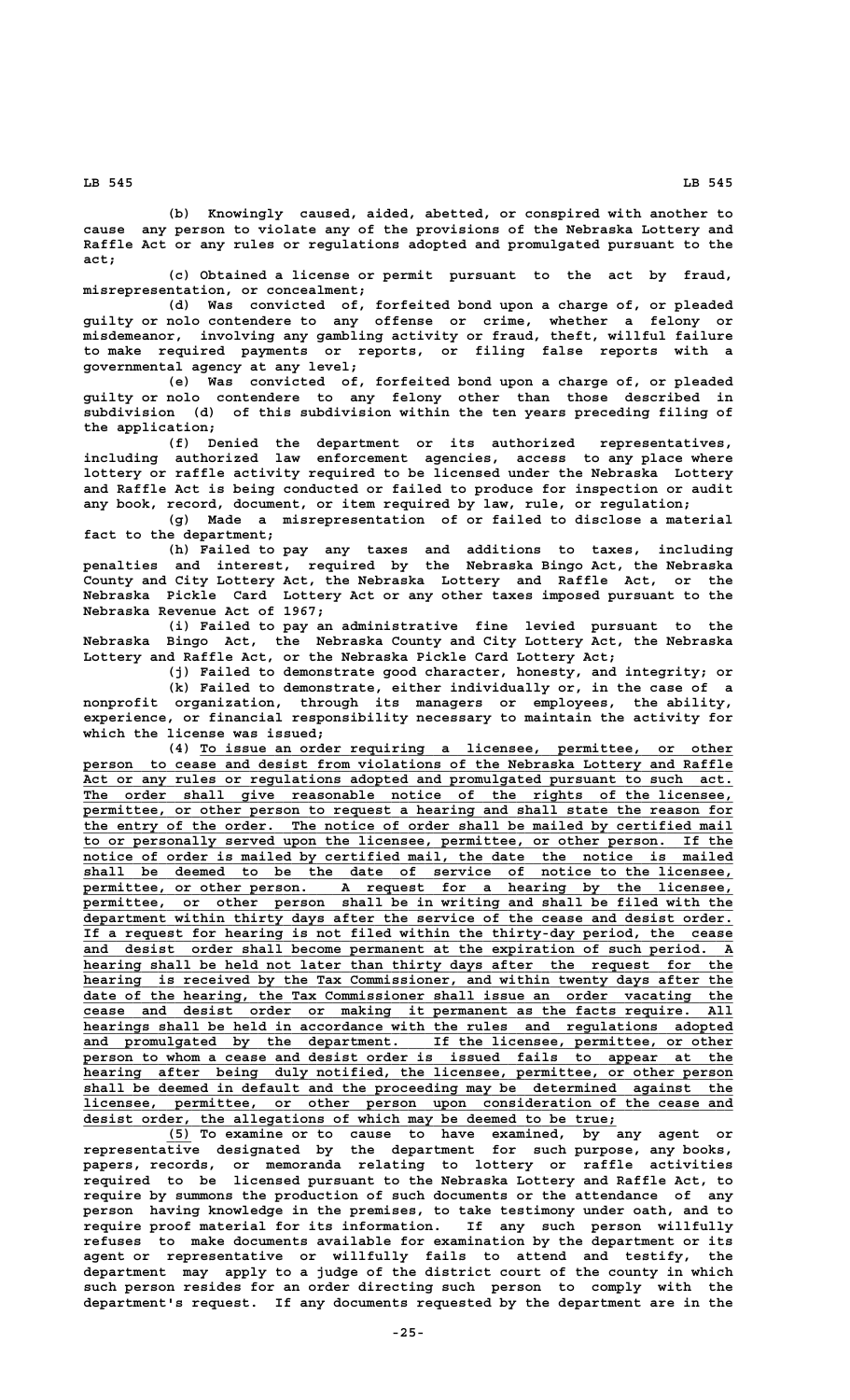**custody of a corporation, the court order may be directed to any principal officer of the corporation. Any person who fails or refuses to obey such a court order shall be guilty of contempt of court;**

 **——— \_\_\_ (5) (6) To levy an administrative fine on an individual, partnership, limited liability company, corporation, or organization for cause. For purposes of this subdivision, cause shall include instances in which the individual, partnership, limited liability company, corporation, or organization violated the provisions, requirements, conditions, limitations, or duties imposed by the act or any rule or regulation adopted and promulgated pursuant to the act. In determining whether to levy an administrative fine and the amount of the fine if any fine is levied, the department shall take into consideration the seriousness of the violation, the intent of the violator, whether the violator voluntarily reported the violation, whether the violator derived financial gain as a result of the violation and the extent thereof, and whether the violator has had previous violations of the act, rules, or regulations. A fine levied on a violator under this section shall not exceed one thousand dollars for each violation of the act or any rule or regulation adopted and promulgated pursuant to the act plus the financial benefit derived by the violator as a result of each violation. If an administrative fine is levied, the fine shall not be paid from lottery or raffle gross proceeds of an organization and shall be remitted by the violator to the department within thirty days after the date of the order issued by the department levying such fine;**

 **——— \_\_\_ (6) (7) Unless specifically provided otherwise, to compute, determine, assess, and collect the amounts required to be paid to the state as taxes imposed by the act in the same manner as provided for sales and use taxes in the Nebraska Revenue Act of 1967;**

 **\_\_\_\_\_\_\_\_\_\_\_\_\_\_\_\_\_\_\_\_\_\_\_\_\_\_\_\_\_\_\_\_\_\_\_\_\_\_\_\_\_\_\_\_\_\_\_\_\_\_\_\_\_\_\_\_\_\_\_\_\_\_\_\_\_\_\_\_ (8) To collect license application, license renewal application, and \_\_\_\_\_\_\_\_\_\_\_\_\_\_\_\_\_\_\_\_\_\_\_\_\_\_\_\_\_\_\_\_\_\_\_\_\_\_\_\_\_\_\_\_\_\_\_\_\_\_\_\_\_\_\_\_\_\_\_\_\_\_\_\_\_\_\_\_\_\_\_\_\_\_\_\_\_\_ permit fees imposed by the Nebraska Lottery and Raffle Act and to prorate \_\_\_\_\_\_\_\_\_\_\_\_\_\_\_\_\_\_\_\_\_\_\_\_\_\_\_\_\_\_\_\_\_\_\_\_\_\_\_\_\_\_\_\_\_\_\_\_\_\_\_\_\_\_\_\_\_\_\_\_\_\_\_\_\_\_\_\_\_\_\_\_\_\_\_\_\_\_ license fees on an annual basis. The department shall establish, by rule and \_\_\_\_\_\_\_\_\_\_\_\_\_\_\_\_\_\_\_\_\_\_\_\_\_\_\_\_\_\_\_\_\_\_\_\_\_\_\_\_\_\_\_\_\_\_\_\_\_\_\_\_\_\_\_\_\_\_\_\_\_\_\_\_\_\_\_\_\_\_\_\_\_\_\_\_\_\_ regulation, the conditions and circumstances under which such fees may be prorated; \_\_\_\_\_\_\_\_\_**

 **——— \_\_\_ (7) (9) To confiscate and seize lottery or raffle tickets or stubs pursuant to section 9-432; and**

 **——— \_\_\_\_ (8) (10) To adopt and promulgate such rules and regulations, prescribe such forms, and employ such staff, including inspectors, as are** necessary to carry out the Nebraska Lottery and Raffle Act act.

**Sec. 41. Section 9-418.01, Reissue Revised Statutes of Nebraska, is amended to read:**

**9-418.01. (1) Before any application is denied pursuant to section** 9-418, the department shall notify the applicant in writing by certified mail **of the department's intention to deny the application and the reasons for the denial. Such notice shall inform the applicant of his or her right to request an administrative hearing for the purpose of reconsideration of the intended \_\_\_\_\_\_\_\_\_\_\_\_\_\_\_\_\_\_\_\_\_\_\_\_\_\_\_\_\_\_\_\_\_\_\_\_\_\_\_\_\_\_\_\_\_\_\_\_ denial of the application. The date the notice is mailed shall be deemed to \_\_\_\_\_\_\_\_\_\_\_\_\_\_\_\_\_\_\_\_\_\_\_\_\_\_\_\_\_\_\_\_\_\_\_\_\_\_\_\_\_\_\_\_\_\_\_\_\_\_ be the date of service of notice to the applicant.**

**(2) A request for a hearing by the applicant shall be in writing and shall be filed with the department within thirty days after the service of notice to the applicant of the department's intended denial of the application. If a request for hearing is not filed within the thirty-day period, the denial shall become final at the expiration of such period.**

**(3) If a request for hearing is filed within the thirty-day period, the Tax Commissioner shall grant the applicant a hearing and shall, at least ten days before the hearing, serve notice upon the applicant by certified mail, return receipt requested, of the time, date, and place of the hearing. Such proceedings shall be considered contested cases pursuant to the Administrative Procedure Act.**

**Sec. 42. Section 9-423, Reissue Revised Statutes of Nebraska, is amended to read:**

**9-423. (1) Any nonprofit organization holding a certificate of exemption under section 501 of the Internal Revenue Code or any volunteer fire \_\_\_\_\_\_\_\_\_\_\_\_\_\_\_\_\_\_\_\_\_\_\_\_\_\_\_\_\_\_\_\_\_\_\_\_\_\_\_\_\_\_\_\_\_\_\_\_\_\_\_\_\_\_\_\_\_\_\_\_\_\_\_\_\_\_\_\_\_ company or volunteer first-aid, rescue, ambulance, or emergency squad organized and operated pursuant to Chapter 35, article 1, may apply for a ————————— ——— ———————— ———————— —— ——————— ——— ——————— — license to conduct a lottery or raffle.**

**(2) Prior to applying for any license, an organization shall:**

**(a) Be incorporated in this state as a not-for-profit corporation or organized in this state as a religious or not-for-profit organization;**

**(b) Have at least ten members in good standing;**

**(c) Conduct activities within this state in addition to the conduct of lotteries or raffles;**

**(d) Be authorized by its constitution, articles, charter, or bylaws to further in this state a lawful purpose; and**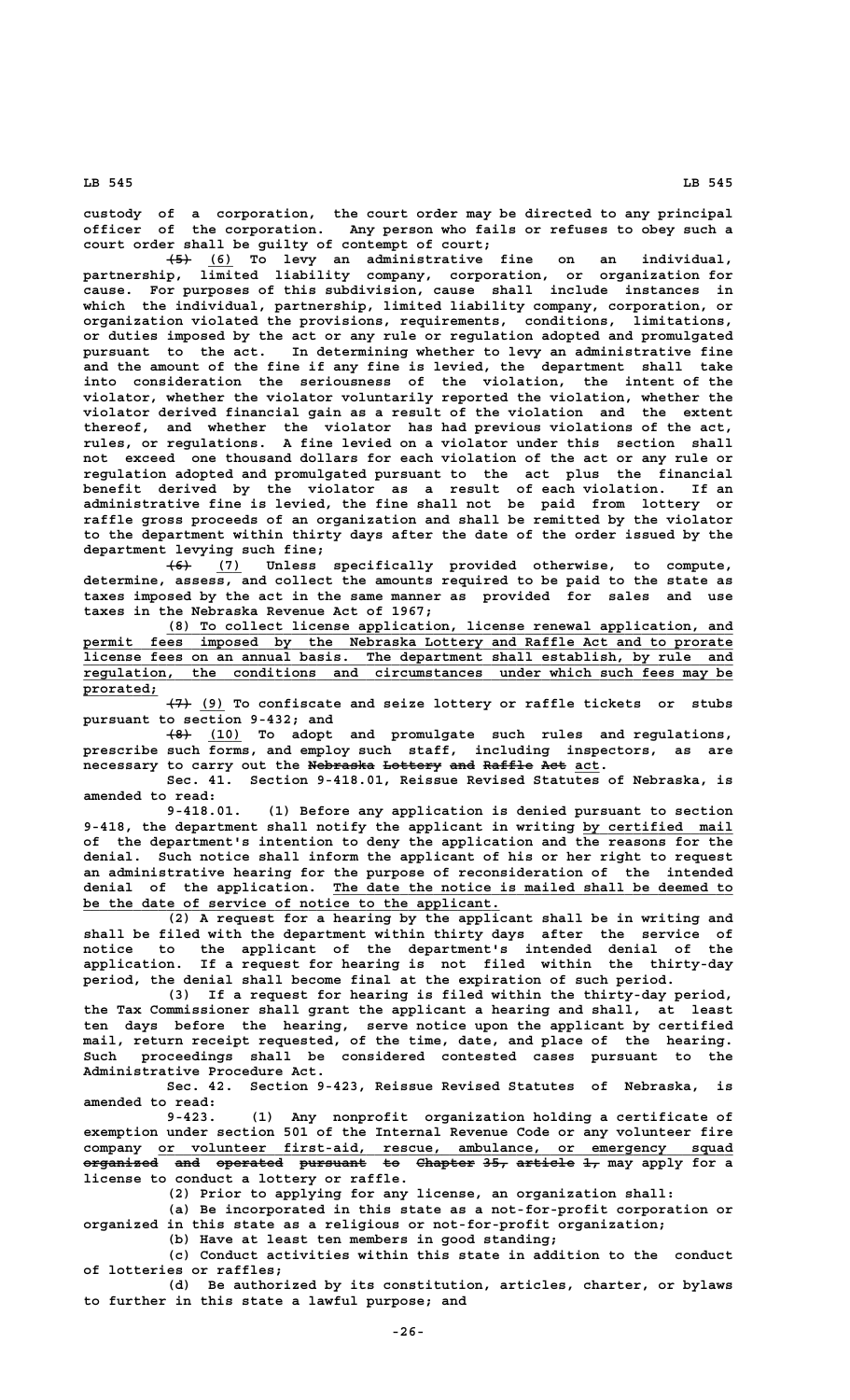**(e) Operate without profit to its members, and no part of the net earnings of such organization shall inure to the benefit of any private shareholder or individual.**

**Sec. 43. Section 9-425, Revised Statutes Supplement, 2000, is amended to read:**

**9-425. (1) Except as otherwise provided in this section, all licenses to conduct a lottery or raffle and licenses issued to utilization-of-funds members shall expire on September 30 of each year or such other date as the department may prescribe by rule and regulation and may be renewed annually. An application for license renewal shall be submitted to the department at least thirty days prior to the starting date of the first lottery or raffle ticket sales for the license year. The department may issue a temporary license prior to receiving all necessary information from the applicant.**

**(2) Commencing October 1, 2001, a license to conduct a lottery or raffle issued to a nonprofit organization holding a certificate of exemption under section 501(c)(3) or (c)(4) of the Internal Revenue Code and any license issued to a utilization-of-funds member for such nonprofit organization shall be a biennial license, shall expire on September 30 of each odd-numbered year or such other date as the department may prescribe by rule and regulation, and**  $m$ ay be renewed biennially. An organization seeking to renew its license must  **\_\_\_\_\_\_\_\_\_\_\_\_\_\_\_\_\_\_\_\_\_\_\_\_\_\_\_\_\_\_\_\_\_\_\_\_\_\_\_\_\_\_\_\_\_\_\_\_\_\_\_\_\_\_\_\_\_\_\_\_\_\_\_\_\_\_\_\_\_\_\_\_\_\_\_\_\_\_ submit its application for renewal at least thirty days prior to the date the \_\_\_\_\_\_\_\_\_\_\_\_\_\_\_\_\_\_\_\_\_\_\_\_\_\_\_\_\_\_\_\_\_\_\_\_\_\_\_\_\_\_\_\_\_\_\_\_\_\_\_\_\_\_\_\_\_\_\_\_\_\_\_\_\_\_\_\_\_\_\_\_\_\_\_\_\_\_ organization intends to begin selling lottery or raffle tickets in the new** biennial licensing period. The biennial license fee <del>for a license</del> to conduct **a lottery or raffle shall be thirty dollars and the biennial license fee for a utilization-of-funds member shall be forty dollars. Commencing October 1, 2002, a license to conduct a lottery or raffle issued to a nonprofit organization holding a certificate of exemption under section 501 of the Internal Revenue Code, other than a nonprofit organization holding a certificate of exemption under section 501(c)(3) or (c)(4) of the code, or any** volunteer fire company or volunteer first-aid, rescue, ambulance, or emergency squad, <del>organized and operated pursuant to Chapter-35, article-1, and any</del> **license issued to a utilization-of-funds member for such nonprofit \_\_\_\_\_\_\_\_\_\_\_\_\_\_\_\_\_\_\_\_\_\_\_\_\_\_\_\_\_\_\_\_\_\_ organization or volunteer fire company or volunteer first-aid, rescue, \_\_\_\_\_\_\_\_\_\_\_\_\_\_\_\_\_\_\_\_\_\_\_\_\_\_\_\_\_ ambulance, or emergency squad shall be a biennial license, shall expire on September 30 of each even-numbered year or such other date as the department may prescribe by rule and regulation, and may be renewed biennially. An\_\_ \_\_\_\_\_\_\_\_\_\_\_\_\_\_\_\_\_\_\_\_\_\_\_\_\_\_\_\_\_\_\_\_\_\_\_\_\_\_\_\_\_\_\_\_\_\_\_\_\_\_\_\_\_\_\_\_\_\_\_\_\_\_\_\_\_\_\_\_\_\_\_\_\_\_\_\_\_\_ organization seeking to renew its license must submit its application for \_\_\_\_\_\_\_\_\_\_\_\_\_\_\_\_\_\_\_\_\_\_\_\_\_\_\_\_\_\_\_\_\_\_\_\_\_\_\_\_\_\_\_\_\_\_\_\_\_\_\_\_\_\_\_\_\_\_\_\_\_\_\_\_\_\_\_\_\_\_\_\_\_\_\_\_\_\_ renewal at least thirty days prior to the date the organization intends to \_\_\_\_\_\_\_\_\_\_\_\_\_\_\_\_\_\_\_\_\_\_\_\_\_\_\_\_\_\_\_\_\_\_\_\_\_\_\_\_\_\_\_\_\_\_\_\_\_\_\_\_\_\_\_\_\_\_\_\_\_\_\_\_\_\_\_\_\_\_\_\_\_\_\_\_\_\_ begin selling lottery or raffle tickets in the new biennial licensing period.** The biennial license fee <del>for a license</del> to conduct a lottery or raffle shall be **thirty dollars and the biennial license fee for a utilization-of-funds member shall be forty dollars.**

**Sec. 44. Section 9-601, Reissue Revised Statutes of Nebraska, is amended to read:**

 **\_\_\_\_\_\_\_\_\_\_\_\_\_\_\_\_\_\_\_\_\_\_\_\_\_\_\_\_\_\_\_\_\_\_\_\_ 9-601. Sections 9-601 to 9-653 and sections 46 to 49 of this act shall be known and may be cited as the Nebraska County and City Lottery Act.**

**Sec. 45. Section 9-603, Reissue Revised Statutes of Nebraska, is amended to read:**

**9-603. For purposes of the Nebraska County and City Lottery Act,** the definitions found in sections 9-603.01 to 9-618 and sections 46 to 49 of  **\_\_\_\_\_\_\_\_ this act shall be used.**

 **\_\_\_\_\_\_\_\_\_\_\_\_\_\_\_\_\_\_\_\_\_\_\_\_\_\_\_\_\_\_\_\_\_\_\_\_\_\_\_\_\_\_\_\_\_\_\_\_\_\_\_\_\_\_\_\_\_\_ Sec. 46. Authorized representative shall mean any person designated** by the county, city, or village or a joint entity created by the county, city,  **\_\_\_\_\_\_\_\_\_\_\_\_\_\_\_\_\_\_\_\_\_\_\_\_\_\_\_\_\_\_\_\_\_\_\_\_\_\_\_\_\_\_\_\_\_\_\_\_\_\_\_\_\_\_\_\_\_\_\_\_\_\_\_\_\_\_\_\_\_\_\_\_\_\_\_\_\_\_ or village by entering into an agreement pursuant to the Interlocal \_\_\_\_\_\_\_\_\_\_\_\_\_\_\_\_\_\_\_\_\_\_\_\_\_\_\_\_\_\_\_\_\_\_\_\_\_\_\_\_\_\_\_\_\_\_\_\_\_\_\_\_\_\_\_\_\_\_\_\_\_\_\_\_\_\_\_\_\_\_\_\_\_\_\_\_\_\_ Cooperation Act to examine, sign, and approve a lottery worker license \_\_\_\_\_\_\_\_\_\_\_\_\_\_\_\_\_\_\_\_\_\_\_\_\_\_\_\_\_\_\_\_\_\_\_\_\_\_\_\_\_\_\_\_\_ application for submission to the department.**

 **\_\_\_\_\_\_\_\_\_\_\_\_\_\_\_\_\_\_\_\_\_\_\_\_\_\_\_\_\_\_\_\_\_\_\_\_\_\_\_\_\_\_\_\_\_\_\_\_\_\_\_\_\_\_\_\_\_\_ Sec. 47. Governing official shall mean the chief executive officer \_\_\_\_\_\_\_\_\_\_\_\_\_\_\_\_\_\_\_\_\_\_\_\_\_\_\_\_\_\_\_\_\_\_\_\_\_\_\_\_\_\_\_\_\_\_\_\_\_\_\_\_\_\_\_\_\_\_\_\_\_\_\_\_\_\_\_\_\_\_\_\_\_\_\_\_\_\_ of a county, city, village or any other elected or appointed official, \_\_\_\_\_\_\_\_\_\_\_\_\_\_\_\_\_\_\_\_\_\_\_\_\_\_\_\_\_\_\_\_\_\_\_\_\_\_\_\_\_\_\_\_\_\_\_\_\_\_\_\_\_\_\_\_\_\_\_\_\_\_\_\_\_\_\_\_\_\_\_\_\_\_\_\_\_\_ including a governing board member, who has any decisionmaking responsibility \_\_\_\_\_\_\_\_\_\_\_\_\_\_\_\_\_\_\_\_\_\_\_\_\_\_\_\_\_\_\_\_\_\_\_\_\_ regarding the conduct of the lottery.**

 **\_\_\_\_\_\_\_\_\_\_\_\_\_\_\_\_\_\_\_\_\_\_\_\_\_\_\_\_\_\_\_\_\_\_\_\_\_\_\_\_\_\_\_\_\_\_\_\_\_\_\_\_\_\_\_\_\_ Sec. 48. Keno manager shall mean the shift manager, supervisor, or \_\_\_\_\_\_\_\_\_\_\_\_\_\_\_\_\_\_\_\_\_\_\_\_\_\_\_\_\_\_\_\_\_\_\_\_\_\_\_\_\_\_\_\_\_\_\_\_\_\_\_\_\_\_\_\_\_\_\_\_\_\_\_\_\_\_\_\_\_ person in charge of the daily operation of a keno game at a location.**

 **\_\_\_\_\_\_\_\_\_\_\_\_\_\_\_\_\_\_\_\_\_\_\_\_\_\_\_\_\_\_\_\_\_\_\_\_\_\_\_\_\_\_\_\_\_\_\_\_\_\_\_\_\_\_\_\_\_\_ Sec. 49. Lottery worker shall mean any person who performs work** directly related to the conduct of a lottery, including, but not limited to,  **\_\_\_\_\_\_\_\_\_\_\_\_\_\_\_\_\_\_\_\_\_\_\_\_\_\_\_\_\_\_\_\_\_\_\_\_\_\_\_\_\_\_\_\_\_\_\_\_\_\_\_\_\_\_\_\_\_\_\_\_\_\_\_\_\_\_\_\_\_\_\_\_\_\_\_\_\_\_ ticket writing, winning number selection, winning number verification, prize** payment to winners, record keeping, shift checkout and review of keno writer  **\_\_\_\_\_\_\_\_\_\_\_\_\_\_\_\_\_\_\_\_ banks, and security.**

**Sec. 50. Section 9-606.01, Reissue Revised Statutes of Nebraska, is amended to read:**

**9-606.01. License shall mean a license issued to any county, city, or village to conduct a lottery for community betterment purposes, any license**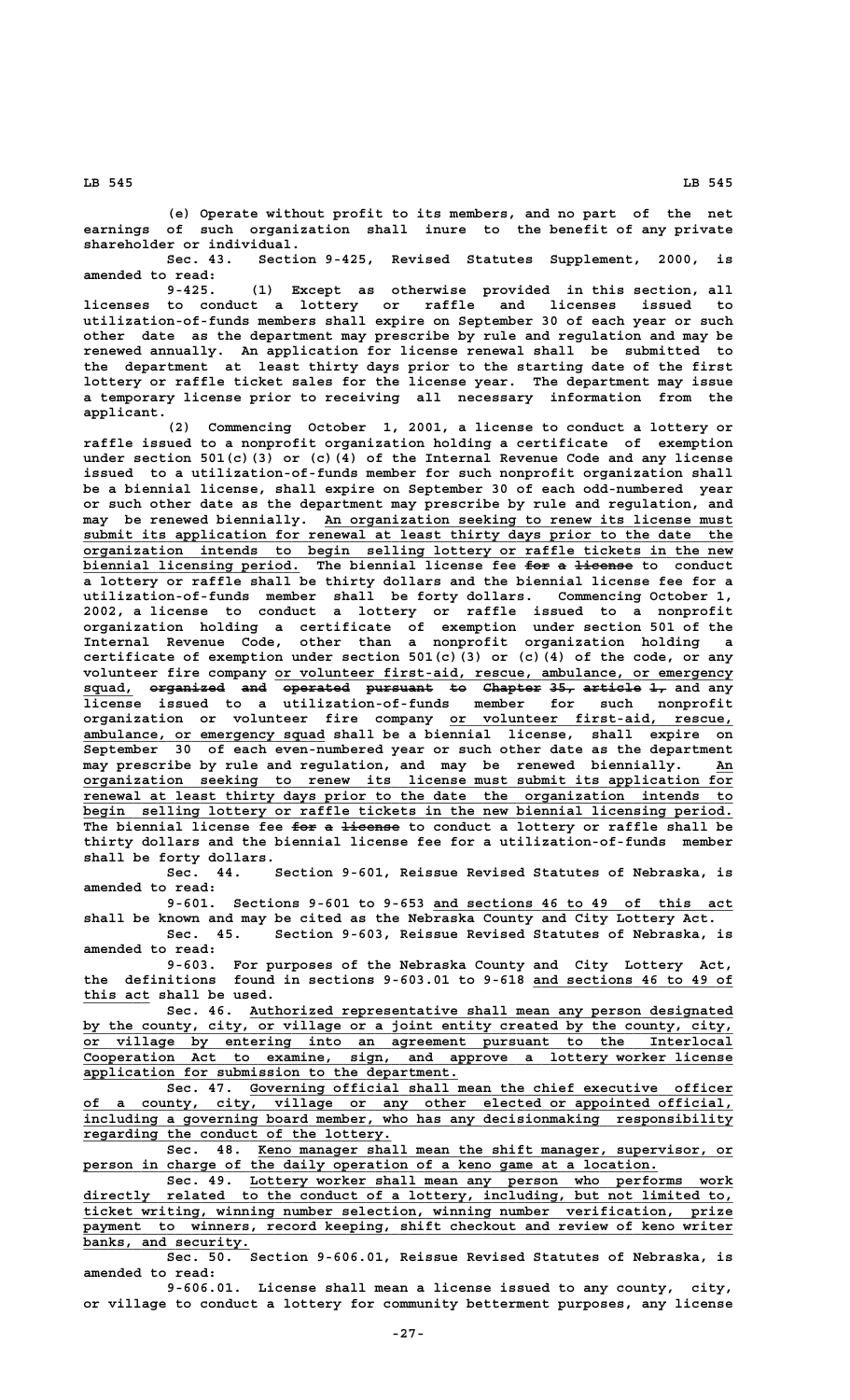**issued to any lottery operator, any license issued to any** manufacturer-distributor, any license issued to an any authorized sales outlet location, and any license to perform work directly related to the conduct of a  **<u>+ettery</u> issued to any lottery worker.<br>Sec. 51. Section 9-620** 

**Sec. 51. Section 9-620, Revised Statutes Supplement, 2000, is amended to read:**

**9-620. The department shall have the following powers, functions, and duties:**

**(1) To issue licenses and temporary licenses;**

**(2) To deny any license application or renewal application for cause. Cause for denial of an application or renewal of a license shall include instances in which the applicant individually, or in the case of a business entity, any officer, director, employee, or limited liability company member of the applicant or licensee other than an employee whose duties are purely ministerial in nature, any other person or entity directly or indirectly associated with such applicant or licensee which directly or indirectly receives compensation other than distributions from a bona fide retirement or pension plan established pursuant to Chapter 1, subchapter D of the Internal Revenue Code from such applicant or licensee for past or present services in a consulting capacity or otherwise, the licensee, or any person with a substantial interest in the applicant or licensee:**

**(a) Violated the provisions, requirements, conditions, limitations, or duties imposed by the Nebraska Bingo Act, the Nebraska County and City Lottery Act, the Nebraska Lottery and Raffle Act, the Nebraska Pickle Card Lottery Act, the Nebraska Small Lottery and Raffle Act, the State Lottery Act, or any rules or regulations adopted and promulgated pursuant to such acts;**

**(b) Knowingly caused, aided, abetted, or conspired with another to cause any person to violate any of the provisions of such acts or any rules or regulations adopted and promulgated pursuant to such acts;**

**(c) Obtained a license or permit pursuant to such acts by fraud, misrepresentation, or concealment;**

**(d) Was convicted of, forfeited bond upon a charge of, or pleaded guilty or nolo contendere to any offense or crime, whether a felony or a misdemeanor, involving any gambling activity or fraud, theft, willful failure to make required payments or reports, or filing false reports with a governmental agency at any level;**

**(e) Was convicted of, forfeited bond upon a charge of, or pleaded guilty or nolo contendere to any felony other than those described in subdivision (d) of this subdivision within the ten years preceding the filing of the application;**

**(f) Denied the department or its authorized representatives, including authorized law enforcement agencies, access to any place where activity required to be licensed under the Nebraska County and City Lottery Act is being conducted or failed to produce for inspection or audit any book, record, document, or item required by law, rule, or regulation;**

**(g) Made a misrepresentation of or failed to disclose a material fact to the department;**

**(h) Failed to prove by clear and convincing evidence his, her, or its qualifications to be licensed in accordance with the Nebraska County and City Lottery Act;**

**(i) Failed to pay any taxes and additions to taxes, including penalties and interest, required by the Nebraska Bingo Act, the Nebraska County and City Lottery Act, the Nebraska Lottery and Raffle Act, or the Nebraska Pickle Card Lottery Act or any other taxes imposed pursuant to the Nebraska Revenue Act of 1967;**

**(j) Failed to pay an administrative fine levied pursuant to the Nebraska Bingo Act, the Nebraska County and City Lottery Act, the Nebraska Lottery and Raffle Act, or the Nebraska Pickle Card Lottery Act;**

**(k) Failed to demonstrate good character, honesty, and integrity; or (l) Failed to demonstrate, either individually or in the case of a business entity through its managers, employees, or agents, the ability, experience, or financial responsibility necessary to establish or maintain the activity for which the application is made.**

**No license renewal shall be issued when the applicant for renewal would not be eligible for a license upon a first application;**

**(3) To revoke, cancel, or suspend for cause any license. Cause for revocation, cancellation, or suspension of a license shall include instances in which the licensee individually, or in the case of a business entity, any officer, director, employee, or limited liability company member of the licensee other than an employee whose duties are purely ministerial in nature, any other person or entity directly or indirectly associated with such licensee which directly or indirectly receives compensation other than**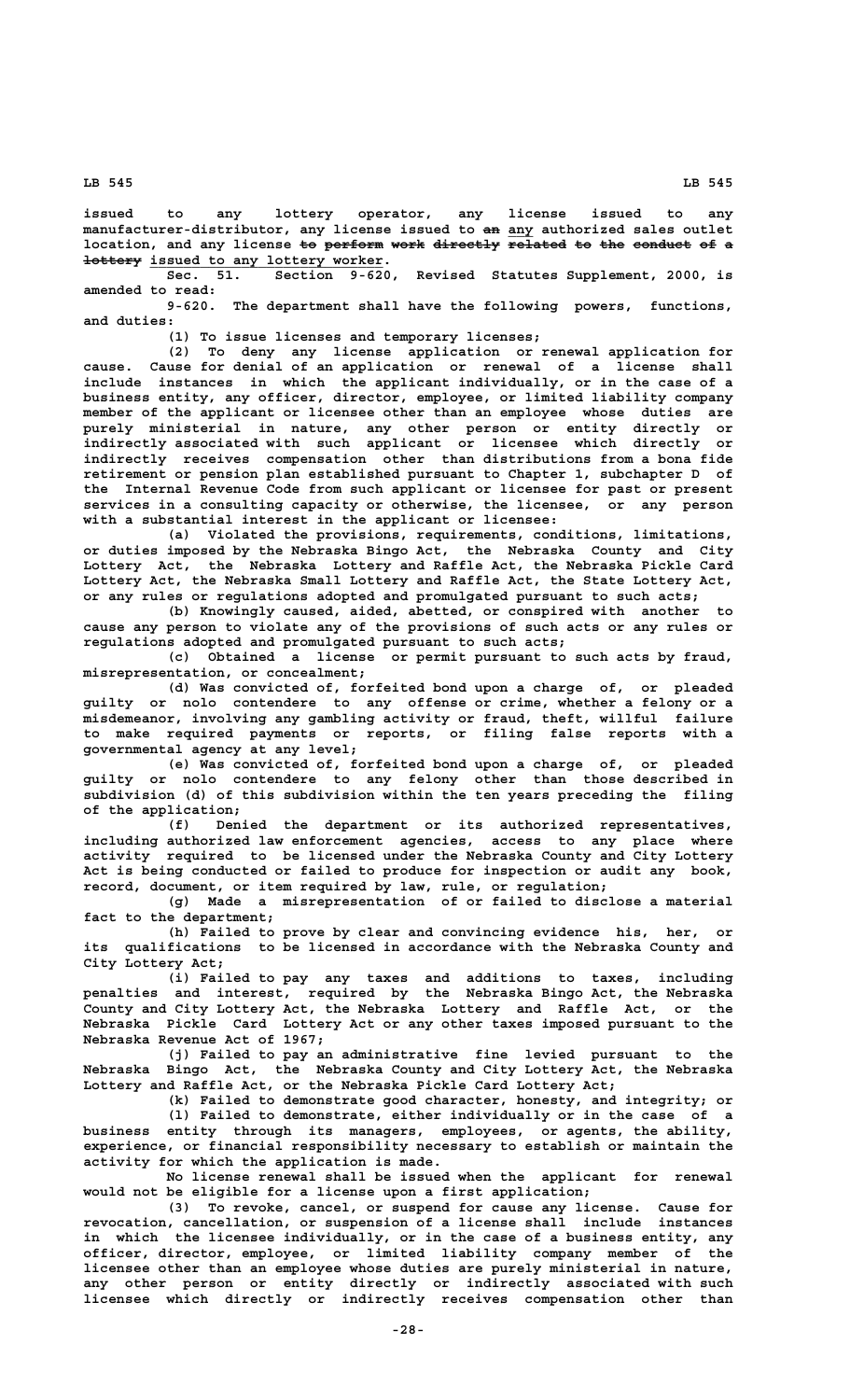**distributions from a bona fide retirement or pension plan established pursuant to Chapter 1, subchapter D of the Internal Revenue Code from such licensee for past or present services in a consulting capacity or otherwise, or any person with a substantial interest in the licensee:**

**(a) Violated the provisions, requirements, conditions, limitations, or duties imposed by the Nebraska Bingo Act, the Nebraska County and City Lottery Act, the Nebraska Lottery and Raffle Act, the Nebraska Pickle Card Lottery Act, the Nebraska Small Lottery and Raffle Act, the State Lottery Act, or any rules or regulations adopted and promulgated pursuant to such acts;**

**(b) Knowingly caused, aided, abetted, or conspired with another to cause any person to violate any of the provisions of the Nebraska County and City Lottery Act or any rules or regulations adopted and promulgated pursuant to the act;**

**(c) Obtained a license pursuant to the Nebraska County and City Lottery Act by fraud, misrepresentation, or concealment;**

**(d) Was convicted of, forfeited bond upon a charge of, or pleaded guilty or nolo contendere to any offense or crime, whether a felony or a misdemeanor, involving any gambling activity or fraud, theft, willful failure to make required payments or reports, or filing false reports with a governmental agency at any level;**

**(e) Was convicted of, forfeited bond upon a charge of, or pleaded guilty or nolo contendere to any felony other than those described in subdivision (d) of this subdivision within the ten years preceding the filing of the application;**

**(f) Denied the department or its authorized representatives, including authorized law enforcement agencies, access to any place where activity required to be licensed under the Nebraska County and City Lottery Act is being conducted or failed to produce for inspection or audit any book, record, document, or item required by law, rule, or regulation;**

**(g) Made a misrepresentation of or failed to disclose a material fact to the department;**

**(h) Failed to pay any taxes and additions to taxes, including penalties and interest, required by the Nebraska Bingo Act, the Nebraska County and City Lottery Act, the Nebraska Lottery and Raffle Act, or the Nebraska Pickle Card Lottery Act or any other taxes imposed pursuant to the Nebraska Revenue Act of 1967;**

**(i) Failed to pay an administrative fine levied pursuant to the Nebraska Bingo Act, the Nebraska County and City Lottery Act, the Nebraska Lottery and Raffle Act, or the Nebraska Pickle Card Lottery Act;**

**(j) Failed to demonstrate good character, honesty, and integrity; or (k) Failed to demonstrate, either individually or in the case of a business entity through its managers, employees, or agents, the ability, experience, or financial responsibility necessary to maintain the activity for which the license was issued;**

(4) To issue and cause to be served upon any licensee or other **person** an order requiring the a licensee or other person to cease and desist from violations of the Nebraska County and City Lottery Act <u>or any rules or</u>  **\_\_\_\_\_\_\_\_\_\_\_\_\_\_\_\_\_\_\_\_\_\_\_\_\_\_\_\_\_\_\_\_\_\_\_\_\_\_\_\_\_\_\_\_\_\_\_\_\_\_\_\_\_\_\_ regulations adopted and promulgated pursuant to the act. The order shall give reasonable notice of the rights of the licensee or other person to request a** hearing and shall state the reason for the entry of the order. The notice of  **\_\_\_\_\_\_\_\_\_\_\_\_\_\_\_\_\_\_\_\_\_\_\_\_\_\_\_\_\_\_\_\_\_\_\_\_\_\_\_\_\_\_\_\_\_\_\_\_\_\_\_\_\_\_\_\_\_\_\_\_\_\_\_\_\_\_\_\_\_\_\_\_\_\_\_\_\_\_ order shall be mailed by certified mail to or personally served upon the \_\_\_\_\_\_\_\_\_\_\_\_\_\_\_\_\_\_\_\_\_\_\_\_\_\_\_\_\_\_\_\_\_\_\_\_\_\_\_\_\_\_\_\_\_\_\_\_\_\_\_\_\_\_\_\_\_\_\_\_\_\_\_\_\_\_\_\_\_\_\_\_\_\_\_\_\_\_ licensee or other person. If the notice of order is mailed by certified mail, \_\_\_\_\_\_\_\_\_\_\_\_\_\_\_\_\_\_\_\_\_\_\_\_\_\_\_\_\_\_\_\_\_\_\_\_\_\_\_\_\_\_\_\_\_\_\_\_\_\_\_\_\_\_\_\_\_\_\_\_\_\_\_\_\_\_\_\_\_\_\_\_\_\_\_\_\_\_ the date the notice is mailed shall be deemed to be the date of service of \_\_\_\_\_\_\_\_\_\_\_\_\_\_\_\_\_\_\_\_\_\_\_\_\_\_\_\_\_\_\_\_\_\_\_\_\_\_\_\_\_\_\_\_\_\_\_\_\_\_\_\_\_\_\_\_\_\_\_\_\_\_\_\_\_\_\_\_\_\_\_\_\_\_\_\_\_\_ notice to the licensee or other person. A request for a hearing by the \_\_\_\_\_\_\_\_\_\_\_\_\_\_\_\_\_\_\_\_\_\_\_\_\_\_\_\_\_\_\_\_\_\_\_\_\_\_\_\_\_\_\_\_\_\_\_\_\_\_\_\_\_\_\_\_\_\_\_\_\_\_\_\_\_\_\_\_\_\_\_\_\_\_\_\_\_\_ licensee or other person shall be in writing and shall be filed with the \_\_\_\_\_\_\_\_\_\_\_\_\_\_\_\_\_\_\_\_\_\_\_\_\_\_\_\_\_\_\_\_\_\_\_\_\_\_\_\_\_\_\_\_\_\_\_\_\_\_\_\_\_\_\_\_\_\_\_\_\_\_\_\_\_\_\_\_\_\_\_\_\_\_\_\_\_\_ department within thirty days after the service of the cease and desist order. \_\_\_\_\_\_\_\_\_\_\_\_\_\_\_\_\_\_\_\_\_\_\_\_\_\_\_\_\_\_\_\_\_\_\_\_\_\_\_\_\_\_\_\_\_\_\_\_\_\_\_\_\_\_\_\_\_\_\_\_\_\_\_\_\_\_\_\_\_\_\_\_\_\_\_\_\_\_ If a request for hearing is not filed within the thirty-day period, the cease \_\_\_\_\_\_\_\_\_\_\_\_\_\_\_\_\_\_\_\_\_\_\_\_\_\_\_\_\_\_\_\_\_\_\_\_\_\_\_\_\_\_\_\_\_\_\_\_\_\_\_\_\_\_\_\_\_\_\_\_\_\_\_\_\_\_\_\_\_\_\_\_\_\_\_ and desist order shall become permanent at the expiration of such period. A** hearing shall be held not later than seven thirty days after the request for **the hearing is received by the Tax Commissioner, and within twenty days after the date of the hearing, the Tax Commissioner shall issue an order vacating the cease and desist order or making it permanent as the facts require. All hearings shall be held in accordance with the rules and regulations adopted and promulgated by the department. If the licensee or other person to whom a cease and desist order is issued fails to appear at the hearing after being duly notified, the licensee or other person shall be deemed in default and the proceeding may be determined against the licensee or other person upon consideration of the cease and desist order, the allegations of which may be deemed to be true;**

> **(5) To levy an administrative fine on an individual, partnership, limited liability company, corporation, or organization for cause. For purposes of this subdivision, cause shall include instances in which the**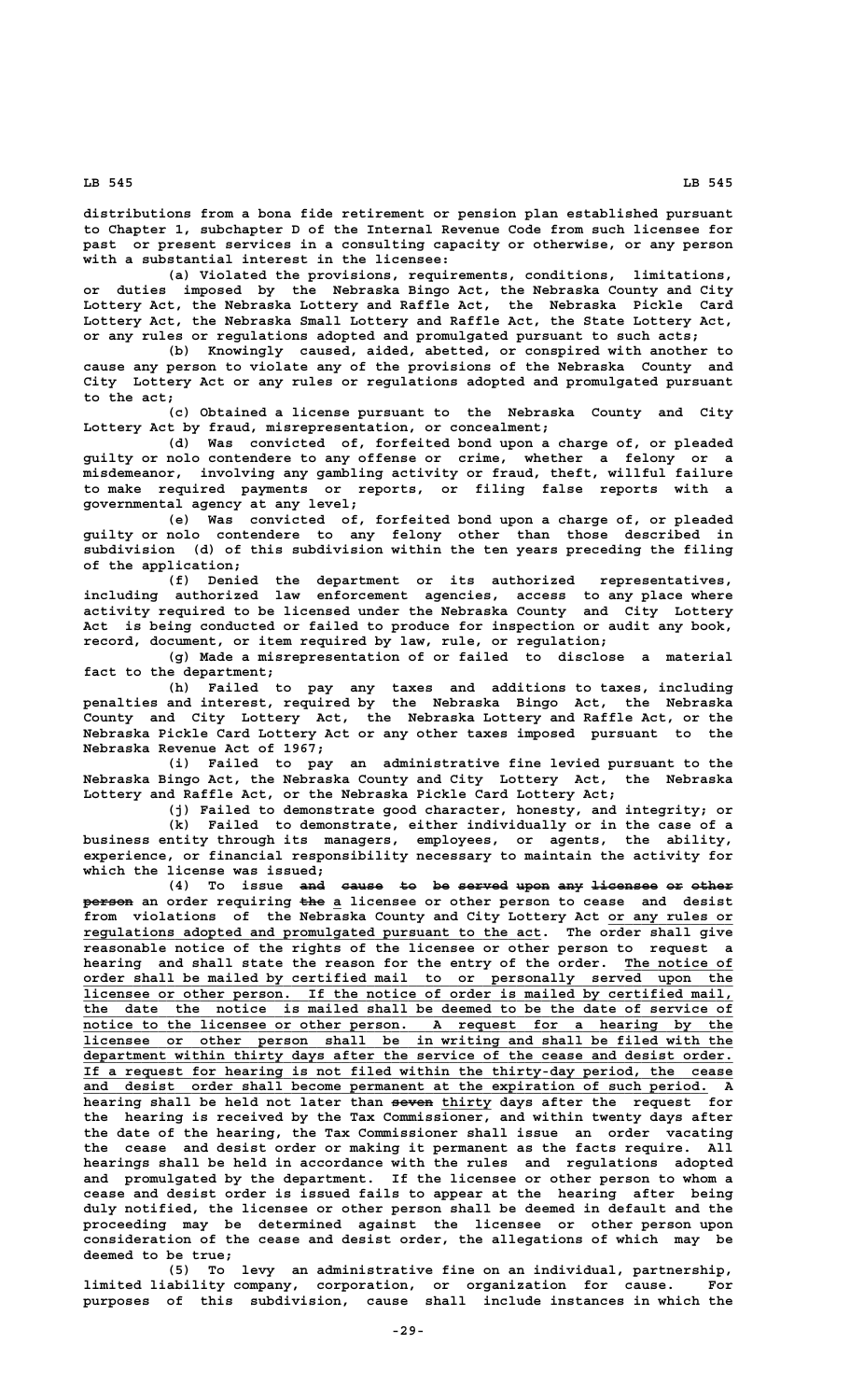**individual, partnership, limited liability company, corporation, or organization violated the provisions, requirements, conditions, limitations, or duties imposed by the act or any rule or regulation adopted and promulgated pursuant to the act. In determining whether to levy an administrative fine and the amount of the fine if any fine is levied, the department shall take into consideration the seriousness of the violation, the intent of the violator, whether the violator voluntarily reported the violation, whether the violator derived financial gain as a result of the violation and the extent thereof, and whether the violator has had previous violations of the act and regulations. A fine levied on a violator under this section shall not exceed twenty-five thousand dollars for each violation of the act or any rules and regulations adopted and promulgated pursuant to the act plus the financial benefit derived by the violator as a result of each violation. If an administrative fine is levied, the fine shall not be paid from lottery gross proceeds of the county, city, or village and shall be remitted by the violator to the department within thirty days from the date of the order issued by the department levying such fine;**

**(6) To enter or to authorize any law enforcement officer to enter at any time upon any premises where lottery activity required to be licensed under the act is being conducted to determine whether any of the provisions of the act or any rules or regulations adopted and promulgated under it have been or are being violated and at such time to examine such premises;**

**(7) To require periodic reports of lottery activity from licensed counties, cities, villages, manufacturer-distributors, and lottery operators and any other persons, organizations, limited liability companies, or corporations as the department deems necessary to carry out the act;**

**(8) To audit, examine, or cause to have examined, by any agent or representative designated by the department for such purpose, any books, papers, records, or memoranda relating to the conduct of a lottery, to require by administrative order or summons the production of such documents or the attendance of any person having knowledge in the premises, to take testimony under oath, and to require proof material for its information. If any such person willfully refuses to make documents available for examination by the department or its agent or representative or willfully fails to attend and testify, the department may apply to a judge of the district court of the county in which such person resides for an order directing such person to comply with the department's request. If any documents requested by the department are in the custody of a corporation, the court order may be directed to any principal officer of the corporation. If the documents requested by the department are in the custody of a limited liability company, the court order may be directed to any member when management is reserved to the members or otherwise to any manager. Any person who fails or refuses to obey such a court order shall be guilty of contempt of court;**

**(9) Unless specifically provided otherwise, to compute, determine, assess, and collect the amounts required to be paid as taxes imposed by the act in the same manner as provided for sales and use taxes in the Nebraska Revenue Act of 1967;**

 **\_\_\_\_\_\_\_\_\_\_\_\_\_\_\_\_\_\_\_\_\_\_\_\_\_\_\_\_\_\_\_\_\_\_\_\_\_\_\_\_\_\_\_\_\_\_\_\_\_\_\_\_\_\_\_\_\_\_\_\_\_\_\_ (10) To collect license application and license renewal application \_\_\_\_\_\_\_\_\_\_\_\_\_\_\_\_\_\_\_\_\_\_\_\_\_\_\_\_\_\_\_\_\_\_\_\_\_\_\_\_\_\_\_\_\_\_\_\_\_\_\_\_\_\_\_\_\_\_\_\_\_\_\_\_\_\_\_\_\_\_\_\_\_\_\_\_\_\_ fees imposed by the Nebraska County and City Lottery Act and to prorate \_\_\_\_\_\_\_\_\_\_\_\_\_\_\_\_\_\_\_\_\_\_\_\_\_\_\_\_\_\_\_\_\_\_\_\_\_\_\_\_\_\_\_\_\_\_\_\_\_\_\_\_\_\_\_\_\_\_\_\_\_\_\_\_\_\_\_\_\_\_\_\_\_\_\_\_\_\_ license fees on an annual basis. The department shall establish by rule and \_\_\_\_\_\_\_\_\_\_\_\_\_\_\_\_\_\_\_\_\_\_\_\_\_\_\_\_\_\_\_\_\_\_\_\_\_\_\_\_\_\_\_\_\_\_\_\_\_\_\_\_\_\_\_\_\_\_\_\_\_\_\_\_\_\_\_\_\_\_\_\_\_\_\_\_\_\_ regulation the conditions and circumstances under which such fees may be prorated; \_\_\_\_\_\_\_\_\_**

 **\_\_\_\_ (11) To confiscate and seize lottery equipment or supplies pursuant to section 9-649;**

 **———— \_\_\_\_ (11) (12) To investigate the activities of any person applying for a** license under the <del>Nebraska County and City Lottery Act</del> act or relating to the **conduct of any lottery activity under the act. Any license applicant or licensee shall produce such information, documentation, and assurances as may be required by the department to establish by a preponderance of the evidence the financial stability, integrity, and responsibility of the applicant or licensee, including, but not limited to, bank account references, business and personal income and disbursement schedules, tax returns and other reports filed with governmental agencies, business entity and personal accounting records, and check records and ledgers. Any such license applicant or licensee shall authorize the department to examine bank accounts and other such records as may be deemed necessary by the department;**

 **———— \_\_\_\_ (12) (13) To adopt and promulgate such rules and regulations and prescribe all forms as are necessary to carry out the act; and**

 **———— \_\_\_\_ (13) (14) To employ staff, including auditors and inspectors, as necessary to carry out the act.**

**Sec. 52. Section 9-622, Reissue Revised Statutes of Nebraska, is amended to read:**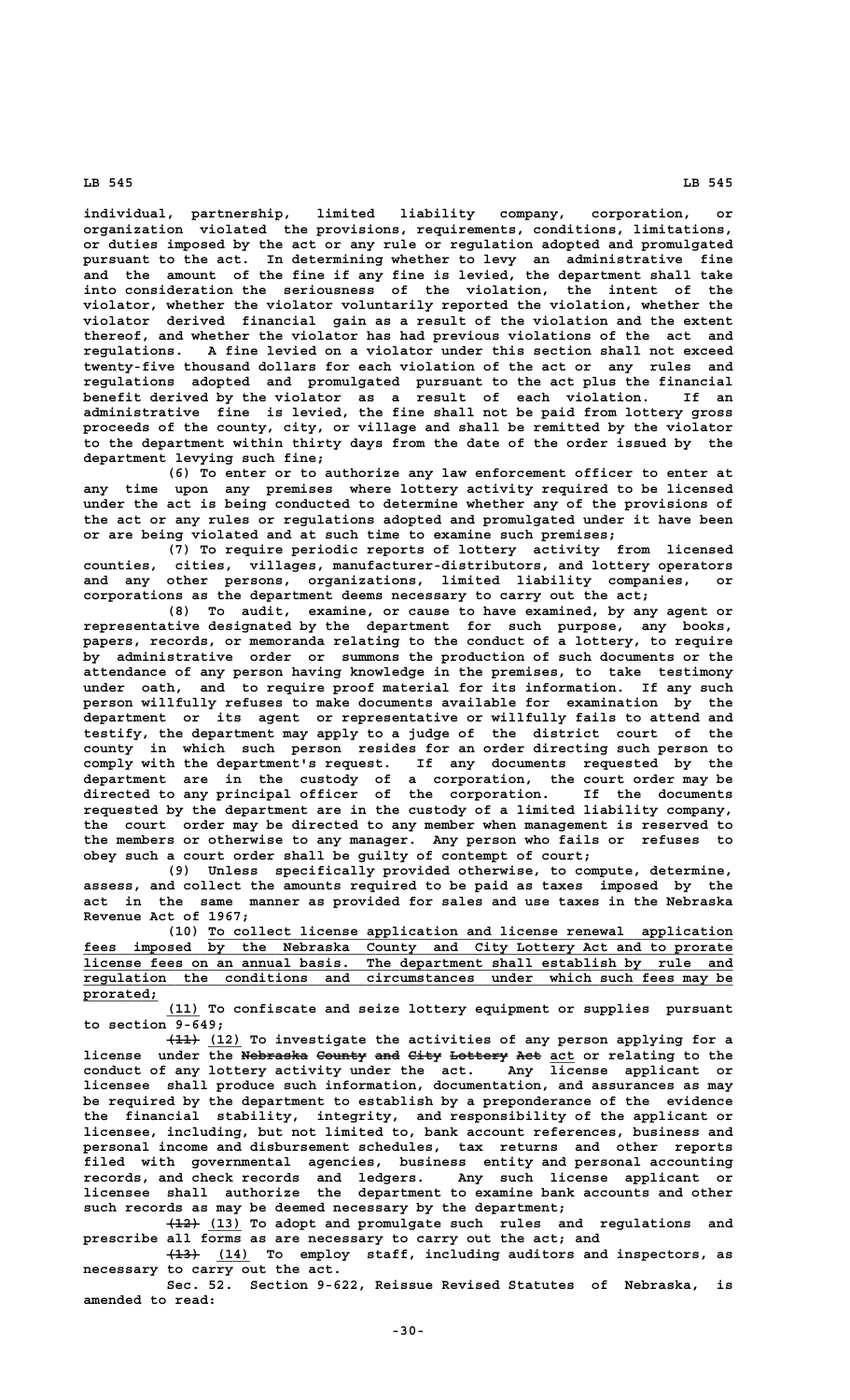**9-622. (1) Before any application is denied pursuant to section** 9-620, the department shall notify the applicant in writing by certified mail **of the department's intention to deny the application and the reasons for the denial. Such notice shall inform the applicant of his or her right to request an administrative hearing for the purpose of reconsideration of the intended \_\_\_\_\_\_\_\_\_\_\_\_\_\_\_\_\_\_\_\_\_\_\_\_\_\_\_\_\_\_\_\_\_\_\_\_\_\_\_\_\_\_\_\_\_\_\_\_\_\_ denial of the application. The date the notice is mailed shall be deemed to \_\_\_\_\_\_\_\_\_\_\_\_\_\_\_\_\_\_\_\_\_\_\_\_\_\_\_\_\_\_\_\_\_\_\_\_\_\_\_\_\_\_\_\_\_\_\_\_\_\_ be the date of service of notice to the applicant.**

**(2) A request for a hearing by the applicant shall be in writing and shall be filed with the department within thirty days after the service of notice to the applicant of the department's intended denial of the application. If a request for hearing is not filed within the thirty-day period, the application denial shall become final at the expiration of such period.**

**(3) If a request for hearing is filed within the thirty-day period, the Tax Commissioner shall grant the applicant a hearing and shall, at least ten days before the hearing, serve notice upon the applicant by certified mail, return receipt requested, of the time, date, and place of the hearing. Such proceedings shall be considered contested cases pursuant to the Administrative Procedure Act.**

**Sec. 53. Section 9-625, Revised Statutes Supplement, 2001, is amended to read:**

**9-625. Any county, city, or village may establish and conduct a lottery if an election is first held pursuant to this section. Only one scheme or type of lottery may be conducted by a county, city, or village at one time. No county, city, or village shall establish and conduct a lottery until such course of action has been approved by a majority of the registered voters of such county, city, or village casting ballots on the issue at a regular election or a special election called by the governing board of the county, city, or village for such purpose. This section shall not be construed to prohibit any county, city, or village from conducting a lottery if such course of action was approved prior to July 17, 1986, by a majority of the registered voters of such county, city, or village casting ballots on the issue.**

**Any lottery established pursuant to this section which is authorized by an election held on or after October 1, 1989, pursuant to this section that** is not in operation for any  $f_{\text{out}}$  ten consecutive years shall no longer be **authorized under this section. If the voters in a county, city, or village approve a lottery on or after October 1, 1989, pursuant to this section but** the lottery does not actually begin operation within four ten years of the **date that the results of the election are certified, the lottery shall no longer be authorized under this section. Any lottery no longer authorized under** this section because it did not operate within the four-year ten-year **period provided in this section may be reauthorized by a majority vote of the registered voters of the county, city, or village casting ballots on the issue at a subsequent election pursuant to this section.**

**Except for any restriction imposed pursuant to section 9-643, any county, city, or village may conduct a lottery only within the boundaries of such county, city, or village, or within a licensed racetrack enclosure which abuts the corporate limits thereof or which is within the zoning jurisdiction of a city, except that nothing in this section shall prohibit a county, city, or village from entering into an agreement pursuant to the Interlocal Cooperation Act to conduct a joint lottery with another county, city, or village which has established a lottery in accordance with this section.**

**If any county, city, or village is conducting a lottery at the time it is consolidated into a municipal county and such county, city, or village is abolished as of the date of creation of the municipal county, the municipal county shall be subject to the same rights and obligations with respect to such lottery or lotteries as the counties, cities, and villages which were abolished, including any rights or obligations under lottery contracts of such counties, cities, and villages. Such lottery shall continue to be subject to all other provisions of the Nebraska County and City Lottery Act, except that such lottery shall not be expanded to any new location in any area of the municipal county where such lottery was not previously authorized before the consolidation unless such expansion has been approved by a majority of the registered voters of such municipal county voting at a regular election or a special election called by the governing board of the municipal county for such purpose.**

**Sec. 54. Section 9-631, Reissue Revised Statutes of Nebraska, is amended to read:**

**9-631. (1) All licenses issued to any county, city, or village to** conduct a lottery and licenses issued to any lottery operator or any  **\_\_\_\_\_\_\_\_\_\_\_\_\_\_\_\_\_\_\_\_\_\_\_\_\_\_\_\_\_\_\_\_\_\_\_\_\_\_\_\_\_\_\_\_\_\_\_\_\_\_\_\_\_\_\_\_\_\_\_\_\_\_\_\_\_\_\_\_\_\_\_\_\_\_\_\_\_\_ authorized sales outlet location shall expire on May 31 of every even-numbered**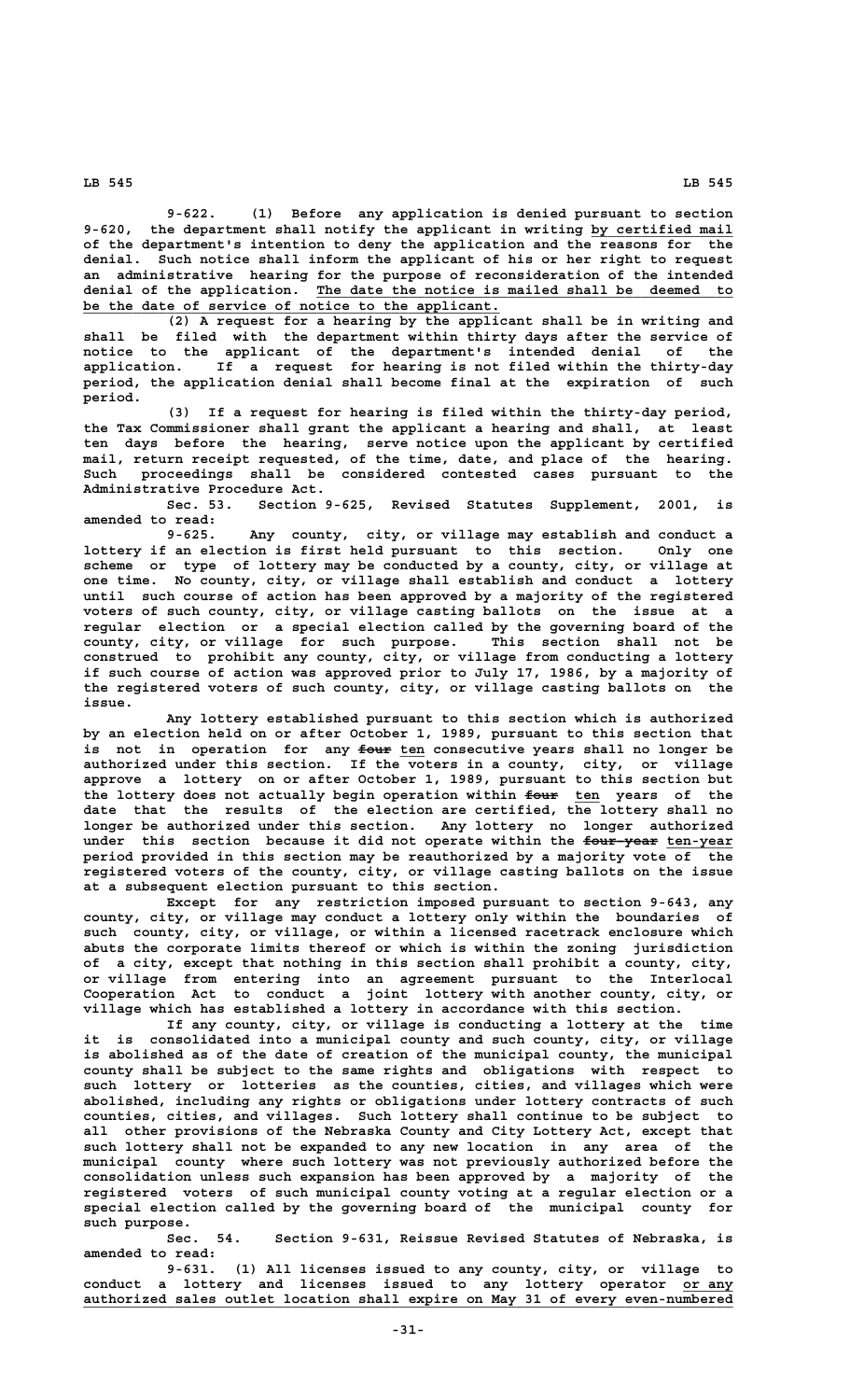**\_\_\_\_\_\_\_\_\_\_\_\_\_\_\_\_\_\_\_\_\_\_\_\_\_\_\_\_\_\_\_\_\_\_\_\_\_\_\_\_\_\_\_\_\_\_\_\_\_\_\_\_\_\_\_\_\_\_\_\_\_\_\_\_\_\_\_\_\_\_\_\_\_\_\_\_\_\_ year, or such other date as the department may prescribe by rule and \_\_\_\_\_\_\_\_\_\_\_\_\_\_\_\_\_\_\_\_\_\_\_\_\_\_\_\_\_\_\_\_\_\_\_\_\_\_\_\_\_\_\_\_\_\_\_\_\_\_\_\_\_\_\_\_\_\_\_\_\_\_\_\_\_\_\_\_\_\_\_\_\_\_\_\_\_\_ regulation, and may be renewed biennially. All licenses issued to any lottery \_\_\_\_\_\_\_\_\_\_\_\_\_\_\_\_\_\_\_\_\_\_\_\_\_\_\_\_\_\_\_\_\_\_\_\_\_\_\_\_\_\_\_\_\_\_\_\_\_\_\_\_\_\_\_\_\_\_\_\_\_\_\_\_\_\_\_\_\_\_\_\_\_\_\_\_\_\_ worker shall expire on May 31 of every odd-numbered year, or such other date \_\_\_\_\_\_\_\_\_\_\_\_\_\_\_\_\_\_\_\_\_\_\_\_\_\_\_\_\_\_\_\_\_\_\_\_\_\_\_\_\_\_\_\_\_\_\_\_\_\_\_\_\_\_\_\_\_\_\_\_ as the department may prescribe by rule and regulation, and may be renewed** biennially. The biennial expiration date shall be September 30 of every **odd-numbered year or such other date as the department may prescribe by rule ———————————— ———— —— ———— ————— ———— —— ——— —————————— ——— ————————— —— ———— —— ——————————— or regulation. Applications for renewal of a county, city, or village** license<sub>l</sub> and for a lottery operator license, an authorized sales outlet  $\overline{\text{location}}$  license, or a lottery worker license shall be submitted to the **department at least sixty days prior to the expiration date of the license.**

**(2) A biennial license fee of one hundred dollars shall be charged for each license issued to any county, city, or village to conduct a lottery. A biennial license fee of five hundred dollars shall be charged for each \_\_\_\_\_\_\_\_\_\_\_\_\_\_\_\_\_\_\_\_\_\_\_\_\_\_\_\_\_\_\_\_\_\_\_\_\_\_ license issued to a lottery operator. No license fee shall be charged for an \_\_\_\_\_\_\_\_\_\_\_\_\_\_\_\_\_\_\_\_\_\_\_\_\_\_\_\_\_\_\_\_\_\_\_\_\_\_\_\_\_\_\_\_\_\_\_\_\_\_\_\_\_\_\_\_\_\_\_\_\_ authorized sales outlet location or a lottery worker license.**

**Sec. 55. Section 9-631.01, Reissue Revised Statutes of Nebraska, is amended to read:**

9-631.01. (1) No person shall be eligible to perform any work directly related to the conduct of a lottery a lottery worker unless he or she has completed, signed, and filed with the department and the county, city, or  $v$ illage, if required by the county, city, or  $v$ illage, an application prepared by the department which includes a lottery worker license application has been filed with the department. The application shall be on a form prescribed by  **\_\_\_\_\_\_\_\_\_\_\_\_\_\_\_\_\_\_\_\_\_\_\_\_\_\_\_\_\_\_\_\_ the department and shall include:**

**(a) The name, address, date of birth, and social security number of the applicant;**

**(b) The name and state identification number of the county, city, or village, lottery operator, and sales outlet location or locations for which** the **person** applicant will be performing work;

 $(\overline{c})$  A description of the person<sup>1</sup>s applicant's duties;

**(d) A statement that the applicant has not been convicted of, forfeited bond upon a charge of, or pleaded guilty or nolo contendere to any felony within ten years preceding the date of the application or any felony or**  $m$ isdemeanor involving fraud, theft, or any gambling activity<u>, willful failure</u>  **\_\_\_\_\_\_\_\_\_\_\_\_\_\_\_\_\_\_\_\_\_\_\_\_\_\_\_\_\_\_\_\_\_\_\_\_\_\_\_\_\_\_\_\_\_\_\_\_\_\_\_\_\_\_\_\_\_\_\_\_\_\_\_\_\_\_\_\_\_\_\_\_\_\_\_\_\_\_ to make required payments or reports, or filing false reports to a \_\_\_\_\_\_\_\_\_\_\_\_\_\_\_\_\_\_\_\_\_\_\_\_\_\_\_\_\_\_\_\_ ——— governmental agency at any level; and**

(e) The date of signing and the signature of the **person** applicant, under penalty of perjury, verifying that the information is true and accurate<sub>*i*</sub>

 **\_\_\_\_\_\_\_\_\_\_\_\_\_\_\_\_\_\_\_\_\_\_\_\_\_\_\_\_\_\_\_\_\_\_\_\_\_\_\_\_\_\_\_\_\_\_\_\_\_\_\_\_\_\_\_\_\_\_\_\_\_\_\_\_\_\_\_\_ (f) A statement signed by a governing official of the county, city, \_\_\_\_\_\_\_\_\_\_\_\_\_\_\_\_\_\_\_\_\_\_\_\_\_\_\_\_\_\_\_\_\_\_\_\_\_\_\_\_\_\_\_\_\_\_\_\_\_\_\_\_\_\_\_\_\_\_\_\_\_\_\_\_\_\_\_\_\_\_\_\_\_\_\_\_\_\_ or village or the authorized representative signifying that such county, city, \_\_\_\_\_\_\_\_\_\_\_\_\_\_\_\_\_\_\_\_\_\_\_\_\_\_\_\_\_\_\_\_\_\_\_\_\_\_\_\_\_\_\_\_\_\_\_\_\_\_\_\_\_\_\_\_\_\_\_\_\_\_\_\_\_\_\_\_\_\_\_\_\_\_\_\_\_\_ or village or authorized representative has examined the completed application \_\_\_\_\_\_\_\_\_\_\_\_\_\_\_\_\_\_\_\_\_\_\_\_\_\_\_\_\_\_\_\_\_\_\_\_\_\_\_\_\_\_\_\_\_\_\_\_\_\_\_\_\_\_\_\_\_\_\_\_\_\_\_\_\_\_ and approved the application for submission to the department; and**

 **\_\_\_\_\_\_\_\_\_\_\_\_\_\_\_\_\_\_\_\_\_\_\_\_\_\_\_\_\_\_\_\_\_\_\_\_\_\_\_\_\_\_\_\_\_\_\_\_\_\_\_\_\_\_\_\_\_\_\_\_\_\_ (g) Any other information which the department deems necessary.**

 **\_\_\_\_\_\_\_\_\_\_\_\_\_\_\_\_\_\_\_\_\_\_\_\_\_\_\_\_\_\_\_\_\_\_\_\_\_\_\_\_\_\_\_\_\_\_\_\_\_\_\_\_\_\_\_\_\_\_\_\_\_\_\_\_ (2) The applicant shall complete and forward the application to the** county, city, or village or authorized representative. Upon receipt of the  **\_\_\_\_\_\_\_\_\_\_\_\_\_\_\_\_\_\_\_\_\_\_\_\_\_\_\_\_\_\_\_\_\_\_\_\_\_\_\_\_\_\_\_\_\_\_\_\_\_\_\_\_\_\_\_\_\_\_\_\_\_\_\_\_\_\_\_\_\_\_\_\_\_\_\_\_\_\_ completed application the governing official of the county, city, or village \_\_\_\_\_\_\_\_\_\_\_\_\_\_\_\_\_\_\_\_\_\_\_\_\_\_\_\_\_\_\_\_\_\_\_\_\_\_\_\_\_\_\_\_\_\_\_\_\_\_\_\_\_\_\_\_\_\_\_\_\_\_\_\_\_\_\_\_\_\_\_\_\_\_\_\_\_\_ or the authorized representative shall examine the application and, if the \_\_\_\_\_\_\_\_\_\_\_\_\_\_\_\_\_\_\_\_\_\_\_\_\_\_\_\_\_\_\_\_\_\_\_\_\_\_\_\_\_\_\_\_\_\_\_\_\_\_\_\_\_\_\_\_\_\_\_\_\_\_\_\_\_\_\_\_\_\_\_\_\_\_\_\_\_\_ governing official of the county, city, or village or the authorized \_\_\_\_\_\_\_\_\_\_\_\_\_\_\_\_\_\_\_\_\_\_\_\_\_\_\_\_\_\_\_\_\_\_\_\_\_\_\_\_\_\_\_\_\_\_\_\_\_\_\_\_\_\_\_\_\_\_\_\_\_\_\_\_\_\_\_\_\_\_\_\_\_\_\_\_\_\_ representative approves the application for submission to the department, \_\_\_\_\_\_\_\_\_\_\_\_\_\_\_\_\_\_\_\_\_\_\_\_\_\_\_\_\_\_\_\_\_\_\_\_\_\_\_\_\_\_\_\_\_\_\_\_\_\_\_\_\_\_\_\_\_\_\_\_\_\_\_\_\_\_\_\_\_\_\_\_\_\_\_\_\_\_ shall sign and file the application with the department. If the application** is approved by an authorized representative, a copy of the application or the  **\_\_\_\_\_\_\_\_\_\_\_\_\_\_\_\_\_\_\_\_\_\_\_\_\_\_\_\_\_\_\_\_\_\_\_\_\_\_\_\_\_\_\_\_\_\_\_\_\_\_\_\_\_\_\_\_\_\_\_\_\_\_\_\_\_\_\_\_\_\_\_\_\_\_\_\_\_\_ information contained in the application shall be filed with the county, city, or village. \_\_\_\_\_\_\_\_\_\_\_**

(3) The <del>Either the</del> department  $e^{x}$  and the county, city, or village shall have the right to conduct an investigation concerning the applicant as **shall have the right to conduct an investigation concerning the applicant as may be necessary or appropriate to maintain the integrity of the game.**

 $(3)$  For purposes of this section, work directly related to the conduct of a lottery shall mean any work involving the actual day-to-day conduct of the lottery, including, but not limited to, ticket writing, winning  $\frac{1}{n}$  selection, prize payout to winners, record keeping, shift checkout and review of keno writer banks<sub>7</sub> and security.

**(4) The information required by this section shall be kept current, and a new application shall be filed with the department if any information on ——————— \_\_\_\_\_\_\_ \_\_\_\_\_\_\_\_\_\_\_\_\_\_\_\_\_\_\_\_\_\_\_\_\_\_\_\_\_\_ the application is no longer current correct. A county, city, village, or \_\_\_\_\_\_\_\_\_\_\_\_\_\_\_\_\_\_\_\_\_\_\_\_\_\_\_\_\_\_\_\_\_\_\_\_\_\_\_\_\_\_\_\_\_\_\_\_\_\_\_\_\_\_\_\_\_\_\_\_\_\_\_\_\_\_\_\_\_\_\_\_\_\_\_\_\_\_ lottery operator shall notify the department if the person to whom the license \_\_\_\_\_\_\_\_\_\_\_\_\_\_\_\_\_\_\_\_\_\_\_\_\_\_\_\_\_\_\_\_\_\_\_\_\_\_\_\_\_\_\_\_\_\_\_\_\_\_\_\_\_\_\_\_\_\_\_\_\_\_\_\_\_\_\_\_\_\_\_\_\_\_\_\_\_\_ was originally issued is no longer working for such county, city, village, or lottery operator. \_\_\_\_\_\_\_\_\_\_\_\_\_\_\_\_\_**

**(5) Falsification of information on the application by the applicant** shall disqualify such applicant from work directly related to the conduct of the lottery being a lottery worker in addition to any other penalties which **may be imposed under the laws of this state.**

(6) The applicant shall be granted a probationary license to perform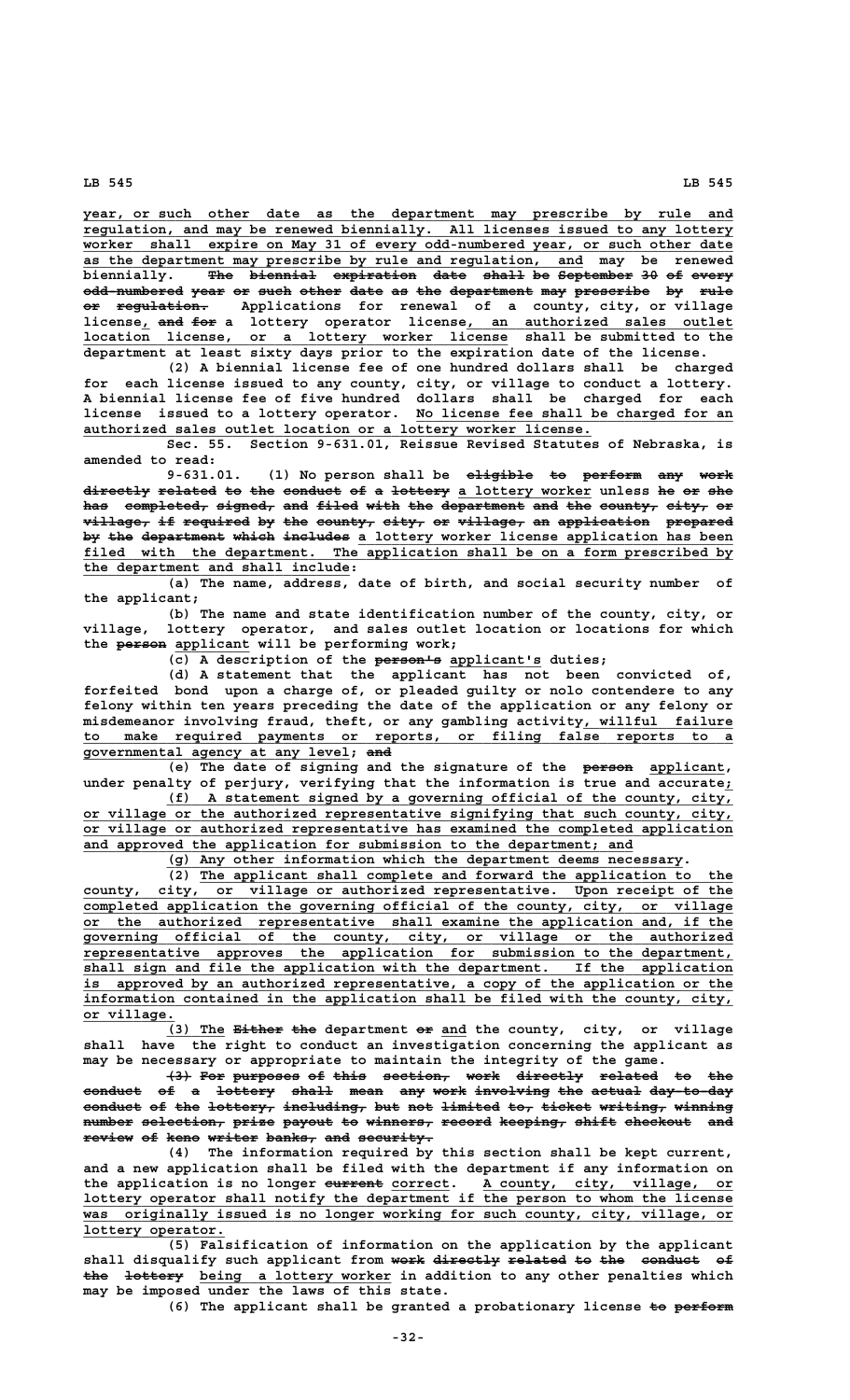work directly related to the conduct of a lottery as a lottery worker which shall be valid for a period of one hundred twenty days after the filing application is received by filed with the department unless such application is denied by the department. An application shall be considered filed with is denied by the department. An application shall be considered filed with  **\_\_\_\_\_\_\_\_\_\_\_\_\_\_\_\_\_\_\_\_\_\_\_\_\_\_\_\_\_\_\_\_\_\_\_\_\_\_\_\_\_\_\_\_\_\_\_\_\_\_\_\_\_\_\_\_\_\_\_\_\_\_\_\_\_\_\_\_\_\_\_\_\_\_\_\_\_\_ the department upon receipt by the department or as of the date postmarked or \_\_\_\_\_\_\_\_\_\_\_\_\_\_\_\_\_\_\_\_\_\_\_\_\_\_\_\_\_\_\_\_\_\_\_\_\_\_\_\_\_\_\_\_\_\_\_\_\_\_\_\_\_\_\_\_\_\_\_\_\_\_\_\_\_\_\_\_\_\_\_\_\_\_\_\_\_\_ transmitted by electronic facsimile to the department if the application is \_\_\_\_\_\_\_\_\_\_\_\_\_\_\_\_\_\_\_\_\_\_\_\_\_\_\_\_\_\_\_\_\_\_\_\_\_\_\_\_\_\_\_\_\_\_\_\_\_\_\_\_\_\_\_\_\_\_\_\_\_\_\_\_\_\_\_\_\_\_\_\_\_\_\_\_\_\_ received by the department within ten days after the date postmarked or \_\_\_\_\_\_\_\_\_\_\_\_\_\_\_\_\_\_\_\_\_\_\_\_\_\_\_\_\_\_\_\_\_\_\_\_\_\_\_\_\_\_\_\_\_\_\_\_\_\_\_\_\_\_\_\_\_\_\_\_\_\_\_\_\_\_\_\_\_\_\_\_\_\_\_\_\_\_ electronically transmitted. An application postmarked or electronically \_\_\_\_\_\_\_\_\_\_\_\_\_\_\_\_\_\_\_\_\_\_\_\_\_\_\_\_\_\_\_\_\_\_\_\_\_\_\_\_\_\_\_\_\_\_\_\_\_\_\_\_\_\_\_\_\_\_\_\_\_\_\_\_\_\_\_\_\_\_\_\_\_\_\_\_\_\_ transmitted but not received by the department after ten days shall not be \_\_\_\_\_\_\_\_\_\_\_\_\_\_\_\_\_\_ \_\_\_\_\_\_\_\_\_\_\_ considered filed. If proceedings to deny the license application pursuant to \_\_\_\_\_\_\_\_\_\_\_\_\_\_ section 9-622 have not been initiated by the department during such probationary period, the applicant shall be granted a regular lottery worker \_\_\_\_\_\_\_\_\_\_\_\_\_\_** license. <del>to perform work directly related</del> <del>to the conduct of a lottery.</del> The **license shall be valid to allow such person to perform work for the county, city, village, lottery operator, or sales outlet location or locations unless otherwise suspended, canceled, revoked, or denied by the department or unless \_\_\_\_\_\_\_\_\_ \_\_\_\_\_\_\_\_\_\_\_\_\_\_\_\_\_\_\_\_\_\_\_\_\_\_\_\_\_\_\_\_\_\_\_\_\_\_\_\_\_\_\_\_\_\_\_\_\_\_\_\_\_\_\_\_\_\_\_\_\_\_\_\_\_\_\_\_\_\_\_\_\_\_\_\_\_\_ the license otherwise becomes invalid upon notification by the county, city, \_\_\_\_\_\_\_\_\_\_\_\_\_\_\_\_\_\_\_\_\_\_\_\_\_\_\_\_\_\_\_\_\_\_\_\_\_\_\_\_\_\_\_\_\_\_\_\_\_\_\_\_\_\_\_\_\_\_\_\_\_\_\_\_\_\_\_\_\_\_\_\_\_\_\_\_\_\_ village, or lottery operator that the person to whom the license was \_\_\_\_\_\_\_\_\_\_\_\_\_\_\_\_\_\_\_\_\_\_\_\_\_\_\_\_\_\_\_\_\_\_\_\_\_\_\_\_\_\_\_\_\_\_\_\_\_\_\_\_\_\_\_\_\_\_\_\_\_\_\_\_\_\_\_\_\_\_\_\_\_\_\_\_\_\_ originally issued is no longer working for such county, city, village, or lottery operator. The cost of all investigations conducted by the department \_\_\_\_\_\_\_\_\_\_\_\_\_\_\_\_\_ ——— ———— —— ——— —————————————— ————————— —— ——— —————————** pursuant to this section shall be borne by the department.

 **\_\_\_\_\_\_\_\_\_\_\_\_\_\_\_\_\_\_\_\_\_\_\_\_\_\_\_\_\_\_\_\_\_\_\_\_\_\_\_\_\_\_\_\_\_\_\_\_\_\_\_\_\_\_\_\_\_\_\_\_\_\_\_\_\_\_\_\_ (7) An applicant may obtain a license as a lottery worker for more \_\_\_\_\_\_\_\_\_\_\_\_\_\_\_\_\_\_\_\_\_\_\_\_\_\_\_\_\_\_\_\_\_\_\_\_\_\_\_\_\_\_\_\_\_\_\_\_\_\_\_\_\_\_\_\_\_\_\_\_\_\_\_\_\_\_\_\_\_\_\_\_\_\_\_\_\_\_ than one county, city, or village conducting a lottery pursuant to the \_\_\_\_\_\_\_\_\_\_\_\_\_\_\_\_\_\_\_\_\_\_\_\_\_\_\_\_\_\_\_\_\_\_\_\_\_\_\_\_\_\_\_\_\_\_\_\_\_\_\_\_\_\_\_\_\_\_\_\_\_\_\_\_\_\_\_\_\_\_\_\_\_\_\_\_\_\_ Nebraska County and City Lottery Act if a separate application has been filed \_\_\_\_\_\_\_\_\_\_\_\_\_\_\_\_\_\_\_\_\_\_\_\_\_\_\_\_\_\_\_\_\_\_\_\_\_\_\_\_\_\_\_\_\_\_\_\_\_\_\_\_\_\_\_\_\_\_\_\_\_\_\_\_\_\_\_\_\_\_ for such applicant with respect to each such county, city, or village.**

 **\_\_\_\_\_\_\_\_\_\_\_\_\_\_\_\_\_\_\_\_\_\_\_\_\_\_\_\_\_\_\_\_\_\_\_\_\_\_\_\_\_\_\_\_\_\_\_\_\_\_\_\_\_\_\_\_\_\_\_\_\_\_\_\_\_\_\_\_ (8) A lottery worker license is nontransferable and shall no longer** be valid if a person is no longer employed as a lottery worker by the county,  **\_\_\_\_\_\_\_\_\_\_\_\_\_\_\_\_\_\_\_\_\_\_\_\_\_\_\_\_\_\_\_\_\_\_\_\_\_\_\_\_\_\_\_\_\_\_\_\_\_\_\_\_\_\_\_\_\_\_\_\_\_\_\_\_\_\_\_ city, or village for which the lottery worker license was obtained.**

 **\_\_\_\_\_\_\_\_\_\_\_\_\_\_\_\_\_\_\_\_\_\_\_\_\_\_\_\_\_\_\_\_\_\_\_\_\_\_\_\_\_\_\_\_\_\_\_\_\_\_\_\_\_\_\_\_\_\_\_\_\_\_\_\_\_\_\_\_ (9) A person holding a license as a lottery worker under the \_\_\_\_\_\_\_\_\_\_\_\_\_\_\_\_\_\_\_\_\_\_\_\_\_\_\_\_\_\_\_\_\_\_\_\_\_\_\_\_\_\_\_\_\_\_\_\_\_\_\_\_\_\_\_\_\_\_\_\_\_\_\_\_\_\_\_\_\_\_\_\_\_\_\_\_\_\_ Nebraska County and City Lottery Act shall not be connected with or interested \_\_\_\_\_\_\_\_\_\_\_\_\_\_\_\_\_\_\_\_\_\_\_\_\_\_\_\_\_\_\_\_\_\_\_\_\_\_\_\_\_\_\_\_\_\_\_\_\_\_\_\_\_\_\_\_\_\_\_\_\_\_\_\_\_\_\_\_\_\_\_\_\_\_\_\_\_\_ in, directly or indirectly, any individual, sole proprietorship, partnership, \_\_\_\_\_\_\_\_\_\_\_\_\_\_\_\_\_\_\_\_\_\_\_\_\_\_\_\_\_\_\_\_\_\_\_\_\_\_\_\_\_\_\_\_\_\_\_\_\_\_\_\_\_\_\_\_\_\_\_\_\_\_\_\_\_\_\_\_\_\_\_\_\_\_\_\_\_\_ limited liability company, corporation, or other party licensed as a \_\_\_\_\_\_\_\_\_\_\_\_\_\_\_\_\_\_\_\_\_\_\_\_\_\_\_\_\_\_\_\_\_\_\_\_\_\_\_\_\_\_\_\_\_\_\_\_\_\_\_\_\_\_\_\_\_\_\_\_\_\_\_\_\_\_\_\_\_\_\_\_\_\_\_\_\_\_ distributor, manufacturer, or manufacturer-distributor under section 9-255.07, \_\_\_\_\_\_\_\_\_\_\_\_\_\_\_\_\_\_\_\_\_\_\_\_\_\_\_\_\_\_\_\_\_ 9-255.09, 9-330, 9-332, or 9-632.**

**Sec. 56. Section 9-642.01, Reissue Revised Statutes of Nebraska, is amended to read:**

**9-642.01. (1) Prior to a county, city, village, or lottery operator conducting a lottery at a location other than the location of the lottery operator (a) the county, city, or village shall, by ordinance or resolution, establish qualification standards which shall be met by any individual, sole proprietorship, partnership, limited liability company, or corporation seeking to have its location qualify as an authorized sales outlet location for conducting a lottery and (b) the county, city, or village shall approve or disapprove each sales outlet location and individual, sole proprietorship, partnership, limited liability company, or corporation which desires to conduct the lottery at its sales outlet location solely on the basis of the qualification standards. A copy of the ordinance or resolution setting forth the qualification standards shall be filed with the department within thirty days of its adoption. A county, city, or village shall notify the department of all approved lottery locations within thirty days of approval.**

**(2) An authorized sales outlet location shall obtain a license issued by the department prior to conducting any lottery activity at such location pursuant to the Nebraska County and City Lottery Act. An applicant for a license as an authorized sales outlet location shall apply on a form prescribed by the department containing the information the department deems necessary, including documentation that reflects that the location has been approved by the county, city, or village in accordance with the qualification standards required by this section. If the applicant is an individual, the** application shall include the applicant's social security number. No fee shall be charged for such license. All licenses for authorized sales outlet  $1$ ocations shall expire on September 30 of every odd-numbered year or such other date as the department may prescribe by rule and regulation and may be renewed biennially. An application for license renewal shall be submitted to the department at least sixty days prior to the expiration date of the  $\textcolor{red}{\texttt{H}}$ 

 **\_\_\_\_\_\_\_\_\_\_\_\_\_\_\_\_\_\_\_\_\_\_\_\_\_\_\_\_\_\_\_\_\_\_\_\_\_\_\_\_\_\_\_\_\_\_\_\_\_\_\_\_\_\_\_\_\_\_\_\_\_\_\_\_\_\_\_\_ (3) The information required by this section shall be kept current** and a new application shall be filed with the department if any information on  **\_\_\_\_\_\_\_\_\_\_\_\_\_\_\_\_\_\_\_\_\_\_\_\_\_\_\_\_\_\_\_\_\_\_\_\_\_ the application is no longer correct.**

**Sec. 57. Section 9-653, Reissue Revised Statutes of Nebraska, is amended to read:**

**9-653. (1) Except in accordance with a proper judicial order or as otherwise provided by this section or other law, it shall be a Class I**